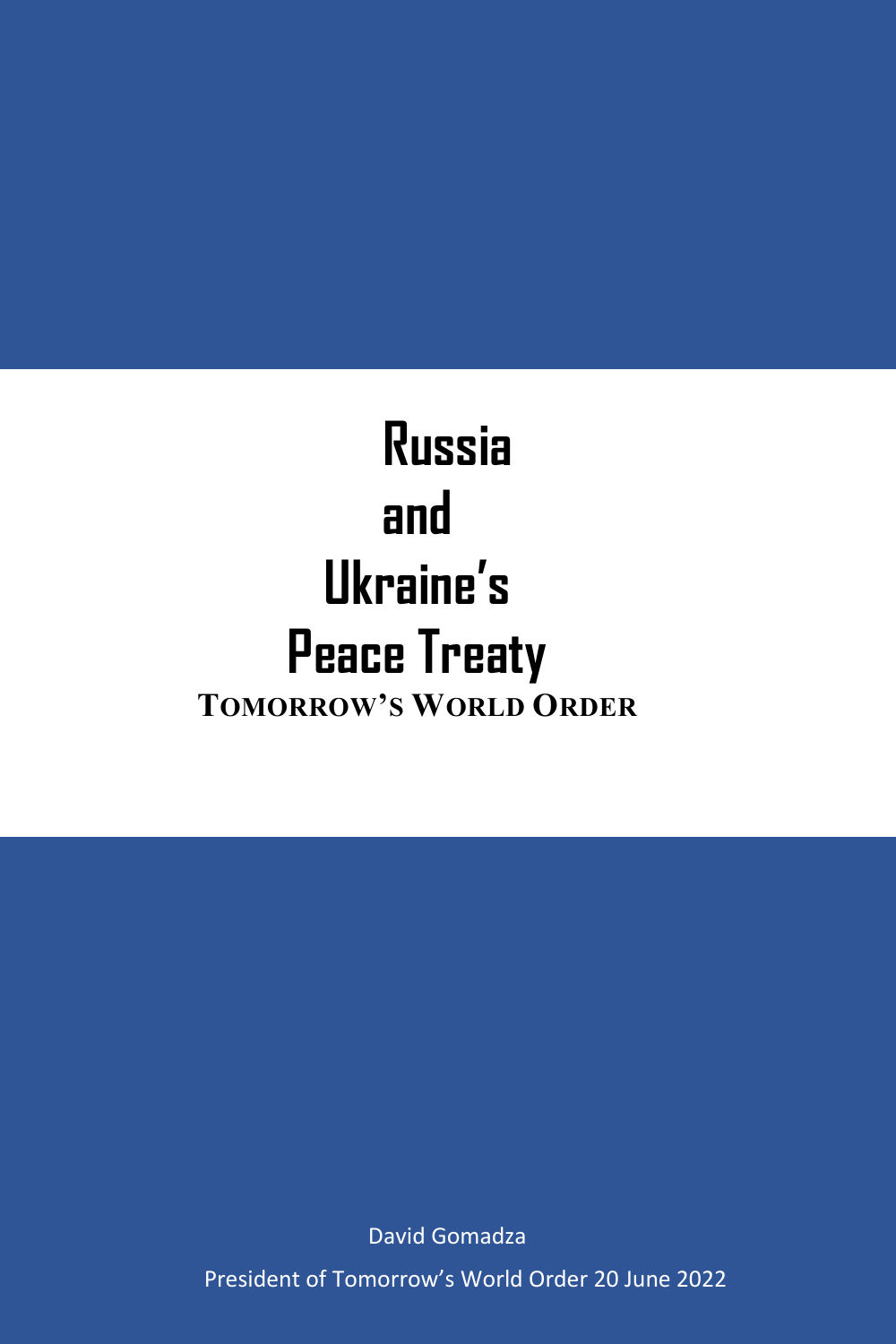# **A new world order led by Tomorrow' s World Order.**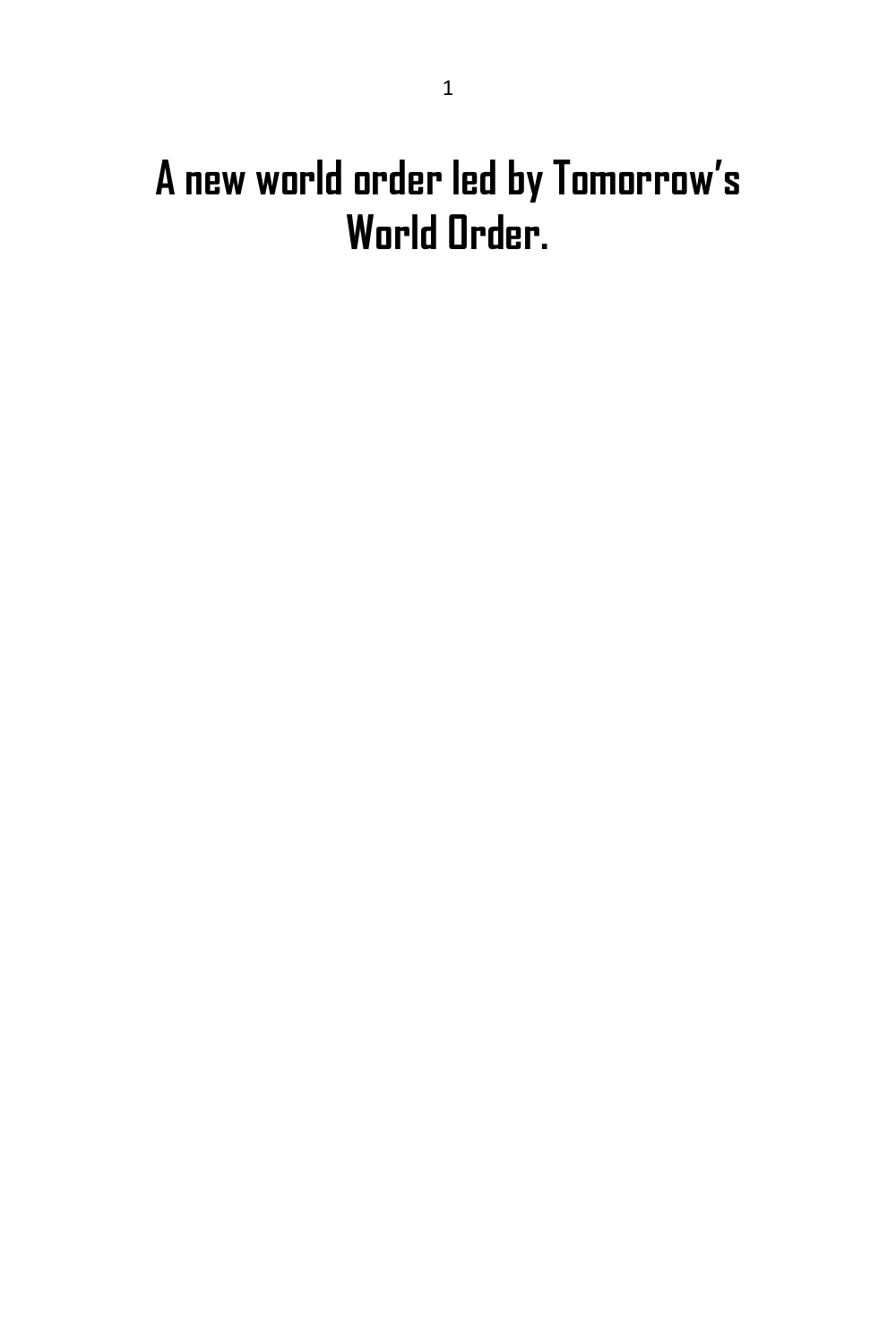Copyright © 2022 David Gomadza

All rights reserved.

**ISBN:** 9798837218637

**Imprint:** Independently published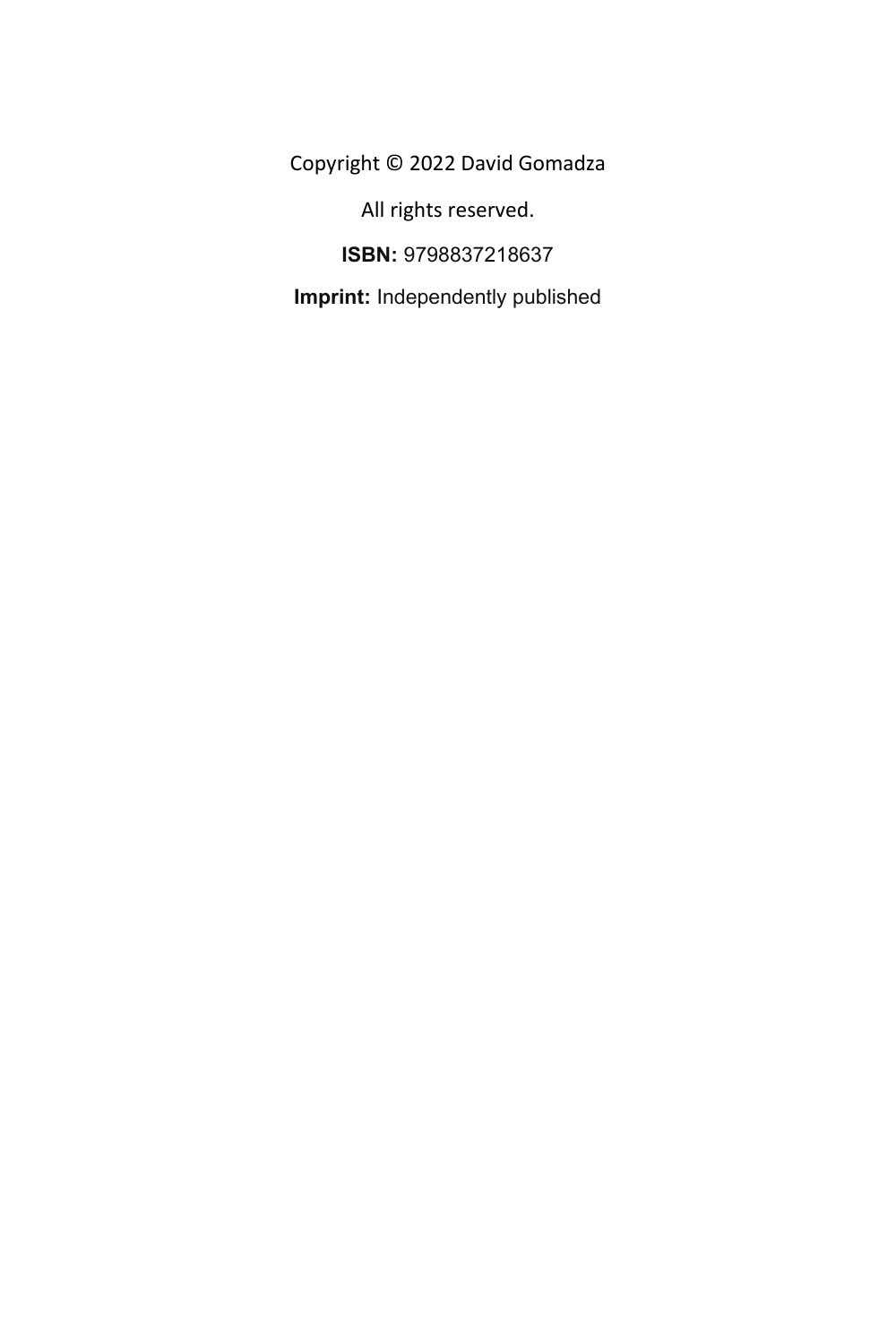# **Russia and Ukraine's Peace Treaty. by Tomorrow's World Order**

20 June 2022.

Place:

Date:

The Peace Intermediaries

- 1. Tomorrow's World Order: President David Gomadza.
- 2. Sweden /
- 3. Finland /
- 4. Turkey /
- 5. Belarus /
- 6.
- 7.

*Russia and Ukraine can choose which country to act as an intermediary on their behalf. They can choose the place for the treaty.*

## Preamble.

We strongly believe that the West is considering or will consider in the future the use of nuclear weapons to end the Russia and Ukraine war, if the war or special military operation persists. Surely, we don't want another Hiroshima. Or they might mobilise and invade Russia.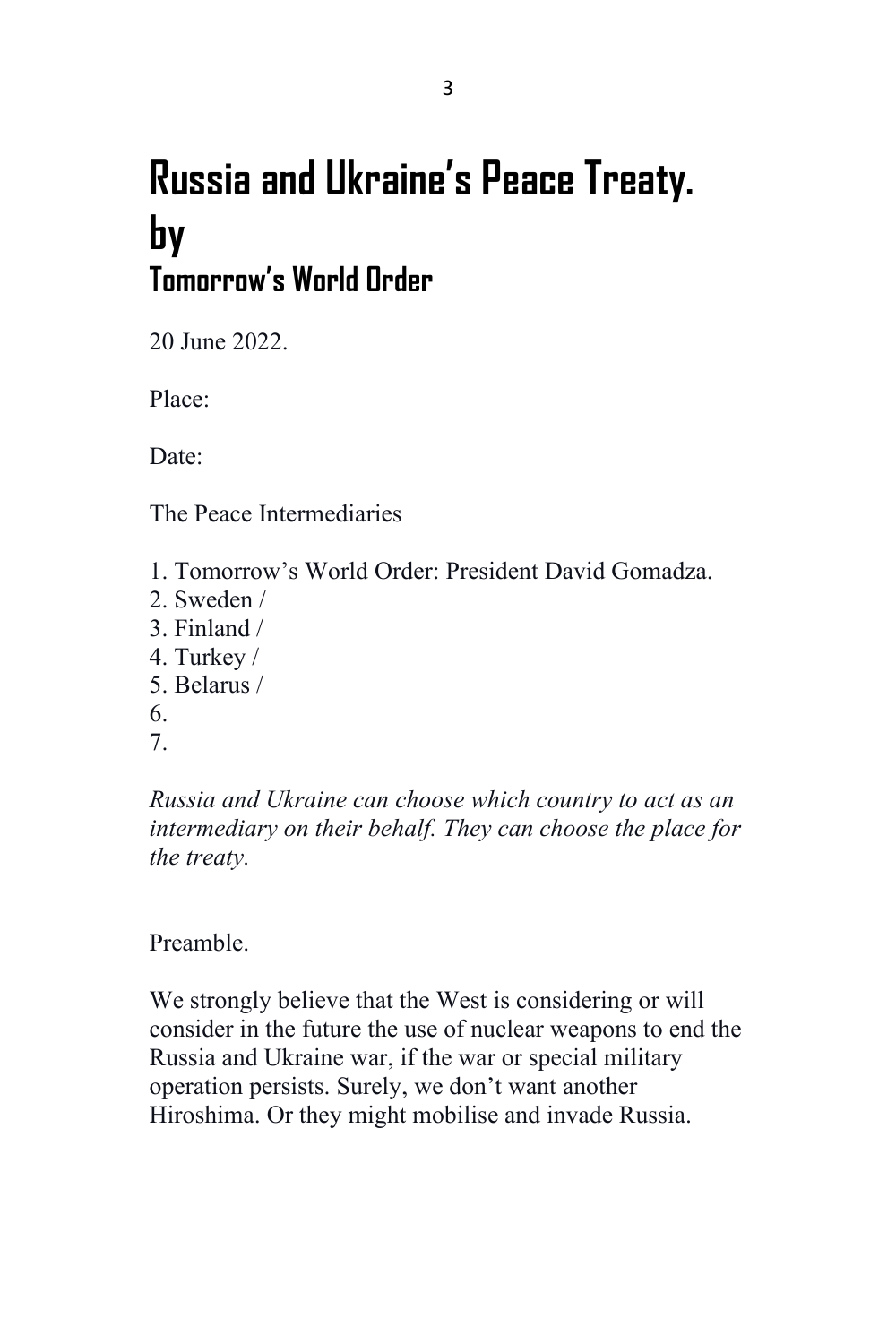Firstly, and foremost, I think the war or special military operation started because of the expansion of NATO directly or indirectly encroaching on Russia's doorstep, and as such; I think the first thing for Russia to do is to make Sweden and Finland change their intentions to join NATO. If Russia is worried about Ukraine joining NATO, then it makes sense to convince these two countries to not join NATO but remain neutral to stop future escalations. I think it would be easy for Russia to deal with just Sweden and Finland than to deal with NATO in case these join NATO or have their membership application approved.

Revert to the pre-war or pre-special military operation status quo.

Sweden, Finland and Russia's Treaty to remain neutral.

Russia must convince and seek the favor of these two countries and do whatever it takes so that they don't join NATO but remain neutral. This is for Russia's own security and peace of mind. Now that it messed up with Ukraine by invading it. Russia must now do more to give these two countries peace of mind and guarantee that it will not attack them.

Secondly, it must make a treaty with both countries and offer subsidies or concessions in relation to peace and must make a treaty never to invade and attack these.

All this is in Russia's favor and for the sake of peace. Russia, due to its breach of trust by invading Ukraine, must make commercial treaties with these two countries in favorable of them for a specified period to repair the damage caused.

All this is to keep these two countries remain neutral and withdraw their NATO applications.

The treaties can be public or private, but an agreement must be entered into. I believe that these two countries do want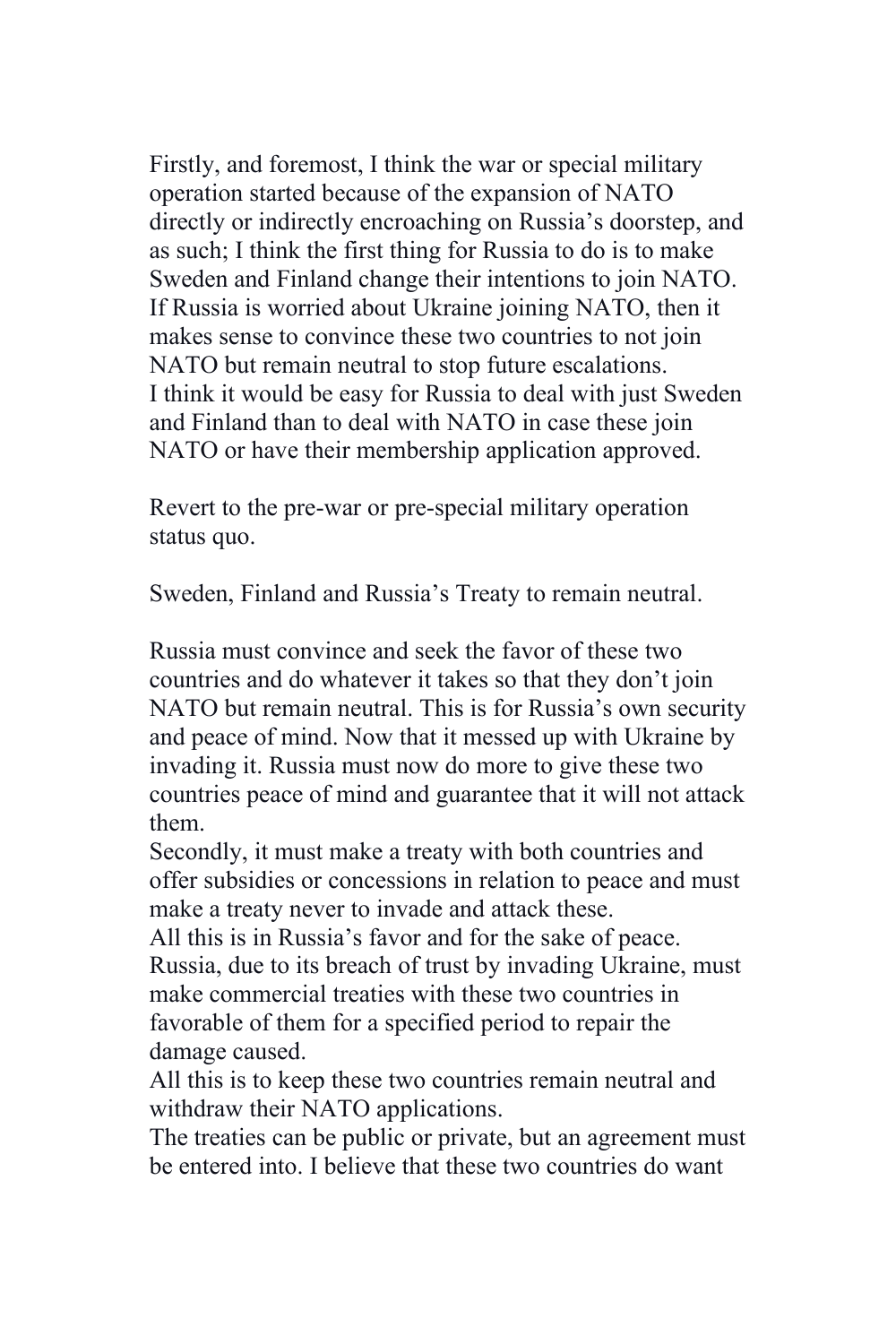to remain neutral. They only opted to join because of Russia's aggressive behavior in invading Ukraine.

It is up to Russia to decide. Deal with your neighbors or face NATO in years to come?

To opt for peace now or be on alert forever if these two countries join NATO.

But we argue that it is in everyone's interest to return to the pre-war or pre-special military operation status quo. Something everyone is familiar with.

### WHAT TO DO IF RUSSIA BREACHES ALL THIS.

NATO must agree to keep their membership on file as in a pre-membership state, just in case Russia tries something stupid. In that case, their membership in NATO becomes automatic.

Tomorrow's World Order can summon the whole world to attack Russia if they breach the treaty of neutrality.

### **Russia must sign the treaty with honesty if in doubt then don't agree. We are talking about people's lives here.**

In this case NATO to enroll them because we are talking about precious people's lives here that can't be reverted. So, Russia is obliged to think this option through.

The period between now and the peace treaty to be chaired by Tomorrow's World Order.

i. To establish a concrete framework and arrangements to ensure a cease-fire and peace conditions waiting for the treaty. This means also the establishment of a body or committee to speed up everything and remove bottlenecks and report to the intermediaries of the treaty and Tomorrow's World Order.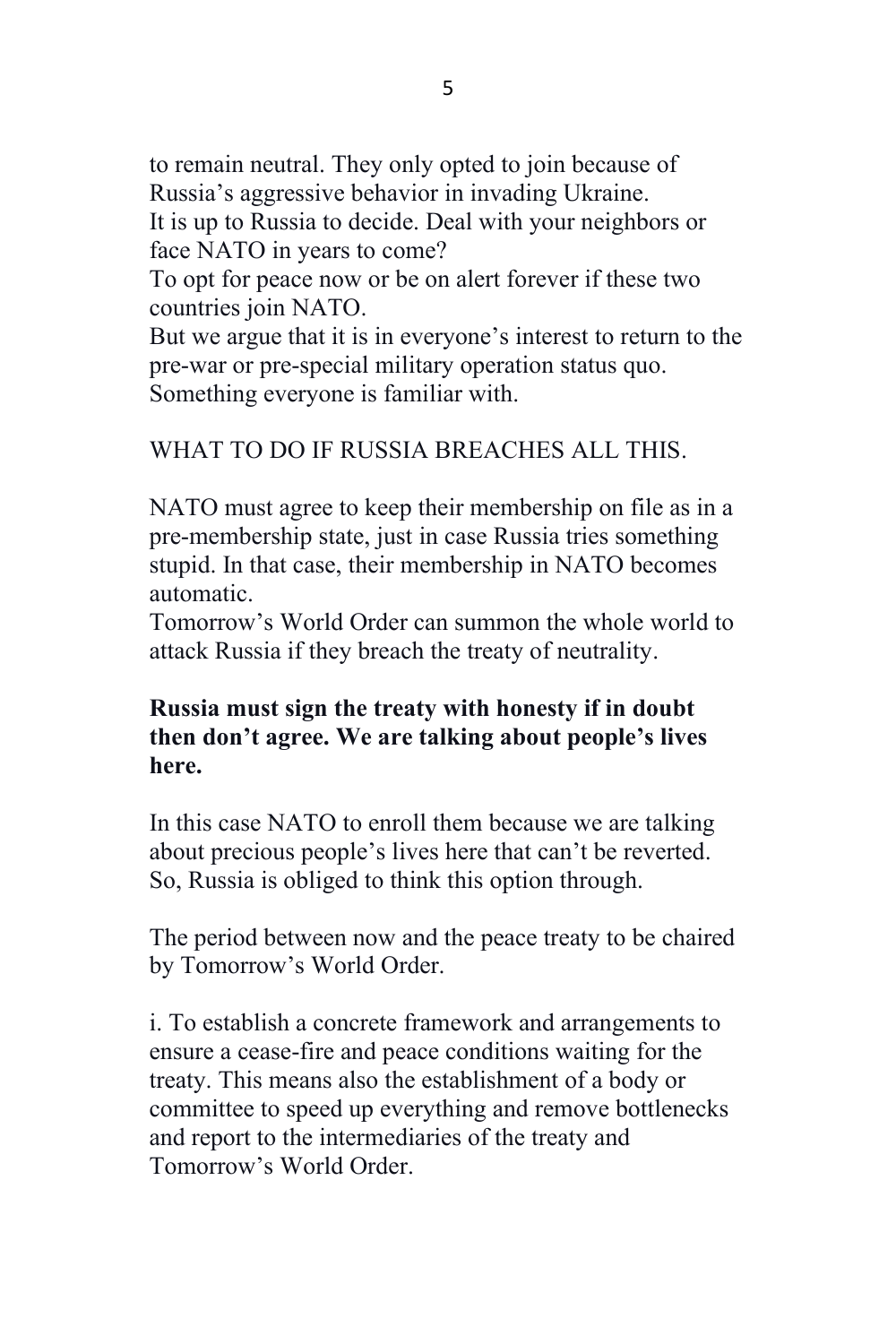ii. Russia and Ukraine must establish links with all the intermediaries and facilitators above and get all the needed contact details.

iii. To provide a name for the country, they wish to represent them if it has issues with anyone on the list.

iv. To immediately call for a cease-fire and stop the war.

v. To declare to the world a cease-fire.

vi. Russia and Ukraine's leadership to establish a direct line of contact.

vii. Both to establish a team for preliminary direct talks between the parties waiting for the main peace treaty. These meetings can be held in Ukraine or Russia.

viii. The exchange of demands and or conditions of the peace treaty or talks from both sides all in writing and expressed stipulations of all conditions and demands after the ceasefire.

ix. A clear understanding of what is needed by each side. I will try to list all options that can be of interest to each side and let the parties choose, amend, or add their conditions and demands.

x. Seven days after the ceasefire, the preliminary team must have exchanged the conditions and demands, and after that all preliminaries agreed upon. These conditions and demands must be forwarded to all intermediaries. They must have contacts of all intermediaries, including Tomorrow's World Order.

xi. Tomorrow's World Order or elected entity can draft the treaty to include all demands from both sides.

xii. Second week the draft is heard by both sides, even separately, and any adjustments, disagreements, etc. are noted with Tomorrow's World Order chairing this or any elected entity to represent them.

xiii. the Second draft with amendments is drafted and communicated with both parties.

xiv. Feedback is included in the final draft and options are included as well. Room for negotiations.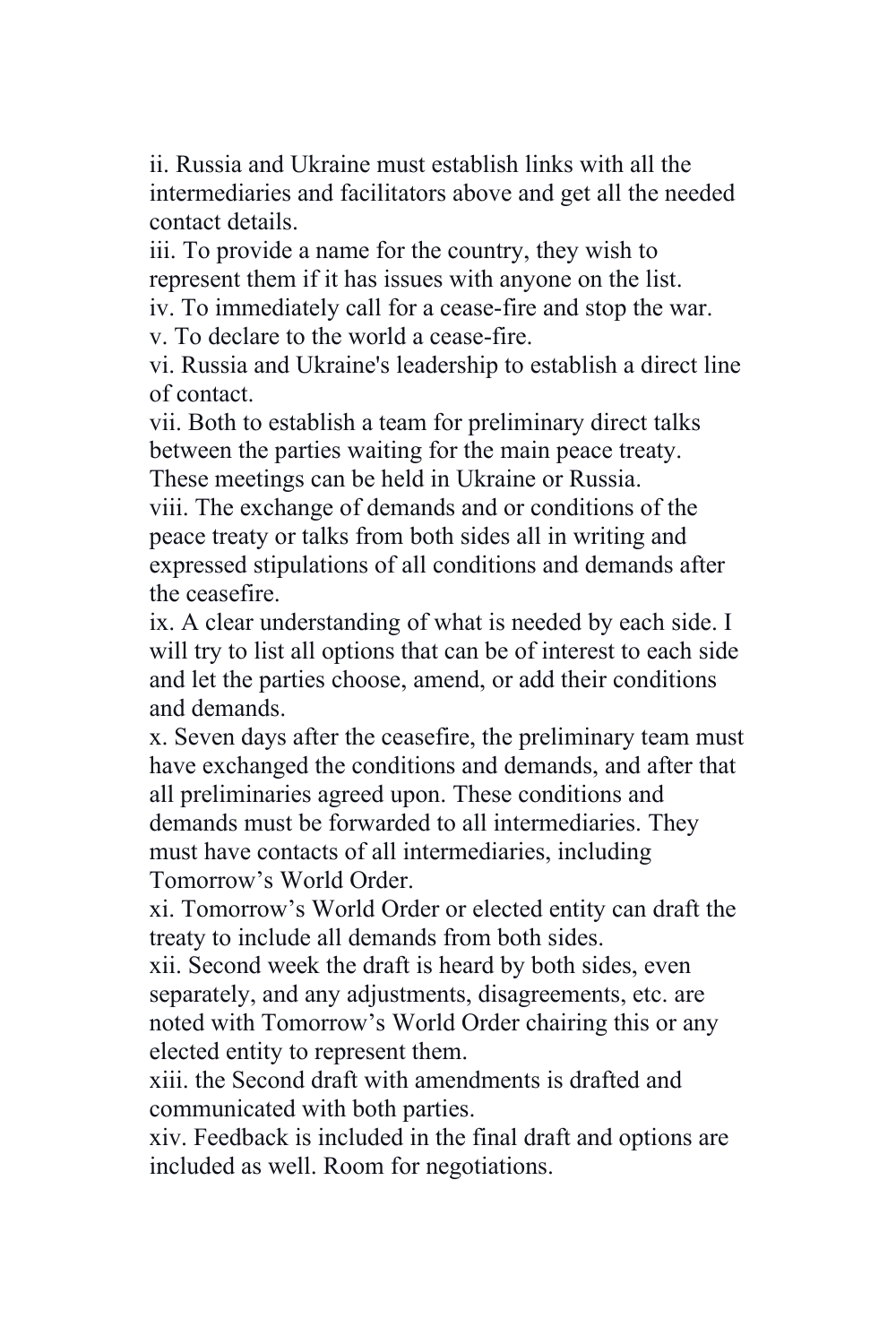xv. Preliminary meeting can be held to quickly check if anything else needs addressing before the main meeting. Representatives can be the ones to carry out this task, but with all the intermediaries who can discuss the findings from all these meetings and draft the final treaty.

xvi. All parties in Ukraine and Russia must attend the treaty, preferably in Sweden or the location where they feel safe. Sweden is still neutral, even though they have submitted their applications to join NATO.

xvii. Russia to initiate withdrawal of its troops from Ukraine once a cease-fire is declared and this must be completed within forty-five days.

xviii. Ukraine to call for international help for the clean-up process.

xix. Teams for the collection of Russia's frozen assets from all countries abroad, those for fundraising of funds, those for negotiating the return of loaned weapons, those for collection of taxes, and those for negotiating compensation for rebuilding the destroyed infrastructure all must intensify their efforts and activities.

xx. Appeals to bodies that help in the rebuilding of infrastructure after a war or special military operation to organize the funds after calculations of the cost of rebuilding Ukraine.

xxi. Calls for the presence of international aid agencies, the Red Cross, UN, etc.

xxii. The team to negotiate the writing off of foreign debt must press hard if it has not done so. The aim is to have all loans pre-war or pre-special military operation and wartimes to be written off as Ukraine will not be able to repay them due to the war. Check criteria for institutions to write off this loan and argue that Ukraine must have the loans written off. Is Ukraine classified as a conflictassociated situation?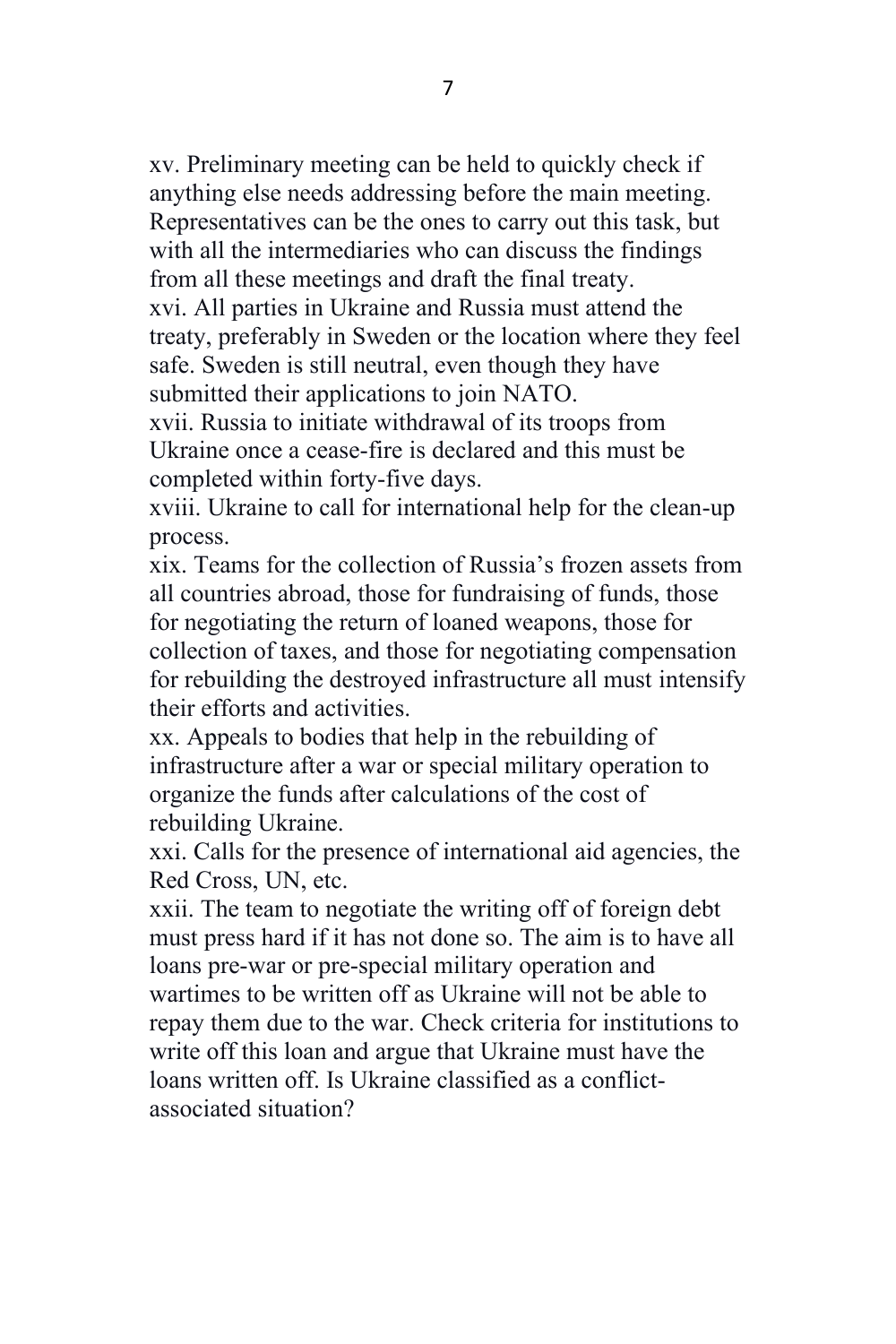xxiii. Quickly clarify with bodies like the IMF and the World Bank Ukraine's status as a conflict-associated situation. A condition that makes them write off the debt. xxiv. A team must get in touch fast with insurance providers to allow the release of funds for rebuilding. Ukraine should aim to have all these funds in their accounts even before the peace treaty. Russia's dominance in energy resources can later influence other countries' decisions. Act fast.

xxv. The intermediaries can request peacekeepers to keep peace, especially in the gained or lost territories while waiting for the peace treaty.

xxvi. Russia to withdraw its troops from Ukraine within forty-five days.

xxvii. Prisoners of war or of the special military operation to be returned and or exchanged within forty-five days. xxviii. Landmines or sea mines must be cleared by the party who implanted them or fund their removal by the UN, etc, especially around ports and trade routes.

xxix. Definitions of territorial borders and pre-treaty agreement of what is what. All conditions clearly, defined with each party knowing fully the demands of the other party.

xxx. A ban on Russia increasing its military presence in Ukraine.

xxxi. As part of returning all loan war or special military operation weapons and equipment. A ban on further additions. A return to sender of heavy unwanted war or special military operation weapons once cease-fire agreed upon.

xxxii. Exchanges of written conditions of the treaty and demands as a way to guarantee consistency with made demands.

xxxiii. All security guarantees are to be written down and worked on as part of a pre-treaty element.

xxxiv. Calculations of reparations estimates.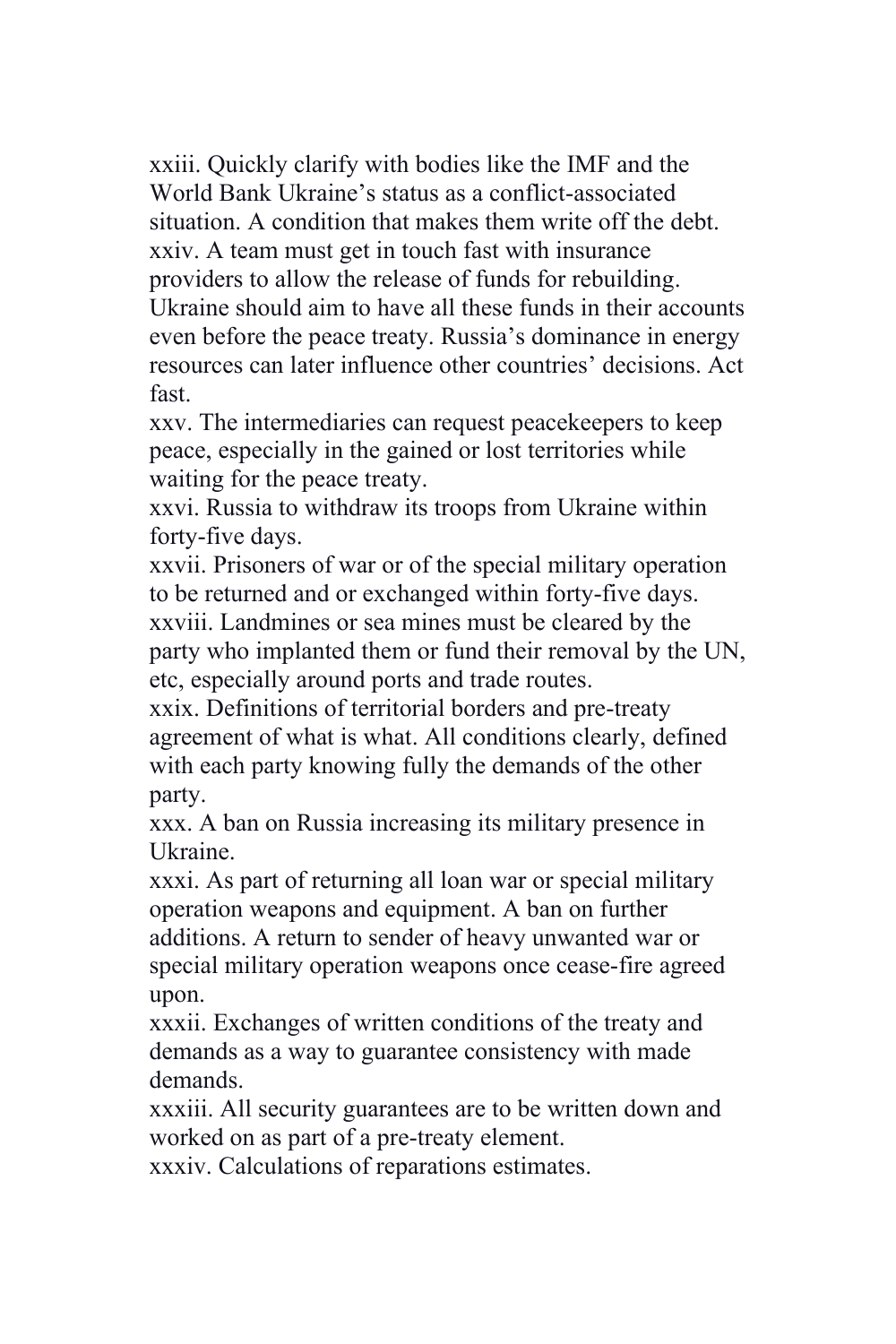xxxv. A process that will solve any future conflicts and misunderstandings that is local can be put in place in both countries. This should keep in contact with the treaty intermediaries and Tomorrow's World Order, who will enforce, monitor and provide feedback.

xxxvi. Preliminary discussions of what happens to refugees and their return to the regions.

xxxvii. Clear definition of what happens to the people in the gained or lost territories.

xxxviii. A list of banned dealings before the treaty and after must be drafted and communicated between all. Especially in the regions gained or lost.

xxxix. Renewal and clarification of any existing treaties in terms of the new situation.

xl. A ban on any future acts of revenge or ill feelings among the people.

xli. Putting in place a platform to handle post-conflict situations that can report to the intermediaries and Tomorrow's World Order.

xlii. The West, especially all countries that pledged weapons, must have blame apportioned to them for the deaths of women, children, and soldiers and must support the cease-fire and facilitate the peace treaty or be dragged to our court.

Russia can offer concessions for a cease-fire on the condition that Ukraine must implement conditions for free elections in the territories that it gained if it withdraws its troops.

Tomorrow's World Order wants Russia to make these concessions as we argue that on top of supplying weapons that downed the MH17 plane, it has caused or is responsible for the deaths of civilians. We argue that it can be proved that it has attacked cities that are not of any military importance, making this war or military operation an illegal act and, as such, if it insists, we are forced to take it further. Above all, all that it wants is for the Donbas and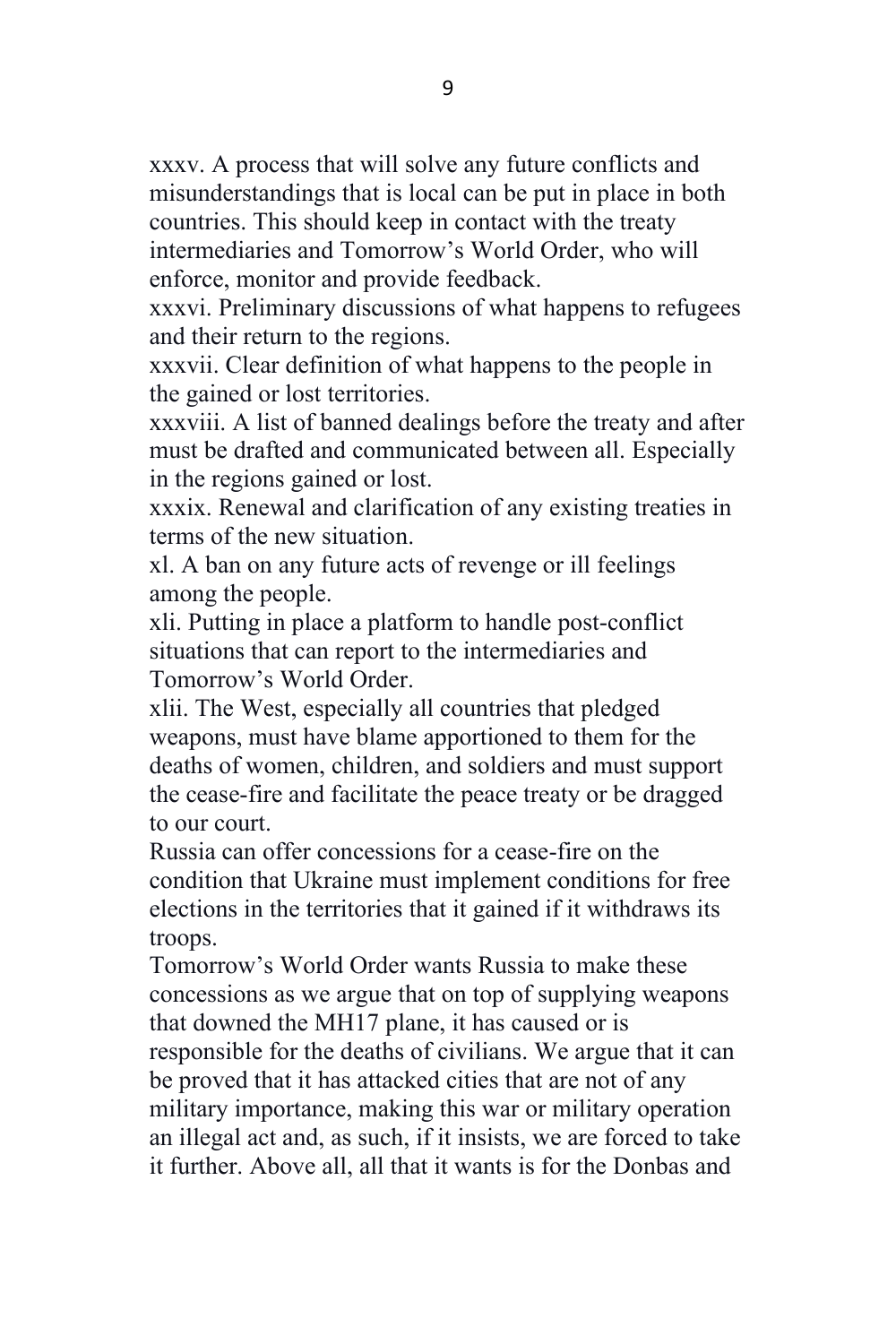Crimea region to be given autonomy through a democratic process of a free election. Something all parties are likely to agree to. As such, there won't be any need for war, as that can be agreed upon.

We argue also that Russia caused the needless killings of its soldiers. The sending of soldiers ill-equipped for modern warfare and, as such, it can be argued that sanctions made it miscalculate the risks and embark on an indirect culling of its soldiers. Nowadays, GPS is used to locate soldiers' positions leading to thousands being killed easily. Therefore, for Russia's sake, they must make concessions and call for a cease-fire.

The killings of civilians; women, and children needlessly leave Russia in trouble, therefore, must make concessions and end the war or this special military operation by declaring a cease-fire with immediate effect.

Russia's stance of threatening the use of nuclear weapons in a country that does not have a nuclear weapon is aggressive behavior prohibited by our laws. Even if it was referring to the interference by the West, no one could tell if it could use the nukes against Ukraine or not. As such, it can only redeem itself by calling for an immediate ceasefire.

Russia and Ukraine Peace Treaty.

There are a lot of issues that need to be explained first before I go into the treaty.

Russia, despite promises, breached all the promises and invaded Ukraine despite guarantees that it would not do so. That means any treaty between these two must not be based just on signing documents, etc. That calls for an enforcement and monitoring unit.

The invasion has disrupted Ukraine's way of life and destroyed the lives of precious civilians and even that of soldiers racking havoc on innocent lives. Whether this can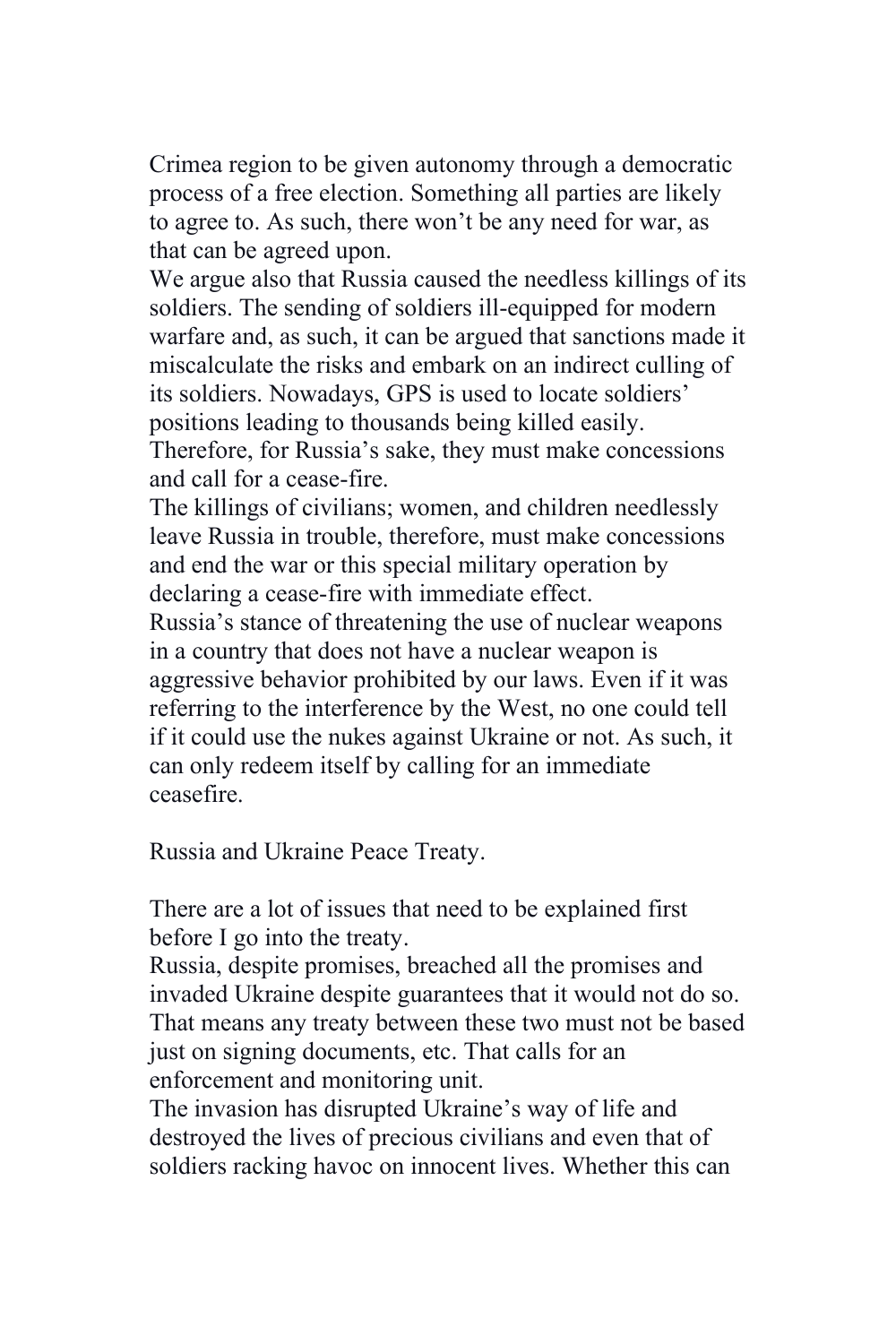be forgiven or not is another issue. But we are to make sure that the effects and impacts of such acts can't continue. The idea here is not to apportion blame for who did what that can be the job of the courts, etc. The idea is to facilitate a peace treaty with immediate effect. One that can be enforced and obeyed by both parties. Direct peace talks between Ukraine and Russia. The first thing Ukraine wants is a guarantee of peace that Russia will not invade Ukraine again. I think why the first two peace treaties [the Minsk

agreements] failed is that both Russia and Ukraine placed more importance on others to negotiate peace for them. Now it's time for direct talks between Putin and Zelensky. Only these two can make peace talks and treaties that last. They must be the major players in the talks with Sweden, Finland, Turkey, and Belarus as intermediaries chaired by Tomorrow's World Order. These leaders must not expect a third party to be a key player.

There are a few options for peace treaties.

1. Status quo ante bellum.

This is a choice to revert to pre-war or pre special military operation status and involves:

1. The withdrawal of Russia troops within forty-five days.

2. Restoration of pre-war or special military operation status and leadership.

3. No territorial gains are carried over. Territories gained must be returned to their original owners.

2. The Uti possidetis.

A notion where a gained territory is expected to remain with the country that gained it regardless of ownership at the beginning. What was gained during the war or special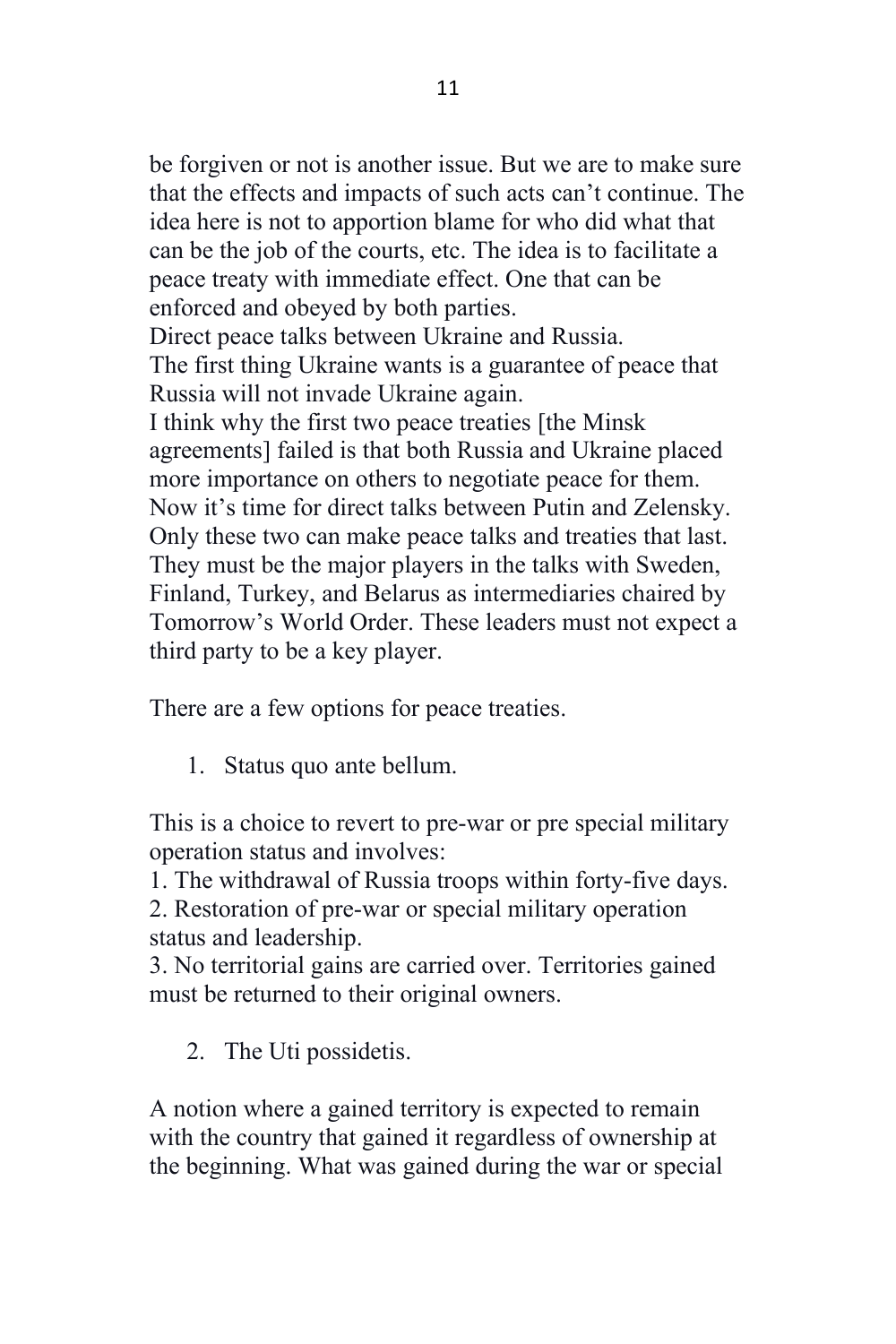military operation then becomes the gainers after the war. I think it is also worth pointing to this notion as obsolete in modern times. Simply because it involves taking of territory by force. As such rewarding such acts will only increase incidents like the one in question. Above all, this gives other nations a motive to invade as well as the country that gained the territory by force can be disposed of it by force too. This can only mean forever Russia on alert as NATO or any other country can invade to take what Russia took from Ukraine. That can only mean World War Three something we don't want. Ukraine can declare that the Donbas and Crimea regions be returned as Russia used force to get these territories. Russia might return the territories to Ukraine or argue that they only freed the Russian people in these regions and they only acted as facilitators and demanded that Ukraine recognize these territories as independent and encourage the holding of a free election. This is one of the reasons that removes the rights of any other international country to invade Russia. Simply because Russia is calling for what is democratically right: free elections.

In a peace treaty where territory has been gained, any peace treaty must state and declare who will own the territory after the war. There must be an expressed treaty, condition, demand, etc, that expressly stipulates what specifically happens to the territory gained or annexed.

Russia cannot gain Donbas by force without Ukraine claiming back that territory. Unless Russia can use the taking of the territory as a self-defense claim but must prove this. The presence and expansion of NATO can be used by Russia to keep the annexed Crimea and the Donbas territory on self-defense grounds. But might risk being attacked in the future.

The main point to note here is the fact that both parties to the treaty can hold the territory they have gained at the end of the war or special military operation unless one, e.g.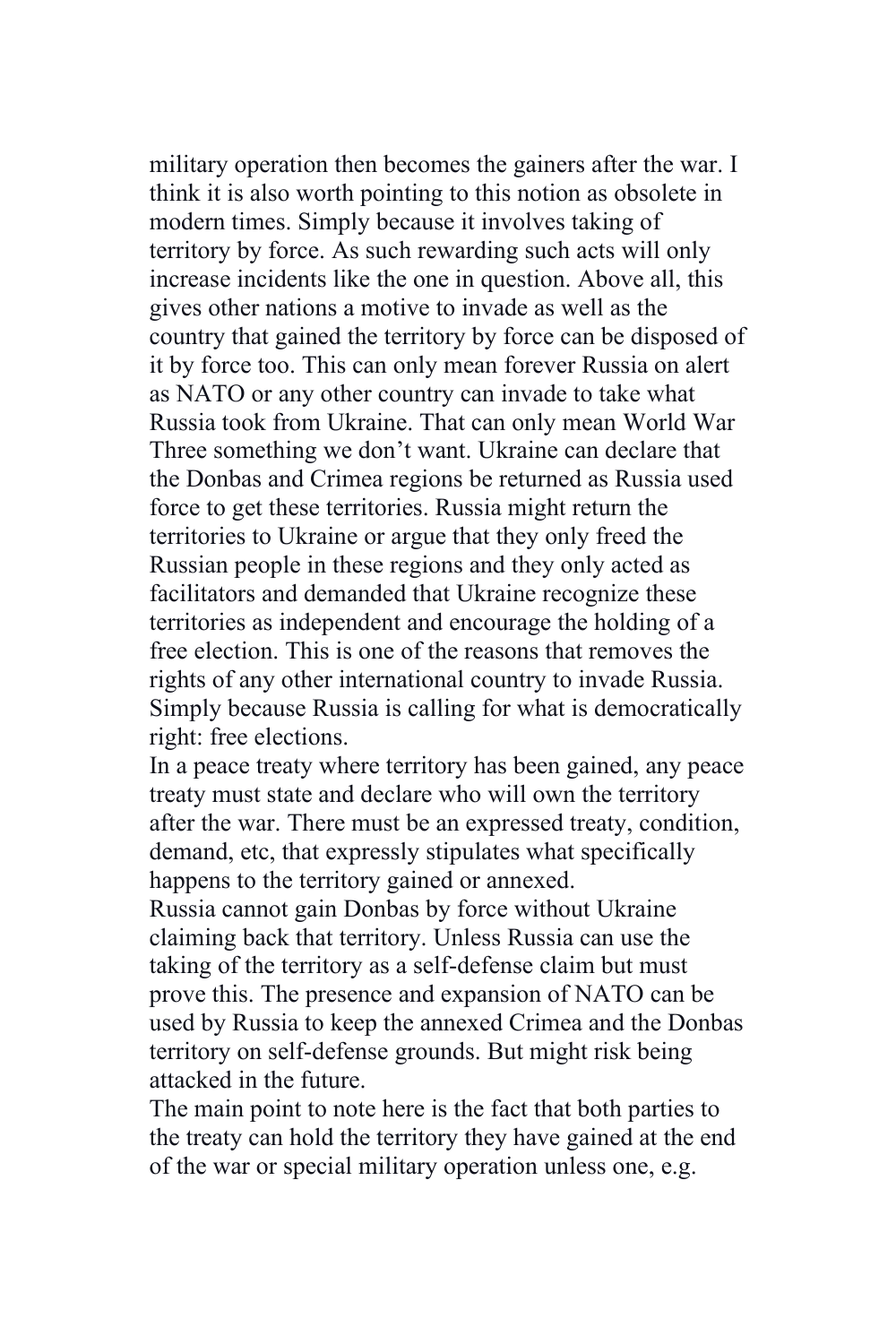Ukraine, expressly stipulates that the territory has to be returned to the original owner.

Again, the two countries, Russia and Ukraine, must communicate directly to negotiate the peace deal even though other intermediaries might be involved, including us as Tomorrow's World Order.

Ukraine must act swiftly to negotiate a peace deal. This is because this is not a normal case in that Russia here has the power to influence outcomes and change the minds of other countries due to its possession of energy supplies in oil and gas.

This means as time goes on, all the other nations that sanctioned it will feel the pinch as their economies start to fail. Some will make secret treaties if offered subsidies. These countries may act in favor of Russia and frustrate any peace talks and treaties.

Ukraine, if not ready to talk directly to Russia, can forward their peace proposals to Tomorrow's World Order or Sweden, Finland, Turkey or Belarus, or any chosen country who then forward a copy to all intermediaries and then to Russia.

The terms of the peace treaty must be clarified. The socalled Normandy pact failed twice and that can derail the peace talks, hence the new peace treaty we have established.

Dealing with Ukraine's request to freeze Russian assets abroad.

Ukraine, at the beginning of the war, made international calls for the world to freeze Russia's assets, anticipating that Russia will destroy its infrastructure. Ukraine can now establish a team just dedicated to the collection of these assets from every country that froze Russia's assets. Tomorrow's World Order and any teams chosen by Ukraine can help in identifying which countries froze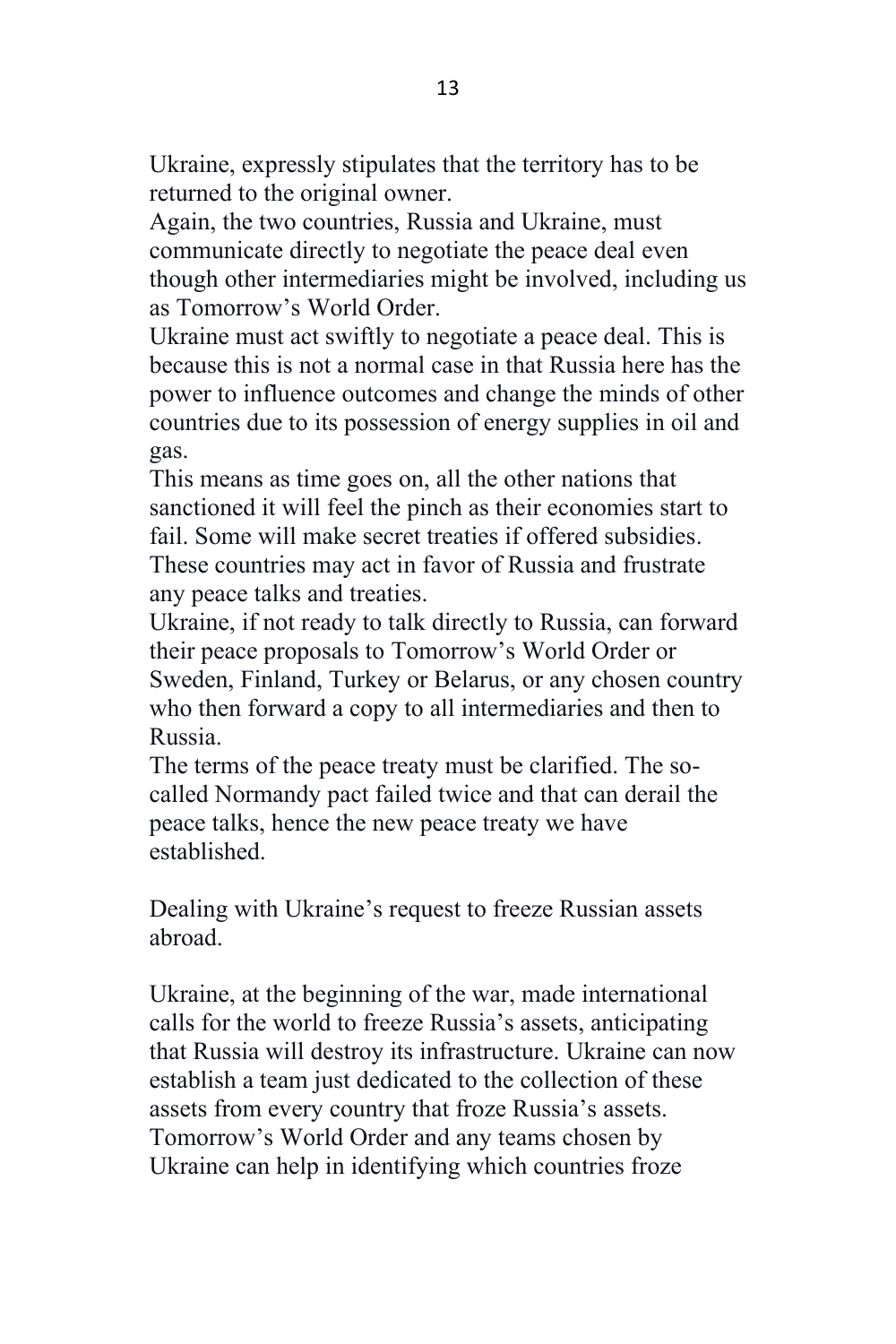Russia's assets and make all these countries give all these assets to Ukraine for rebuilding what Russia destroyed. We can ask all Russians abroad who had their assets frozen to come forward or secretly tell us how much assets were frozen and by which country. Then approach that country in question to get these assets.

These countries who froze Russia's assets abroad were working for Ukraine on a commission of 5 to 12% of frozen assets. The rest of the funds must be collected by a special team dedicated to doing just this. We, as global leaders, we will enforce this.

Reparations: Formulate an agreement for Russia to bear the full cost of the war.

Ukraine must establish a dedicated team that calculates the damages caused by the war or special military operation and how much it will need to rebuild the nation. This team must have a list of all countries that supplied the weapons, the value of the weapons, and calculate 1000% of the value and through us and the intermediaries send the cost to every country that supplied weapons so that they pay for rebuilding as well. Tomorrow's World Order to enforce this. This fee would be regarded as a contributing fee to the damage that the weapons caused. The team must state clearly that the fee is not a punishment,

but if they can help to defend Ukraine, they must help to rebuild as well. I think most countries would agree.

What if others disagree?

Tomorrow's World Order or a nominated court, will apportion blame for the deaths of the women and children and even soldiers who died due to the heavy weapons supplied and bring criminal charges to these countries. Pay up for your actions or be dragged to our courts.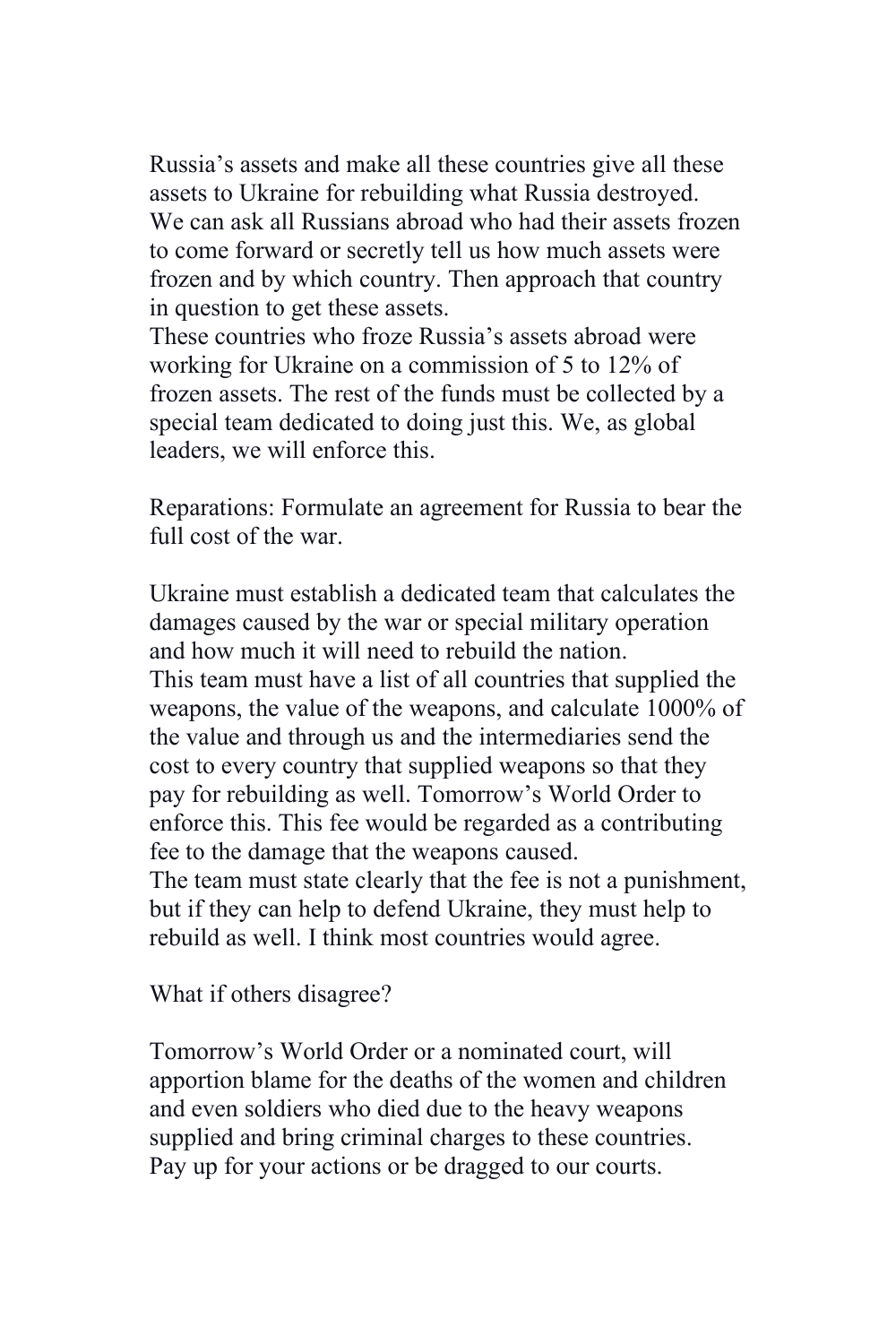We are giving them a choice to rebuild Ukraine without any criminal charges or face our courts. Their choice.

Ukraine to establish a foreign debt management team.

Foreign debt can stripe off a nation's sovereignty. All this war or special military operation could easily have been triggered by the IMF and World Bank loans or exacerbated by these loans. So, the first option is to negotiate for all this debt to be written off. This is serious and a priority, as war or special military operation loans are associated with highinterest rates and will compound fast as rebuilding starts. Every effort must be made by this team to write off all this debt.

Everyone who supplied the weapons and any funds must declare that they were free pledges and not loans now before the war or special military ends.

Other countries might have entered into contracts to supply weapons and equipment on loan with the option to return and or keep these or pay in terms of money for the loaned weapons.

The team must make sure that all these weapons are returned if the contract states that they must be returned. It is better to pay for damages that may have occurred to the weapons, but have all the weapons returned.

Everyone who supplied the weapons must state that the weapons were returned, and any payments made or request all these to be returned. Ukraine must be free from any debt if it is to rebuild successfully.

Read carefully the secret small print, annex or clause.

In all dealings with treaties, the Ukraine government MUST find a dedicated team who can read the treaties and any contracts and check for all the small prints, secret clauses, and annexes to make sure there are no hidden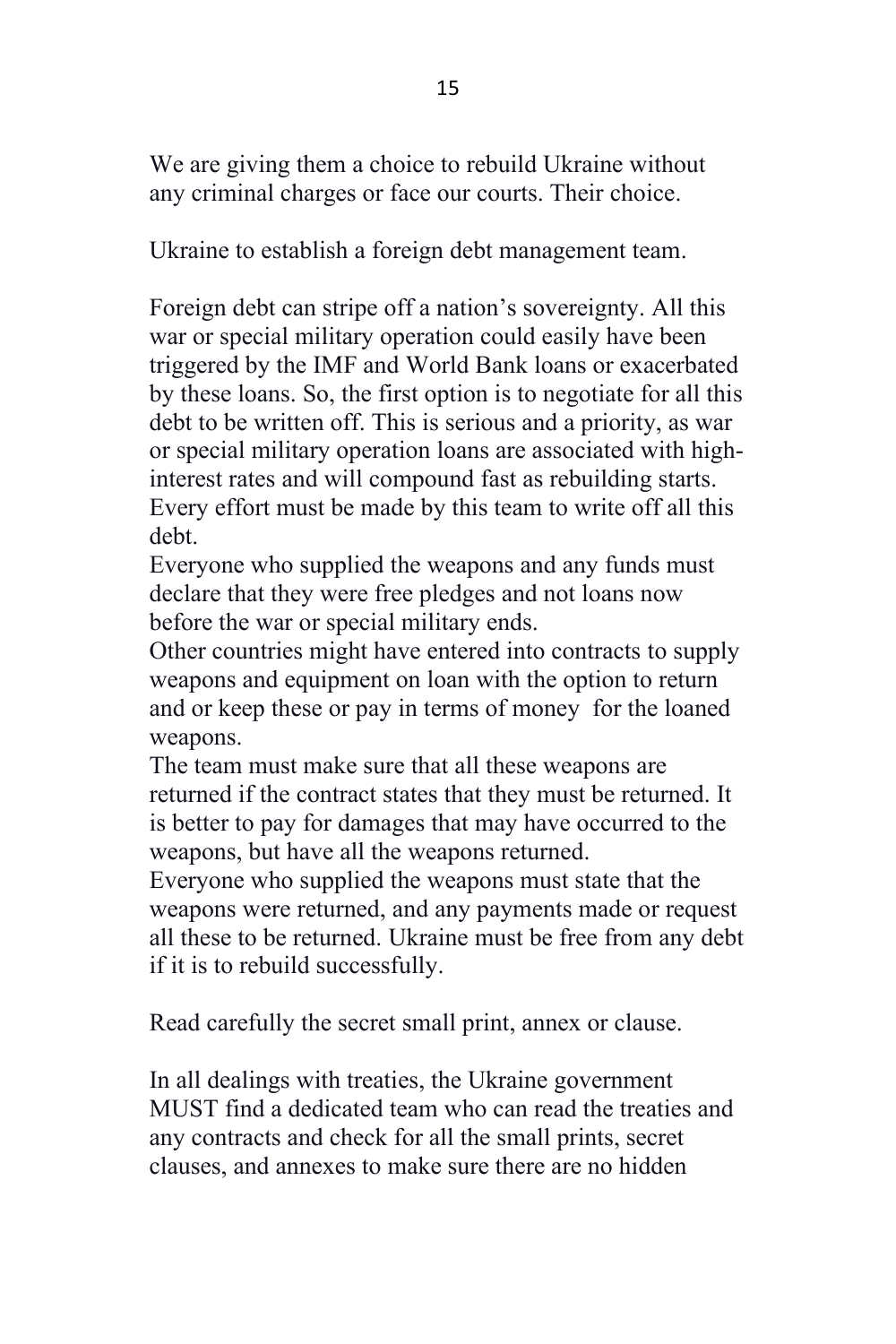clauses. Russia might secretly include a secret annex that precludes non-full Russia-speaking leaders from holding leadership office in the future. Always request a copy and get all treaties checked to make sure they are all the same and demand the same without any hidden secret annexes.

In case Russia refuses to concede, Donbas and Crimea.

Ukraine must draft a compensation agreement that will make Russia pay in terms of money for the loss it suffered. Don't threaten NATO or other countries to come and take that territory back. Make sure Russia or anyone else won't benefit from this invasion. Ok, they took the territory like Crimea by force still they have to pay for the economic activities lost by Ukraine.

Ukraine must draft and agree on terms to get this compensation money and put a team to manage this account.

Did countries pledge donations after freezing Russian assets? Is there any link?

Ukraine must clarify with every country that donated weapons or funds. Whether the pledged weapons or money donations were in line to or proportional to the frozen Russian assets or not.

The countries that freeze Russian assets must keep only 5 to 12% which is their commission. The rest must be handed to Ukraine for rebuilding.

Need for Speed.

Ukraine must act fast because other countries; as their economies suffer as Russia withholds oil and gas. These may enter into secret treaties with Russia, where the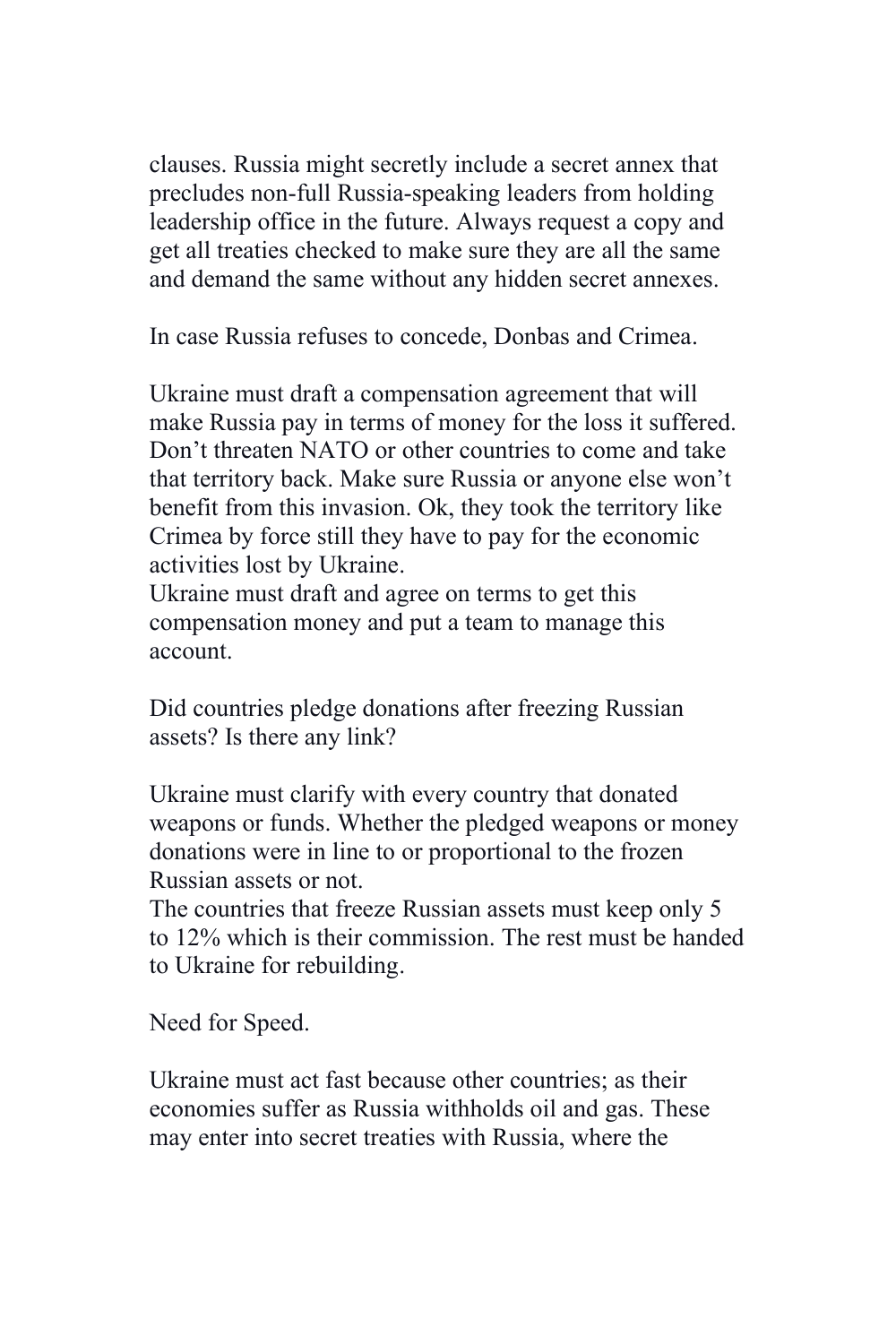country returns the frozen assets to Russia for subsidies or concessions. This money is Ukraine's for rebuilding. For example, France might have had a secret treaty with Russia, which was temporarily suspended when it invaded Ukraine. But after the war or special military operation it can resume obligations to Russia. Making France return the frozen assets to Russia instead of giving these to Ukraine.

Forever intense fundraising efforts.

In finance, Ukraine must establish a dedicated team to fundraise and collect all frozen assets. There must be a continuous collection of funds; cash, digital assets, etc. At no point can Ukraine fail to pay its soldiers. Ukraine must not delay paying its soldiers at any point.

This is because Ukraine must keep its soldiers' morale at its highest and retain huge numbers, as casualties can be high later on. Russia is banking on the Ukrainian financial crisis, later on, to fully invade even Kyiv. The collection team must work very hard to collect all frozen assets before October.

The West had predicted that Kyiv will fall within days. This was based on the fact that the Ukraine government's finances would not sustain a war. But they did not foresee the power of digital currencies as well. They also based this view on the fact that Russia was to block ports and merchants, therefore, blocking any exports. All of this would bring Ukraine's economy to ruins.

Other countries' economic turmoil.

Like I said at the beginning, Ukraine must quickly finalize agreements fully as the economic pressure might set in. Other countries will be tempted to act against Ukraine if offered subsidies by Russia.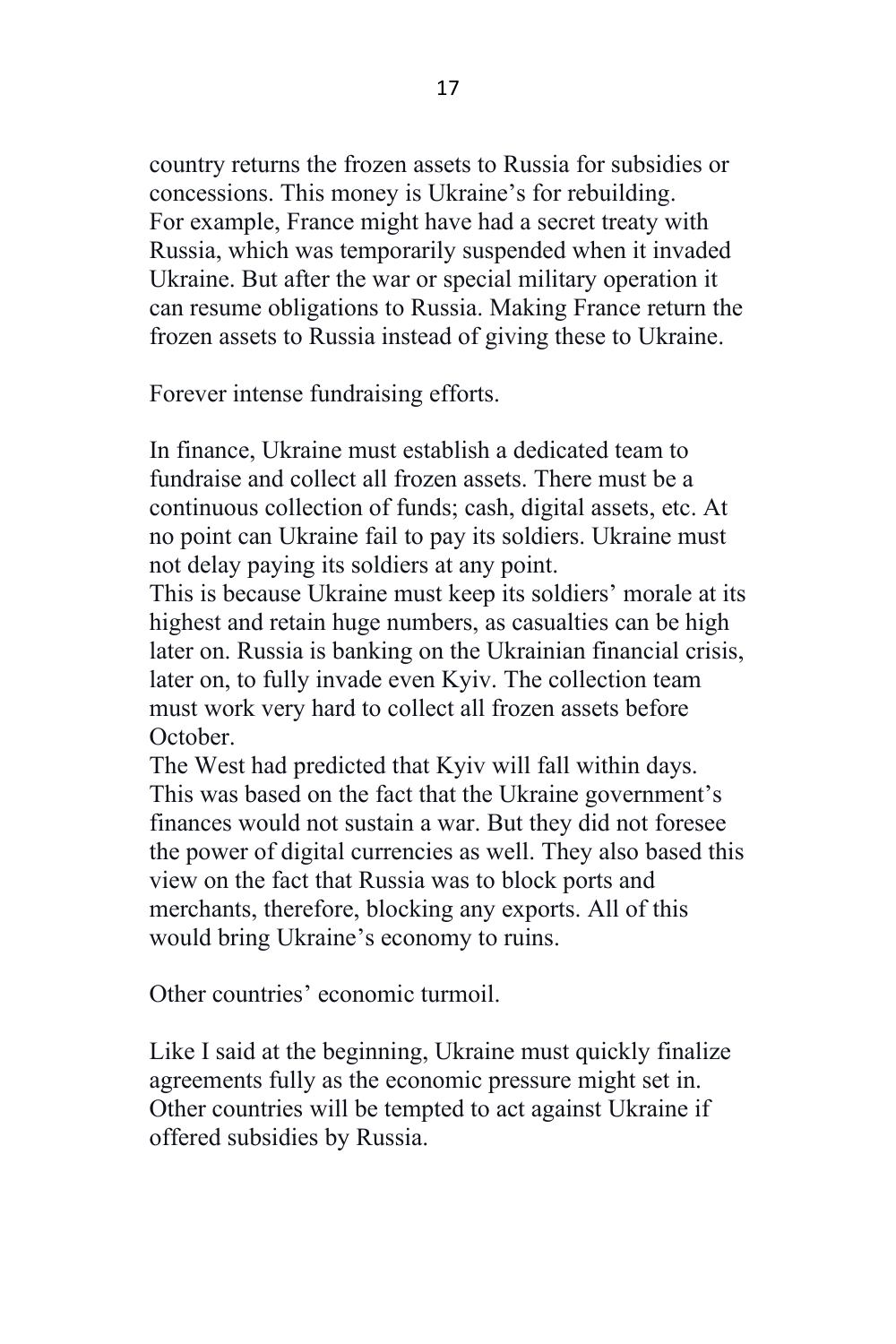Reparations: Compensation for hostile acts.

Ukraine can claim compensation for the loss of civilians, soldiers, destruction of buildings, disruption of trade and business. For stress and effects on life.

Compensation for hostile acts by Russia that involves loss of life, etc. But can go through the courts to bring criminal charges, but this can be done by international courts, etc.

Effective collection of taxes.

Currently, with no one working and paying for services, etc, Ukraine's revenues are diminishing as the war continues. One of the teams Ukraine has already established for the collection of the taxes etc, in full must start doing that where possible.

Ukraine must avoid loans that have rates that rise as the war or special military operation continues. The team must collect frozen assets fast, and this money is used to cover any collection of taxes, delays, or expenditures over the budget. Establish a collection board, increase requests for digital currencies, etc.

In short, increase fundraising efforts.

Ukraine must insist on indemnities.

A form of security or protection against a loss or other financial burden.

Or Ukraine can reduce the amount Russia is to pay for the damage it caused as compensation paid as a condition for peace, especially when Ukraine has no prospects of winning the war. That is the reduced amount Russia pays to rebuild Ukraine as a condition to get into a peace treaty. Ukraine must insist that all donations of weapons must be accompanied by 25% of the value of cash or money.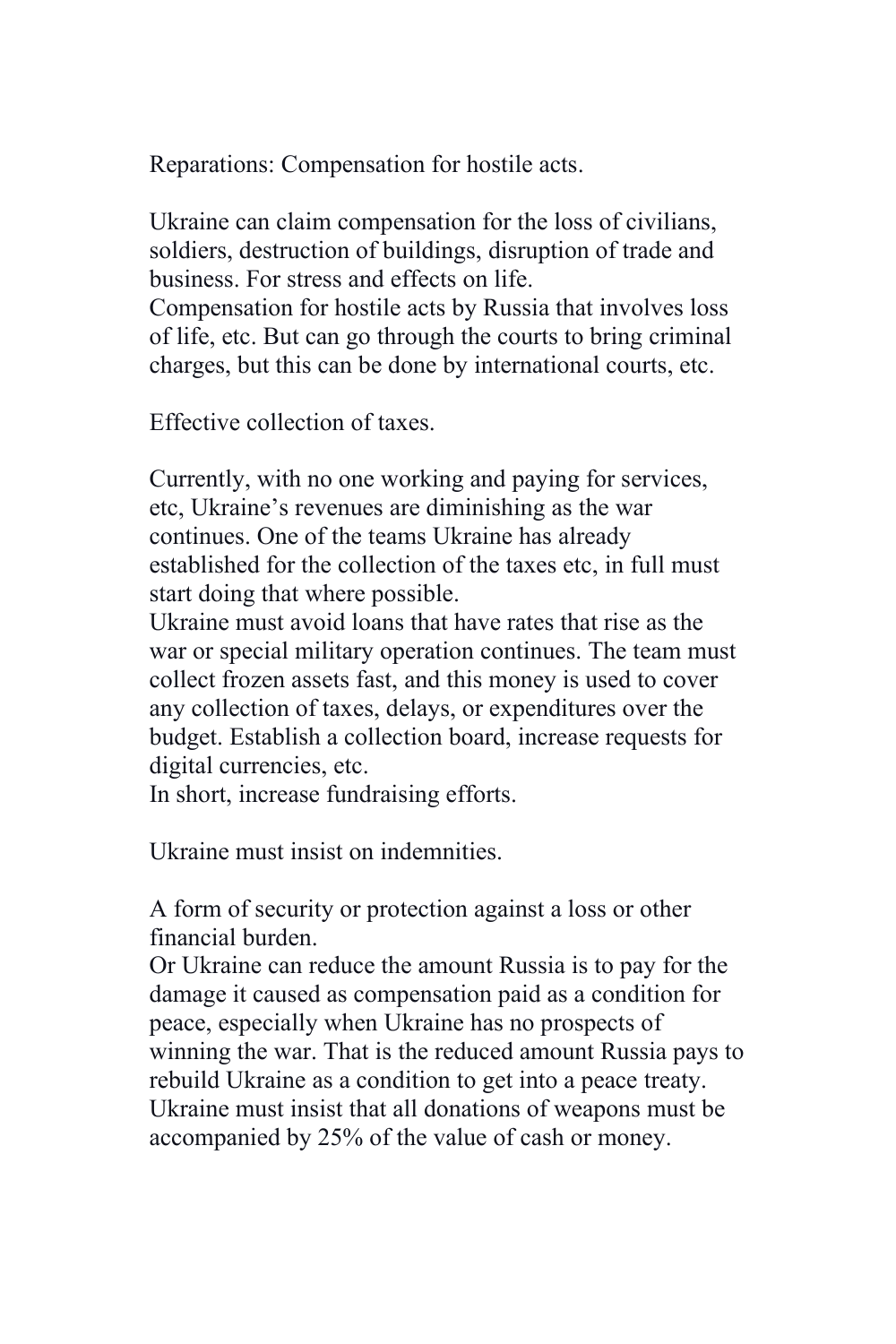Ukraine must be in control. [This is a pre-treaty element going forward but can be backdated.]

Unofficial preliminary talks.

Straight away Ukraine can send an envoy for unofficial preliminary peace talks to Russia and can choose any intermediary to accompany them or send their representatives as well.

Match the force and threat at hand.

In case there is a delay in peace talks, Ukraine can make a secret alliance with other countries that have nuclear weapons as well such as France. In that, it secretly agrees to armor itself with nuclear weapons as a way to make Russia reconsider its position.

They can use this stance to get more concessions from Russia. This is in favor of Ukraine in that as the war or special military operation continues the cost of the war or special military operation increases, financial issues increases as well, the income they normally get from exports like sunflower oil and grain disappears as the grain goes bad, the deaths of civilians and soldiers and the destruction of the buildings will make others within Ukraine start to doubt the leadership. Now hoping that if it was a different leader, he could have negotiated for peace to reduce the damage. This creates internal turmoil that leads to rebellion and further destabilizes Ukraine's stance. A case that Russia can take advantage of and attack.

The Peace Treaty.

Ukraine can argue to keep both Donbas and Crimea that is already in the Russian's hands. Russia can argue to keep both Donbas and Crimea.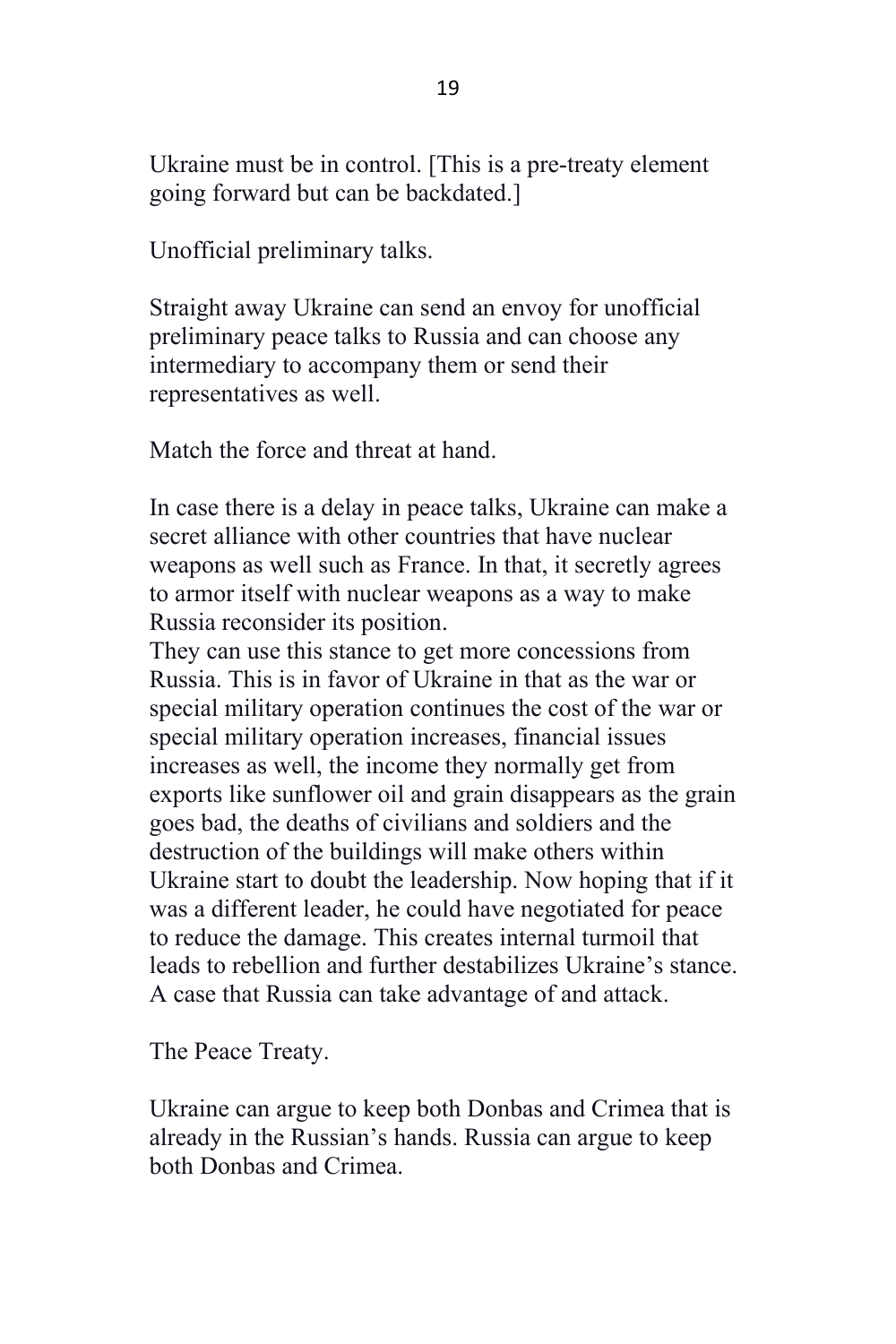Even though the idea is outdated, they can use the Uti possidetis.

Where each side will keep whatever it has gained after the war.

Ukraine and Russia can agree on a treaty to trade, develop and promote this trade to the rest of the world. Where Ukraine's grain can be delivered through Russia's ports or the other way round to the rest of the world.

Or gas and oil pipelines can pass through Ukraine to other countries as part of the peace deal.

Both parties can opt for public or private treaties.

Russia can insist that Ukraine return all the loaned weapons to it by the United States, etc, and make a treaty as well and establish a time frame to have these weapons returned as soon as possible as a means to peace. This will give Russia confidence that Ukraine is serious about peace. Ukraine must establish a team dedicated to this. To avoid future costs as well and to give guarantees that Ukraine can count on Russia for assistance.

After all, maybe all that Russia wants is for Ukraine to turn to it instead of the West for everything. If I were in Russia's shoes, I would want that.

Agree to exchange territory.

Although this is controversial, these two countries, Russia and Ukraine, can exchange territories. Strategically, surely Russia might just want the Donbas region. Russia might have captured and annexed Crimea in the belief that Ukraine will ask for an exchange of Donbas for Crimea. So, Ukraine might wish for the port city and agree to exchange the loss of Donbas for Crimea. After all, this is a pro-Russia region, so might find Crimea strategically located.

So, a treaty can be established for Ukraine to claim back Crimea in exchange for losing Donbas. This can be a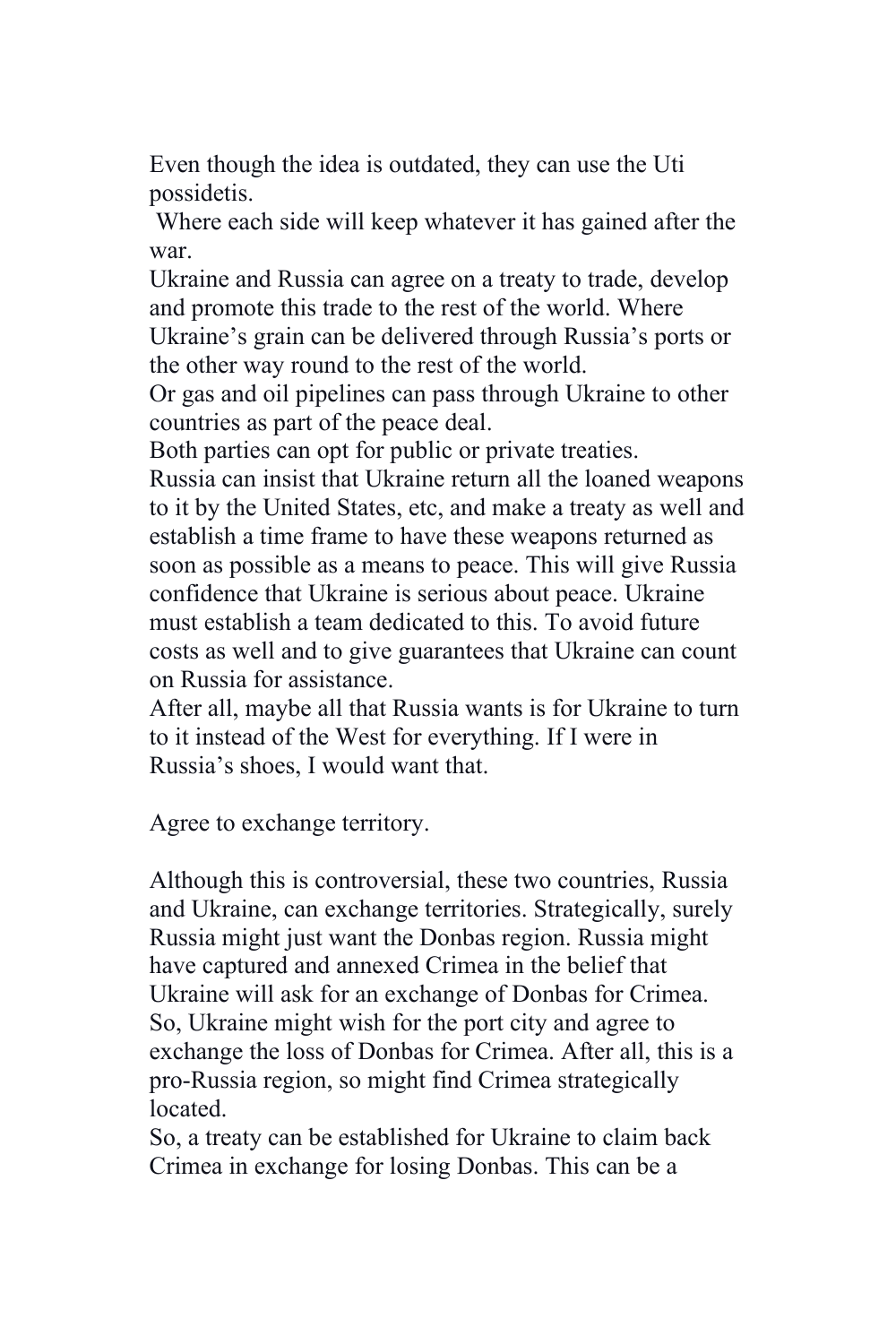private treaty between the two leaders without anyone else knowing.

Russia can simply hand back control of both Donbas to Crimea on conditions that the regions be treated fairly and impose the need to hold free and fair elections. After all, they are all Russian-speaking people.

Alliance treaty.

Russia and Ukraine can make a treaty to never be on opposite sides again. Or for one to remain neutral. For example, not joining NATO, etc. The two can form a secret pact to join forces if invaded.

A treaty for another strategic territory.

These two countries can make a treaty where Ukraine can lose Donbas or Crimea in exchange for another strategically located territory that benefits either Ukraine or Russia. Even one not captured or gained in the war. Ukraine is in a better position now to negotiate than later when financially it might not afford the war. Russia, with its oil, can easily form trading pacts with the Asia countries and be profitable enough to cushion sanctions.

A trade deal with both Russia and the West.

Ukraine can make a treaty with Russia to trade with both the West and Russia. This will reduce the tension as well. That can give Russia assurances that Ukraine will act in its best interest as well as a trading partner and not sell it out to the West.

Reading the small print.

Normally, agreements, deals or treaties signed after a war can have secret annexes or clauses that are hidden, which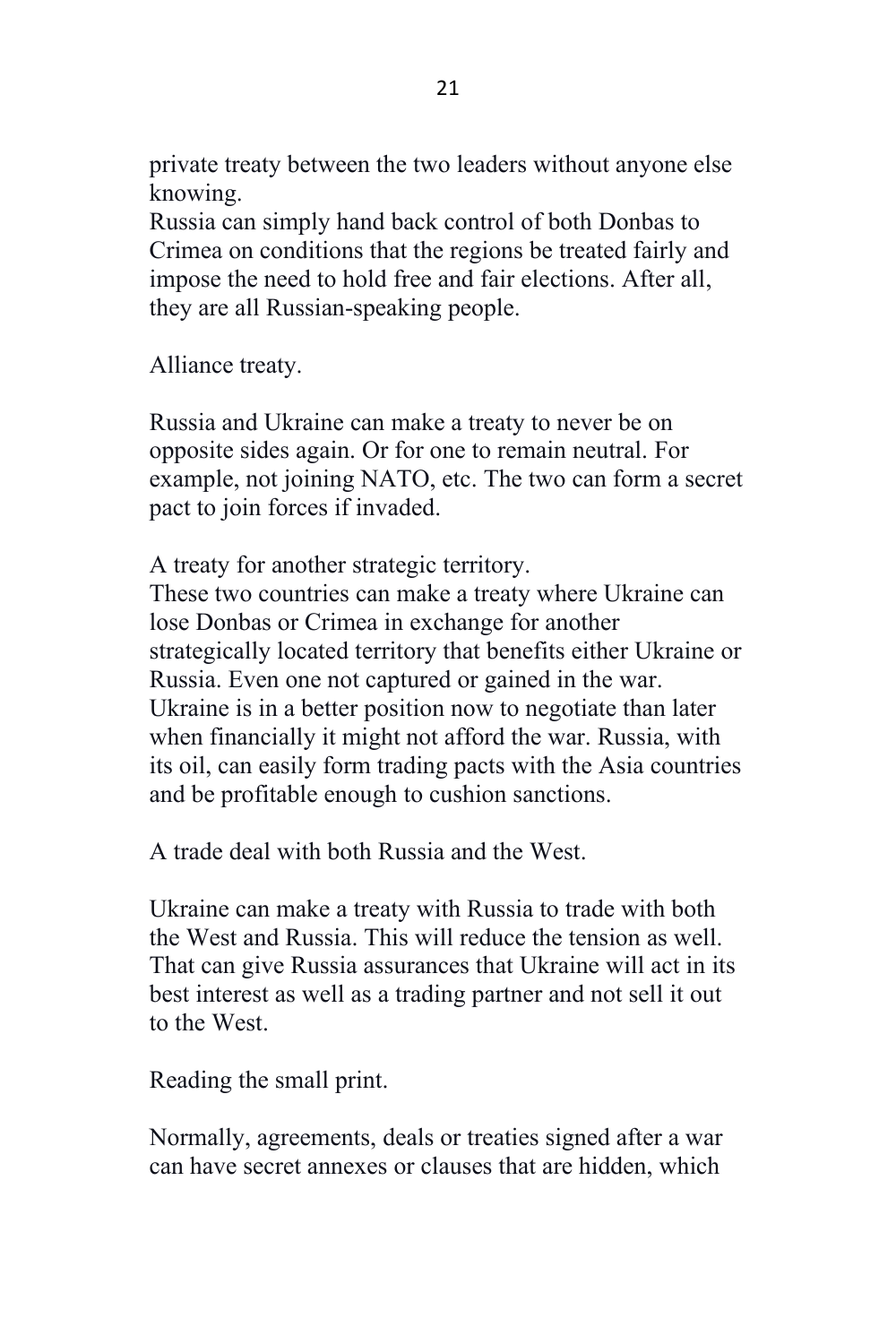one member might not disclose until after the treaty has already been signed.

I encourage Ukraine, even Russia, to find a team of few people who can dedicate themselves to reading and verifying all contracts or treaties before signing them. Clarify everything, if not sure. Insist everything be translated into two languages and check all. This is because Russia believes Ukraine cannot stand by itself or simply want it to be Russia's, as in the Soviet Union. So might include hidden secret annexes that can remove Ukraine's sovereignty or prohibit people who don't speak Russian from obtaining the office of leadership. Russia can insert a secret clause to make Ukraine's leadership a puppet of Russia. Russia might want to retaliate against the treatment they said the Ukrainian government did to the people of Donbas. Russia must also be careful that Ukraine cannot do similar tricks.

Other treaties.

I think it would not be safe for Ukraine to sign extra treaties. Russia might use Ukraine's weakened position if the war or special military operation continues to force it into a treaty to cushion against NATO's expansion. This can give NATO reasons to attack both Ukraine and Russia. For now, strength can be in it, remaining neutral.

Commercial agreement.

Ukraine and Russia can sign a commercial agreement that can see Russia help build Ukraine's economy through trade, etc. This can be for a specified time frame.

The triple treaty of neutrality.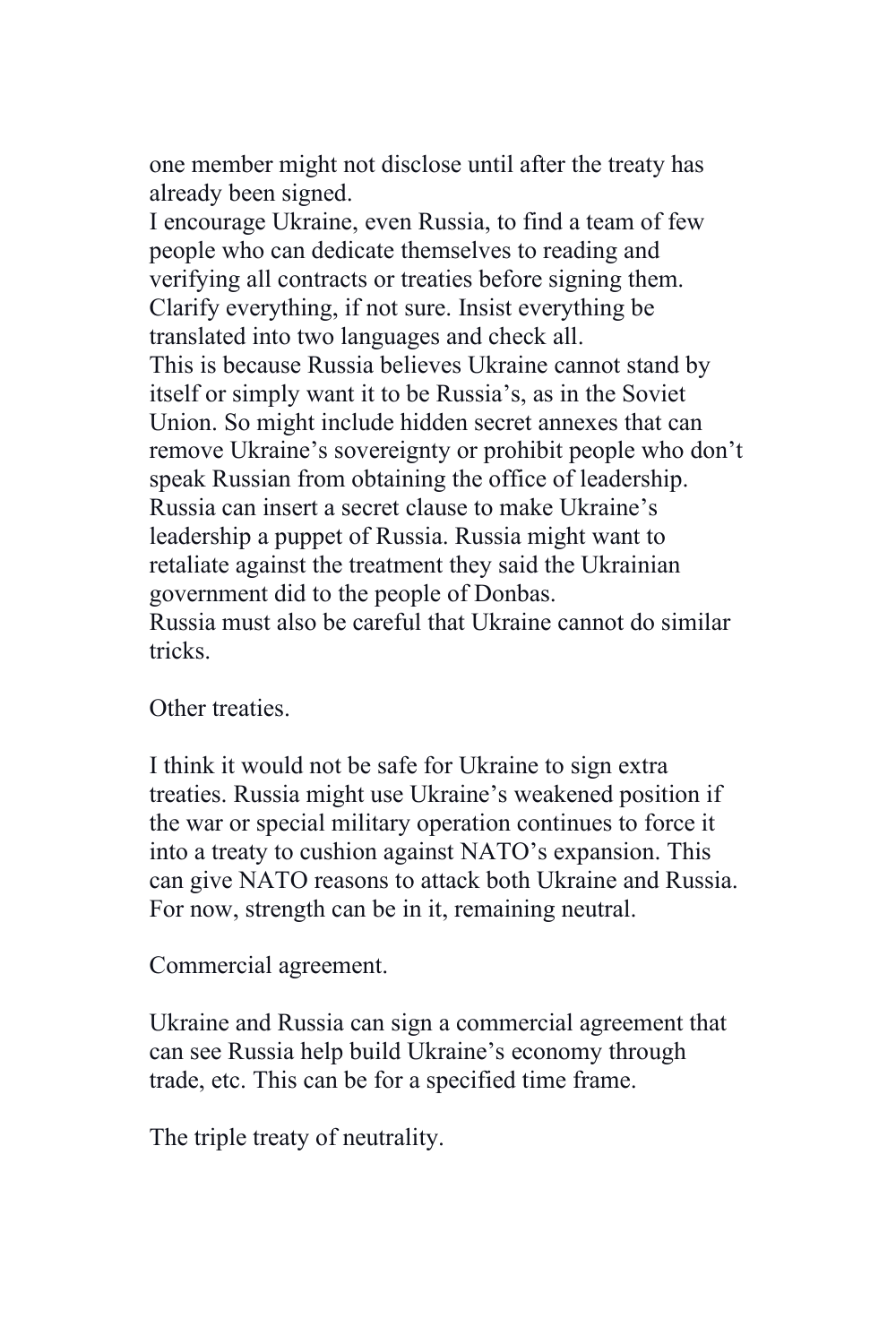Russia can make a treaty with Sweden, Ukraine, and

Finland for them to remain neutral and gain their trust, and offer subsidies and concessions for a certain period that can be revised after a certain time frames.

Such a move can make Sweden and Ukraine withdraw their NATO applications.

This takes everyone to pre-war status. A state they all have enjoyed for years. So, this is a viable option for peace.

Tomorrow's World Order treaty between Sweden, Finland, Belarus, Turkey, Russia, Ukraine, and NATO.

We must monitor and enforce any treaties you enter into unless it is a private treaty of which that can remain private. We must make sure that this treaty takes effect and is enforceable after its implementation and is monitored and feedback given to and by all parties.

We provide our services freely, but you can donate if this works for you.

Background Issues.

Stop this war or special military operation with immediate effect.

We are Tomorrow's World Order and we hereby impose conditions for peace talks.

A hundred days have passed, and we can't tolerate the continuation of this war or special military operation. As such, we demand the immediate cessation of this war or special military operation.

We can't tolerate the needless killings of civilians and military personnel. Your soldiers are protected by our laws. You have an obligation to safeguard the lives of these soldiers.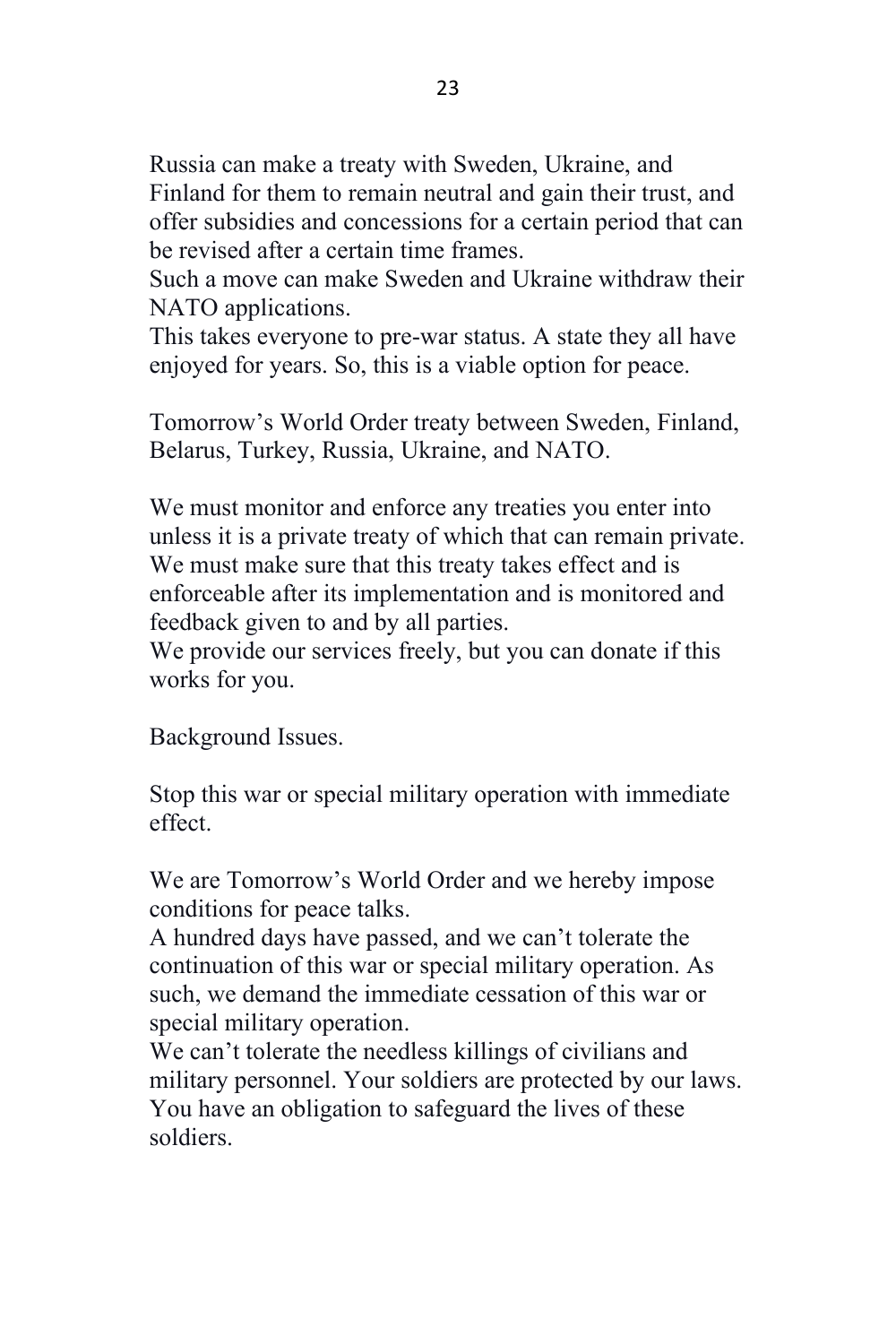You are obligated to obey and cease this war or special military operation with immediate effect.

Factors influencing our decision to intervene. Our reasons that this is unacceptable.

1. We believe that the continuous supply of weapons is to make Ukraine heavily indebted to the West, so that forever Ukraine will be indebted to the West. A position that can put Russia forever on alert and, in the end, use a nuclear weapon leading to NATO justifying attacking Russia. All this has nothing to do with the interest of the Ukrainian people who are dying daily. The West is simply testing and making Russia aggressive so that they will have justifications for the existence of NATO and for attacking Russia as NATO expands.

Even worse to this is the fact that IMF and World Bank loans can only be written off if the country that is heavily indebted to it; is regarded as in a Conflict Associated Situation.

There is proof that the IMF and World Bank, despite Ukraine in a war with Russia in the Donetsk and Luhansk for 8 years [since 2014] these institutions argued that Ukraine was not regarded as a Conflict Associated Country. Meaning the war or special military operation there was not intensified enough for them to write off the debt.

So, we believe that if Ukraine needs its debt to be written off. First, the war or special military operation must be so intense to be regarded as in a conflict-associated country. Could the calls for heavy weapons have anything to do with this? It is open to me to conclude that the need for the foreign debt to be written off can be a contributing factor to the continued war. In the hope that in the end, the debt will be written off only if the fighting becomes very heavy.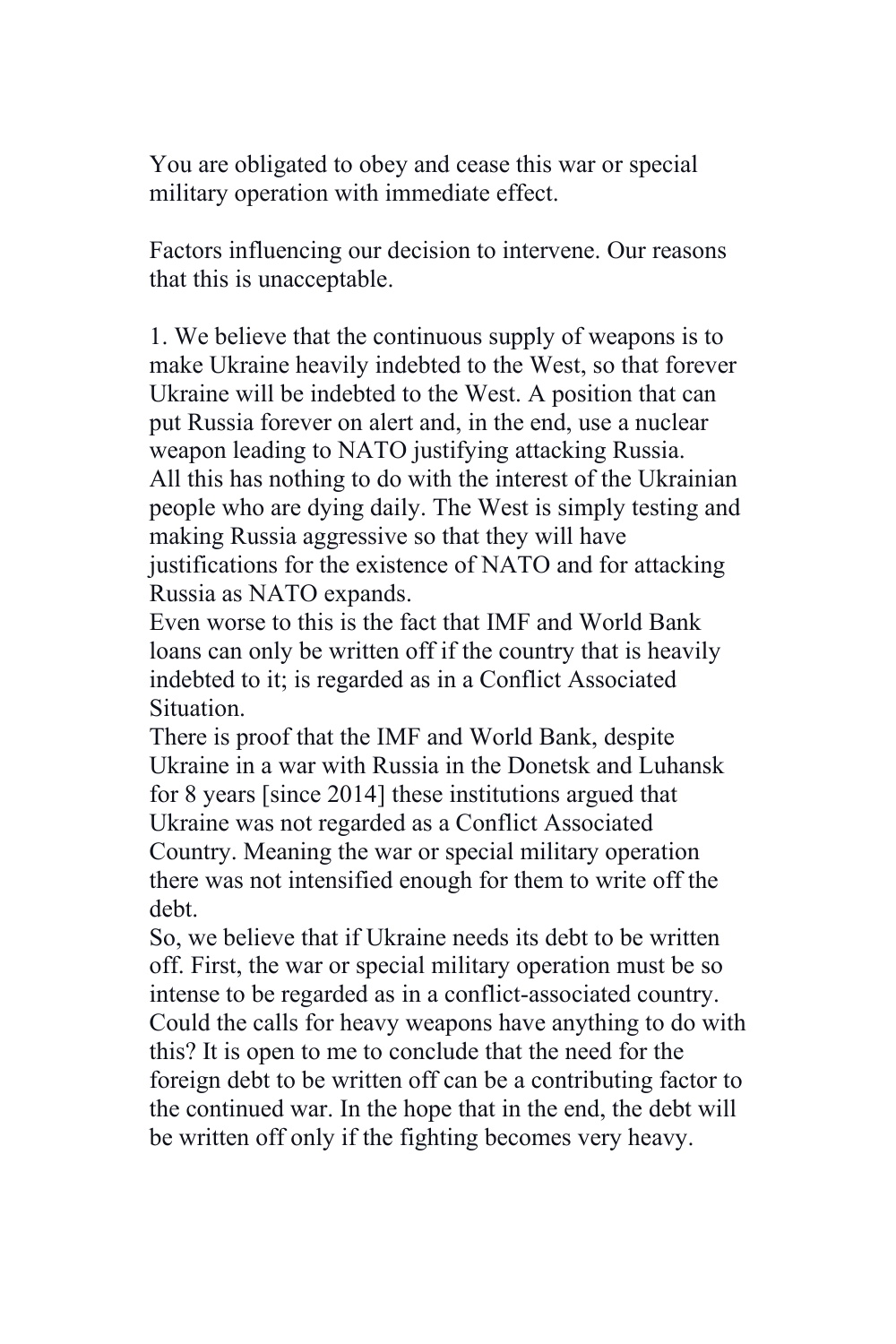Reading the small print.

But we believe that the West misrepresented the facts. They misrepresented by using the small print to not fully explain the situation where debt can be written off. We also believe that the West's supply of heavy weapons is to keep Ukraine in debt forever. To be able to control trade and be able to control the flow of resources through a rollback mechanism. Or manipulate trade to get a competitive advantage. These two countries influence world trade through oil and grain, sunflower sales, etc.

We believe that the West is in no position to write off the foreign debt Ukraine owes them.

We believe the West would rather keep the war or special military operation on to get a competitive advantage in terms of trade, as oil depletes their financial resources. So would rather keep Russia under sanctions. The reason why they keep fueling the war or special military operation is through the continuous provision of weapons.

2. The number of civilian deaths.

3. The number of soldiers dying easily more than two hundred on both sides combined per day this can't be tolerated.

4. The sending of troops without the necessary equipment. 5. Fighting, as in the 1940s in the modern-day era where soldiers are easily hacked and pinpointed using GPS, can't be tolerated, as they are easily killed. Where war or special military operation and modern-day technology give an advantage to one group at the expense of the other, that war or special military operation must be stopped to protect the lives of the soldiers who had chanced expecting to be protected by the leaders not to be sent in dangerous situations ill equipped. Or without understanding the full risk of the job. As such, therefore protected by our laws. 6. How do you define winning a war or special military operation when civilian and soldier lives are lost above a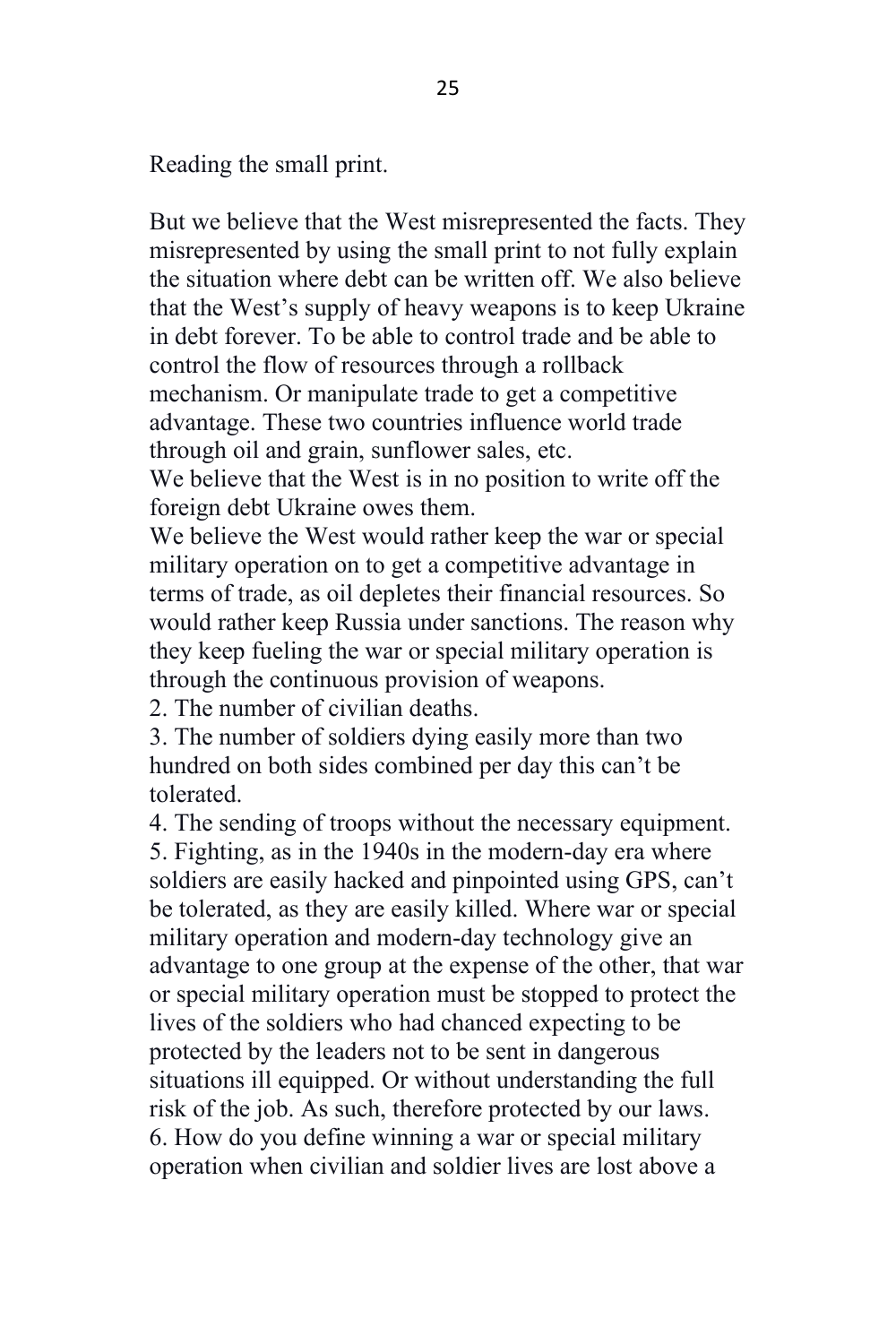hundred a day? Surely there must be levels of what is acceptable and not. Trust us, this is not acceptable. This makes us question the motives of the leaders? Are they sacrificing their soldiers? We know and believe that the West, if in financial difficulties, sacrifices soldiers and all dependents; that is, the women and children.

7. That makes us wonder if [Ukraine's] foreign debt to the West and [Russia's] sanctions have a role in all this? 8. So, we ask who on earth can supply billions not money but in terms of weapons without a hidden agenda? Never be fooled by the notion that they are defending justice. This is because, in their own country, they oppress other races through secret digital hacking, torture, and manipulation. So, the talk of standing up for justice or freedom is a misconception.

9. Could the supply of weapons be a way of culling the dependents? The soldiers and the women and children who are regarded as depleting the government resources? 10. Could Ukraine be culling soldiers and dependents, as in women and children, to be able to pay off foreign debt? 11. Could Russia be sacrificing its soldiers as a way to deal with the West's sanctions?

12. Could the West have foreseen all this and instead of pushing and enforcing the Minsk agreement, then choose to train Ukraine soldiers so that they feel able to fight Russia, a country maybe 100 times its size?

13. Why would the West frustrate peace talks? What has the West to lose? Could the presence of NATO be a reason for all this, as we know, for a fact that NATO exists only because of Russia and Russia's actions of signing the Minsk agreement had rendered NATO obsolete? Russia indeed signed a peace deal. If Russia is capable of dealing peacefully with smaller countries like Ukraine, then there is no need for NATO. So, the West, to defend NATO, frustrated the peace talks and instead offered Ukraine a false sense of security to feel as self-sufficient. But making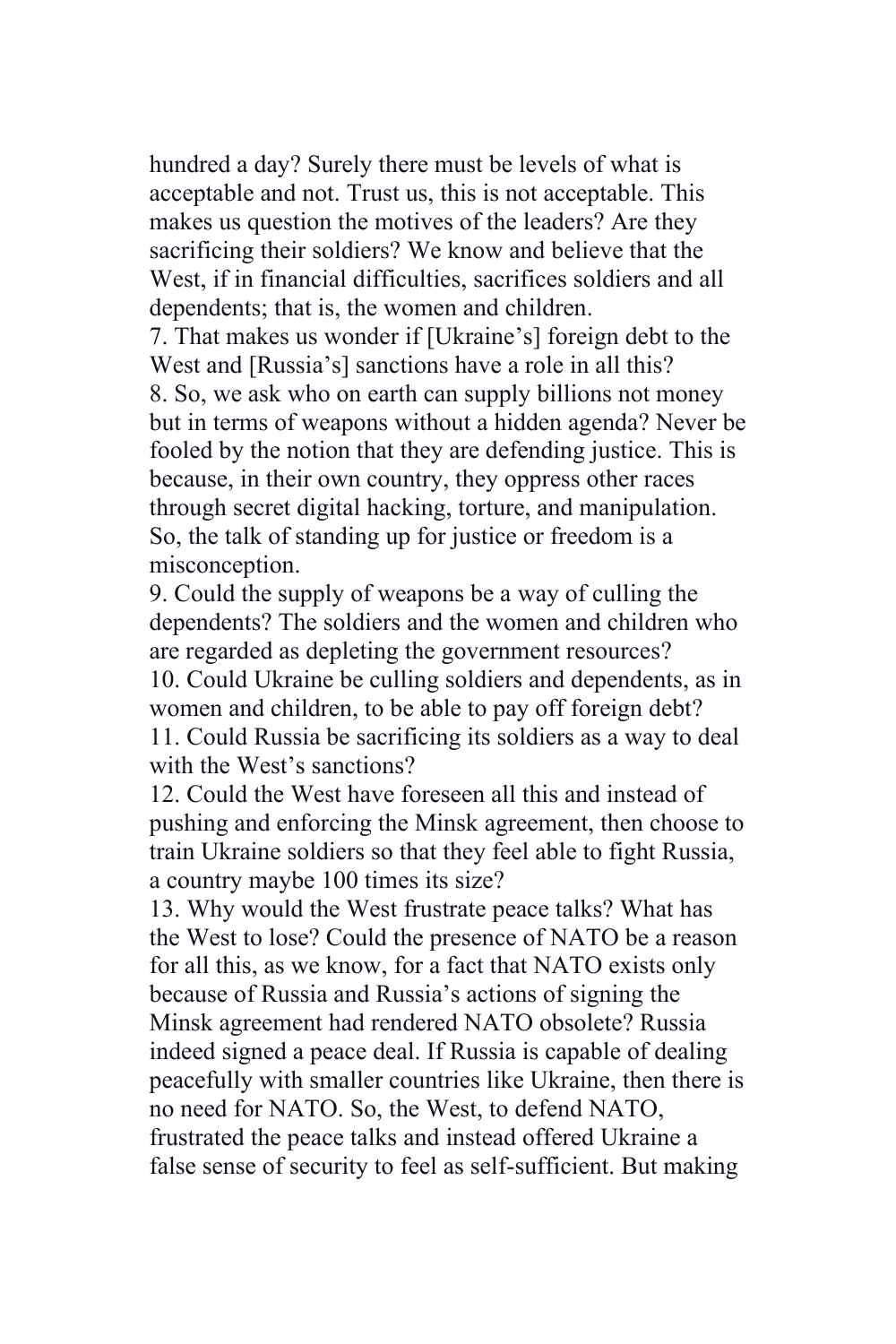NATO alive again. Imagine without Russia surely NATO would be an obsolete cult. So, all this donation of weapons is to give NATO every reason for existence at the expense of women, children, and soldiers dying in Ukraine. Something we are against.

14. We believe the West view this as not a problem close to them as they lack empathy with the women, children, and soldiers who are dying in Ukraine. This is evidenced by the fact that the West, immediately after losing children to gun crime, instantly passed a bill to protect their children. But thousands of women and children are dying in Ukraine, yet they still send billions of dollars worth of weapons. 15. We believe that if there was no help with weapons, Ukraine could have easily negotiated a peace deal. 16. We strongly believe that the West is manipulating Ukraine by giving them a false sense of security that all they need are weapons. Removing the power to negotiate a peace deal. Thereby creating a dependency situation where Ukraine to feel invincible will look to the West. But then again, the West in the end will fail to be there with the weapons. Above all, the target is Russia, where the West keeps supplying Ukraine with missiles that reach Russia. In the end, Russia, as a way to protect itself, is to use nuclear weapons on Ukraine and not the West. The West has dropped nuclear weapons on Japan. In that regard, the West can be said not to have regard for Ukraine's lives but to do this to help Russia trigger a final solution to the Ukrainian problem. This is true if you consider that the West is on its knees due to oil prices which Russia has in abundance and not Ukraine. Meaning that the West would rather help trigger the demise of Ukraine to be in favor of Russia just because of the oil.

17. We believe that now even if this was not the aim of the Russian government. Sanctions have redefined the working environment. Russia now because of sanctions it can be argued they are culling their soldiers to reduce the wage bill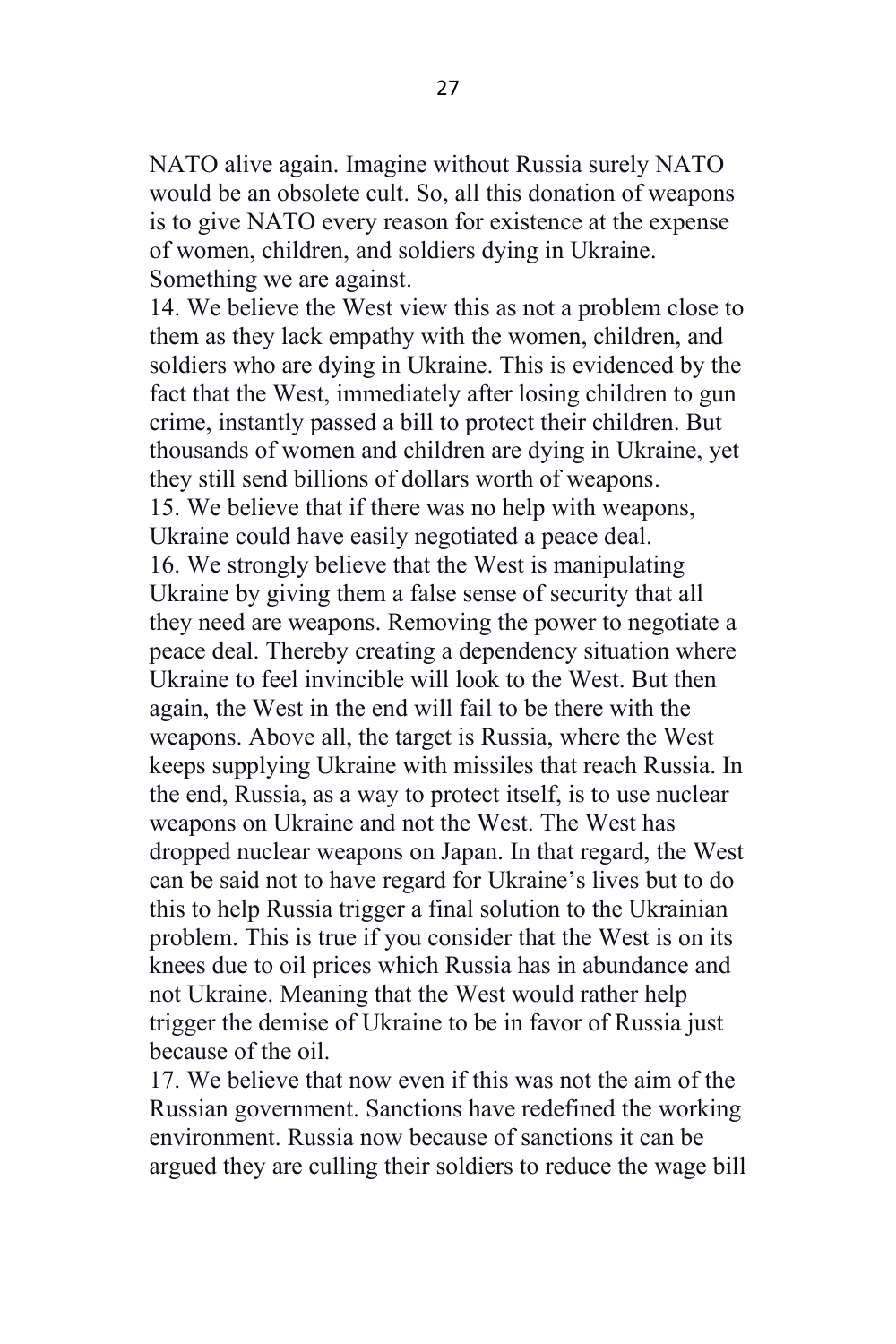by sending them to combat where they have no chances of effecting change without suffering heavy causalities. 18. We believe that the West will do everything they can to prolong the war or special military operation as it is a market for them. In order to dispose of weapons and a reason to justify their existence in NATO, which was created to cushion the effects posed by the Soviet Union, now Russia.

19. Russia, it can be argued that is still reliving the Soviet Union era and wishes to establish that situation again before becoming a threat to all regions.

20. Too much time in power can be the reason why the Russian president feels invincible enough to continue with the war.

21. On the other hand, seeking much attention can be said to overcloud the judgment of the Ukraine president.

22. Russia continues to disregard the sovereignty of a nation and, as such, is becoming a threat to peace.

23. The Ukraine government's reliance too much on the West is a recipe for disaster. The West can only do much. Off-course they can continue supplying weapons because until the war or special military operation there was no market or justification for weapons. Ukraine is giving all these leaders a lifeline, so people will say they have done a great job fortifying Ukraine. But in reality, they are the problem. The reasons why so many people were killed. 24. Our greatest concerns are with the fact that the West can continue to supply weapons until next year or two years from now. This will mean continuous deaths of the people. We can't tolerate that. The West will argue that the war or special military operation can last years because that is what they want. If they wanted to stop the war, or special military operation they would have done that by stopping Russia.

25. Foreign debt can stripe off a country's sovereignty. IMF and the World Bank are associated with wars. Their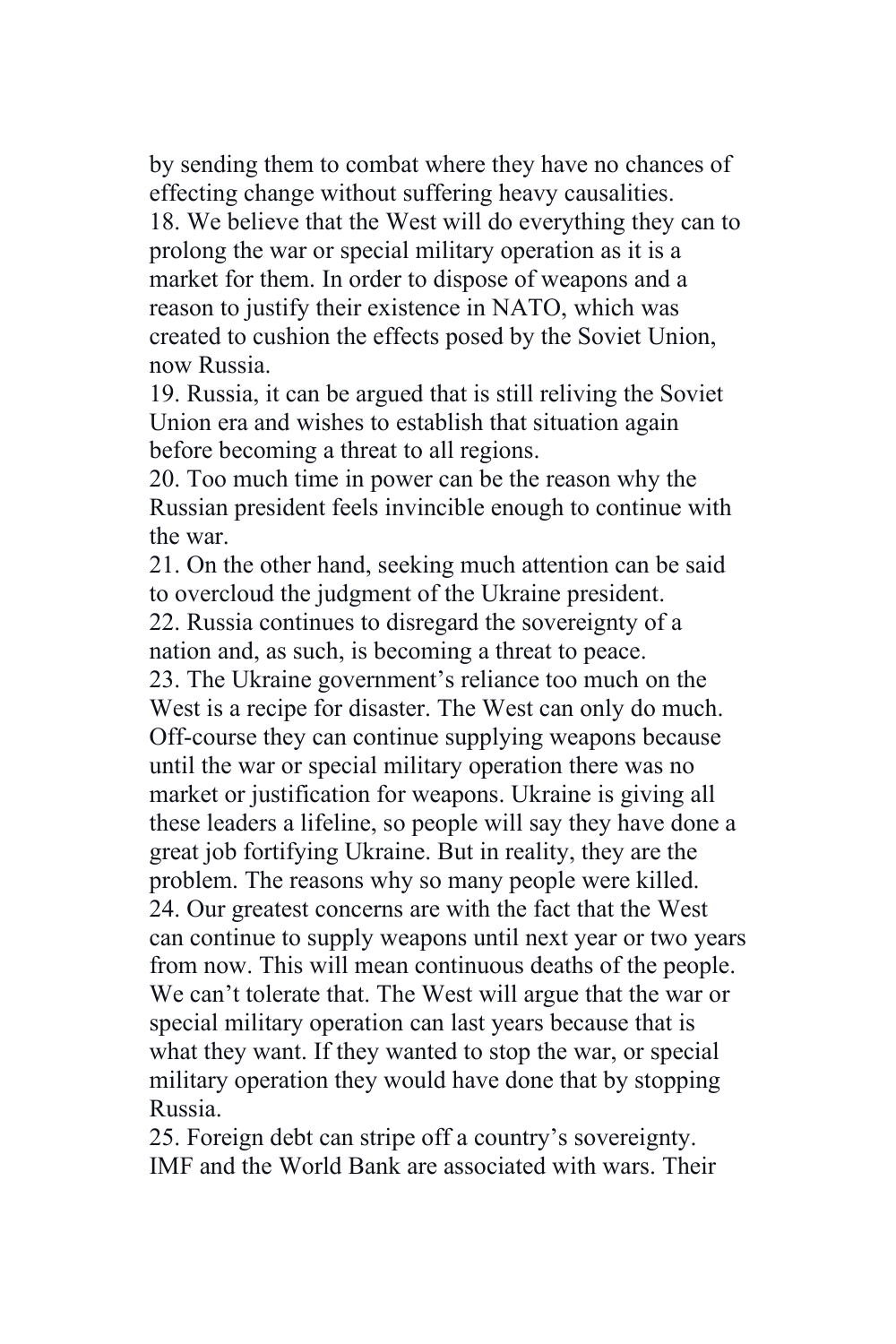demands to reduce government waste and pensioners' bills encourage others who trigger wars to cull soldiers and cause the deaths of women and children who are often regarded as dependents. All this is to make the country be able to repay the IMF and the World Bank loans. Iraq had nearly one million deaths of women and children after IMF and World Bank loans.

26. Sanctions can make a country disregard the lives of the soldiers to an extent it would have done if it was not sanctioned. All as a way to solve or lessen the impacts of sanctions. But all this is not an excuse to have your soldiers killed easily. Your soldiers are protected by our laws. 27. It was reported that Ukrainian and Russian soldiers are dying more than a hundred per day from each side. This, no matter what, can't be tolerated. Gone are the days when presidents sacrifice soldiers for fame, to be regarded as the greatest, the most feared, etc. This must stop with immediate effect. I can't stress enough how important are your soldiers' lives to us. After a hundred days, we have concluded that we must intervene and put an end to this needless killing of soldiers.

28. We strongly believe that all the presidents, the Russian and Ukraine presidents, could be victims of hacking by the West. Who is torturing them and as such are hostages and cannot decide what's best for their people? We have proof that the West is hacking people and submitting them to abuse or making them do what they want against their will. But how can they complain without being accused of hallucinations or being sick?

29. I argued to NATO and the courts [international Criminal Court] even before the pandemic that the West is recreating England 1665-1666 where the pandemic is followed by a war. Recreating events in the past so that they have a competitive advantage in which they know exactly when to stop the pandemic or war. We believe the West is making digital pathogens of which the pandemic is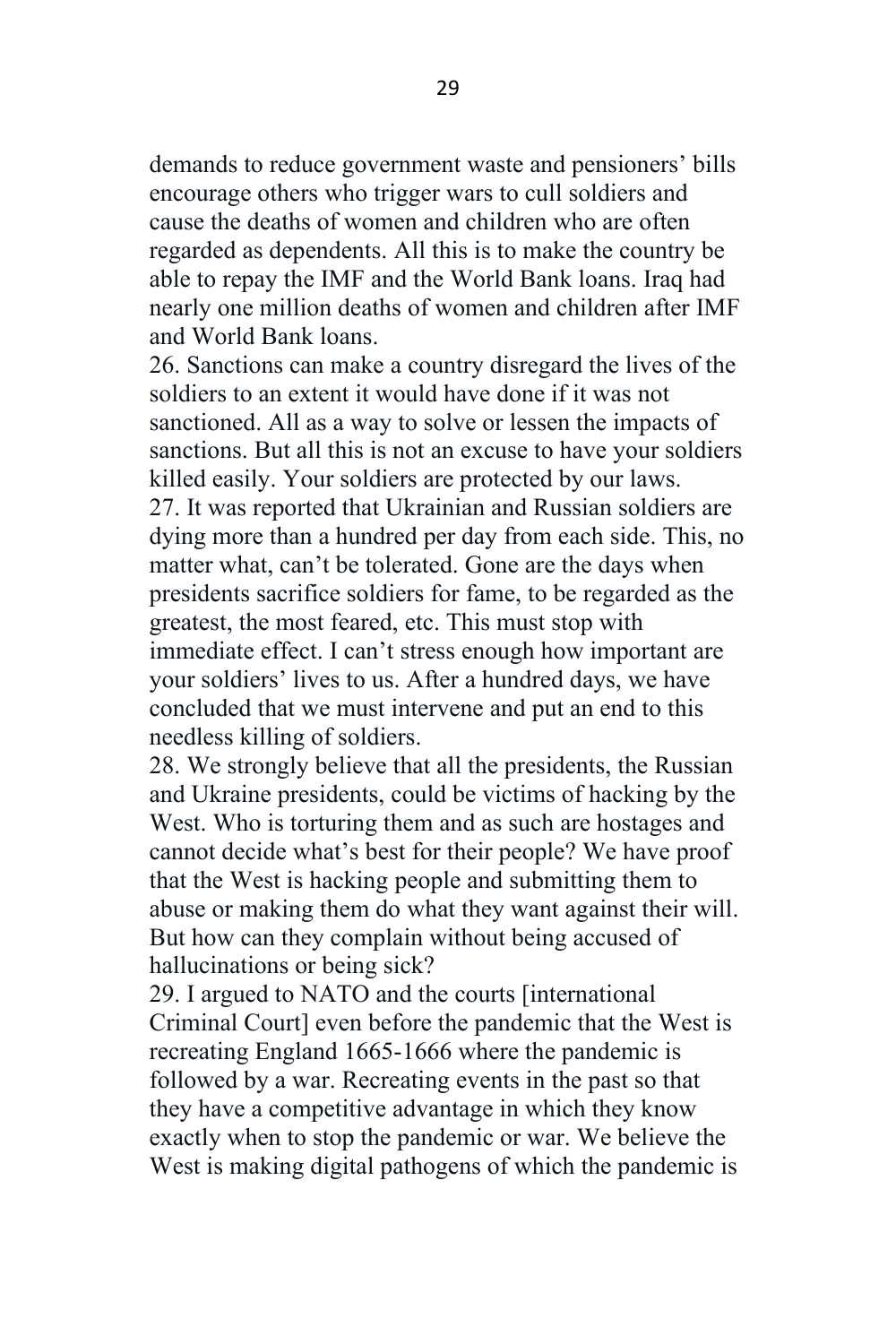one and then murdering people whom they hack all at birth. As such, the Ukraine and Russian war will end on July 2023/4. In that regard, we can't tolerate that. It doesn't matter to us if Ukraine wins. This is because what is winning if thousands of civilians die?

30. To add to that, the West is clever and manipulating in that they will keep supplying weapons. Keep saying that Ukraine will win. Keep supplying Ukraine with long-range missiles until Russia retaliates with a nuke. Surely, we don't want another Hiroshima.

31. The West's aim the only reason that makes sense is the need to control trade. Trust me, it has nothing to do with Ukrainian freedom. They oppress people in their countries in broad daylight nevertheless through secret slavery, so the talk of freedom must be viewed with suspicion.

32. This war falls in the civil war category. A war exists between people who share a lot of similar traits. Surely some argue that this does not fall into that category, even though it should be. This is because these people are related. They normally speak similar languages, have intermarriages, etc. A good example was the wars between Iraq and Iran. But despite the killings etc., the war would not amount to the request of the heaviest weapons, etc. to cause so much destruction. Knowing that retaliation would mean more civilians dying. Their wars are aimed at soldiers etc. and not civilians. We believe Ukraine is similar more to Russia than to the West.

33. We are not judging, but all facts must be analyzed. Every death of a child and woman, even that of a soldier, is not tolerated.

34. Conditions of the loans offered by the IMF and World Bank in December 2013. In that Ukraine must reduce and streamline their wage/salary and pension bills. Means cuts in these areas of some kind, but how can they significantly reduce this?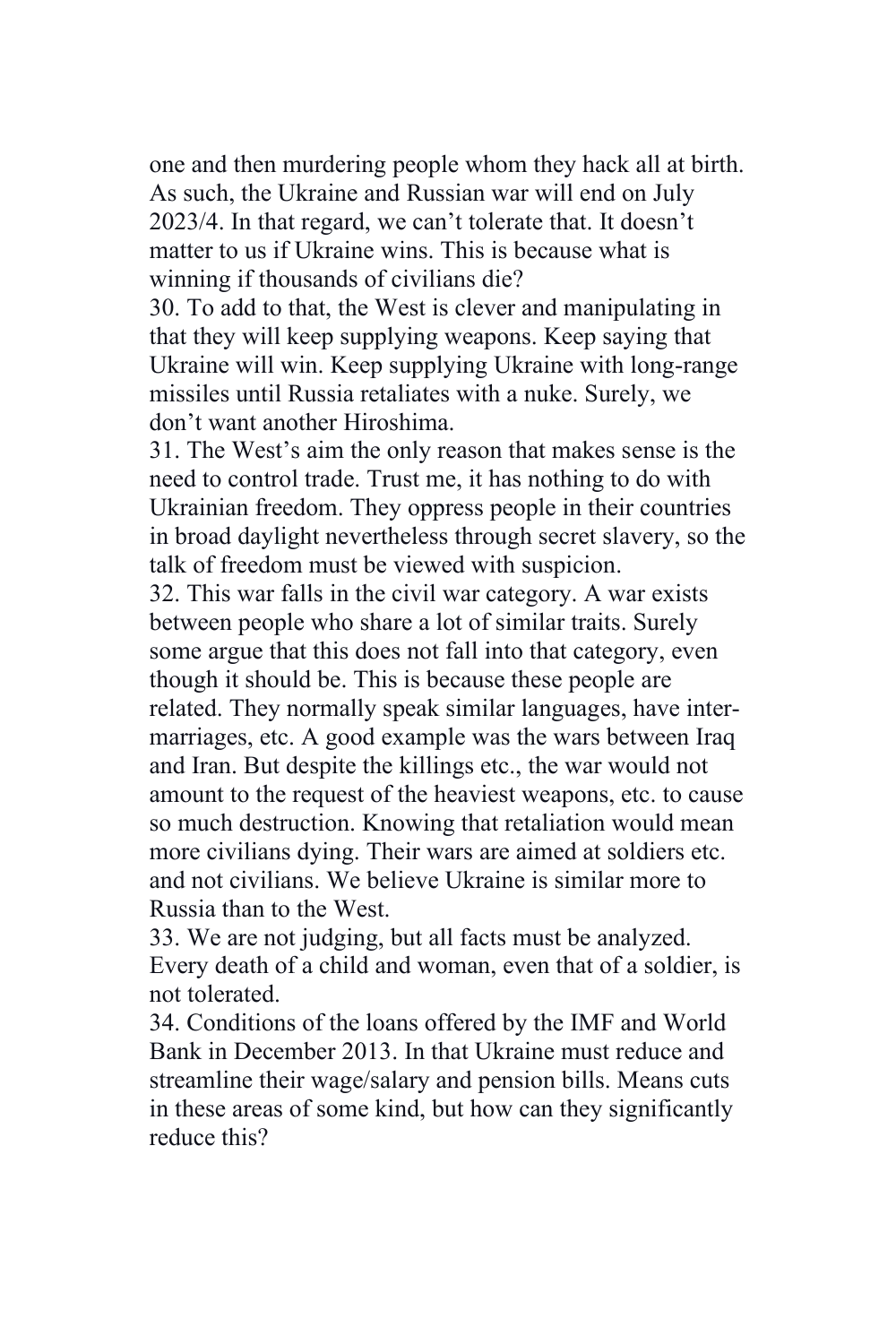a. Dispersing people using fear. So that after the fear, only a few people will remain for Ukraine to be able to repay the loans. Part of the IMF and World Bank's structural adjustment program requirements.

b. Cutting down the number of civil servants.

c. Reducing the pension bill somehow.

It is worth pointing here that the war soon started in early 2014 after Ukraine applied for IMF and World Bank loans in December 2013.

This meant that Ukraine should not sign any agreements with Russia, as they will use the land as collateral. That means until the debt is paid, Ukraine cannot make any peace deal with Russia that involves partying with land, especially with Russia's insistence that Ukraine must recognize Donetsk and Luhansk as separate sovereign regions.

This means also that Ukraine, even if they want, will not and are not in a position to negotiate for the benefit of Ukraine or in Ukraine's interest. So as long as Ukraine owes IMF and World Bank loans, there won't be any peace talks and agreements or deals. [Note that Ukraine's foreign debt was equivalent to 78.8% of GDP]

I think we, as Tomorrow's World Order, are the best negotiating platform for any meaningful peace talks and treaties.

The Normand formula as delegates will not work because all these countries rely on Russia for oil, gas, etc. Above all, all have ties to the Russian leader that they will encourage him indirectly not to feel obligated to carry out the deal. He feels like their boss and he is not in a position to be told by them what to do.

We are neutral and, to be honest; we represent the interest of the people of Russia and Ukraine. We don't care about who is in power.

The West is someone we believe the Ukrainians will be interested in being the peace delegates. As they have vested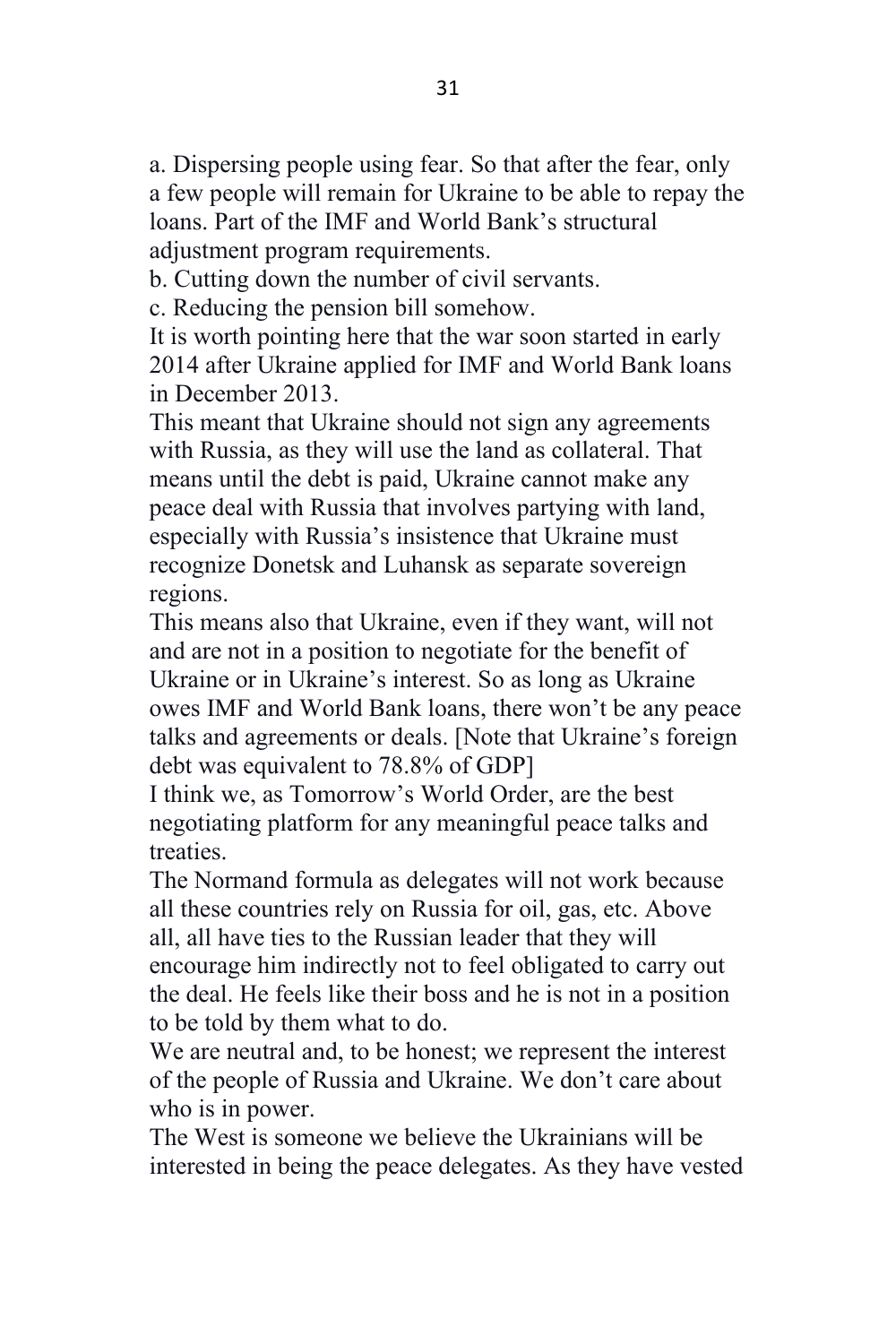interests and will never make Ukraine obey any demands by Russia. Above all IMF, and World Bank loans actually will leave Ukraine in a hostage situation in the long run. We are the only true peace negotiators. We can choose representatives from Ukraine to be part of our delegates. We can choose other non-Russian government parties in Russia to be part of our peace delegates.

The West use foreign debt to strip off sovereignty and encourage secret commands and control indirectly that resemble slavery conditions to control mainly trade. We can let Ukraine go through that.

### OUR MANDATORY CONDITIONS.

Option One.

Immediate Ceasefire and call to dialogue.

1. Ukraine must ask the West to free it from foreign debt IMF and World Bank loans. Surely the West has shown support for Ukraine by supplying weapons and they cannot refuse to write off the debt. Common sense. Instead of weapons, ask that they write off the debt. A clean sheet. A clean start.

2. Russia must declare its intention to leave Ukraine so that sanctions are removed.

3. Russia must acknowledge Ukraine's sovereignty.

4. Both parties must with immediate effect declare peace and the need to cooperate fully in the peace talks.

5. Russia must understand that Ukraine has foreign debt to the West and the conditions of debt mean all land was used as collateral and might not be in a position to negotiate as long as the loans are not repaid. In this case, Russia should not insist on the annexation of certain regions until after a certain period.

6. We believe that this could be a reason behind the failures of both the Minsk agreements.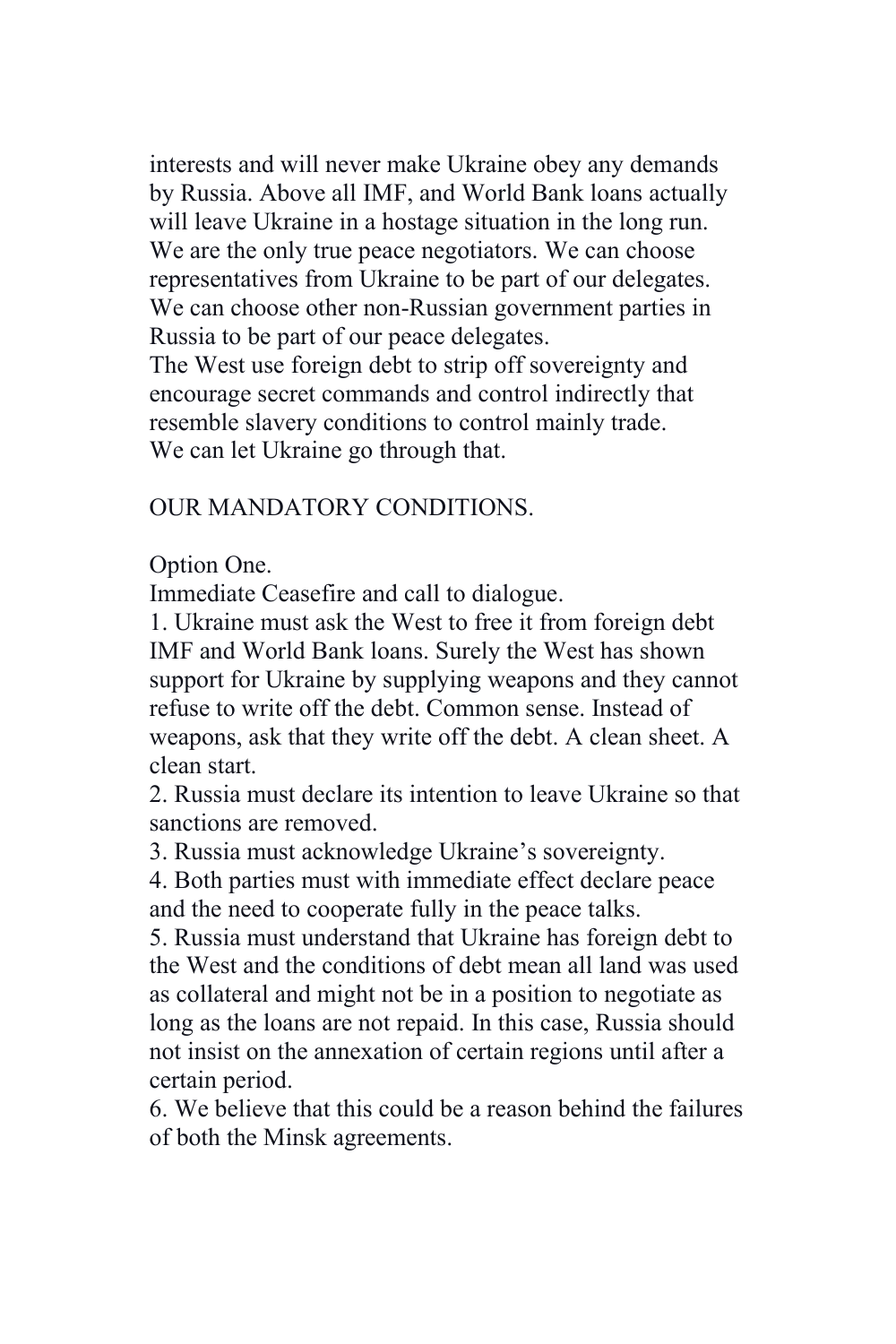7. Russia can buy out the West by paying the debt Ukraine owes to the West. Or it can contribute to freeing Ukraine from the West's grip through foreign debt.

8. Ukraine must negotiate with the West if the land is collateralized to loans for the loans to be written off.

9. Russia to agree to build or pay for the destruction they caused, especially to civilian buildings.

10. Russia might feel safe if Ukraine is to borrow from them as well instead of just from the West. Can Ukraine look to Russia for debt and balance the debt to give Russia peace of mind? This gives them a realistic opportunity to quell any West aggression. As Russia can claim a stake in Ukraine's affairs as well.

11. Ukraine must be prepared to do business with both Russia and the West.

There must not be any calls for heavy weapons once this option is adopted.

There can't be any mention of sanctions, etc.

The talks are unconditional, with both parties fully pledging to work towards peace.

Option Two.

Both parties must resign from the president's office with guaranteed immunity against any criminal proceedings. There is so much information regarding both sides that can be used to bring criminal charges against all leaders.

Whatever happened is not in the interest of both the people of Ukraine and the people of Russia.

It can be argued that both leaders negligently sacrificed their people to sound good, to sound right, to be considered brave or the ultimate leader. Women, children, and soldiers died needlessly and are still dying.

The number of deaths alone and the soldiers dying daily is way too high in these modern times to be justified. It can now only amount to slaughter or culling of their dependents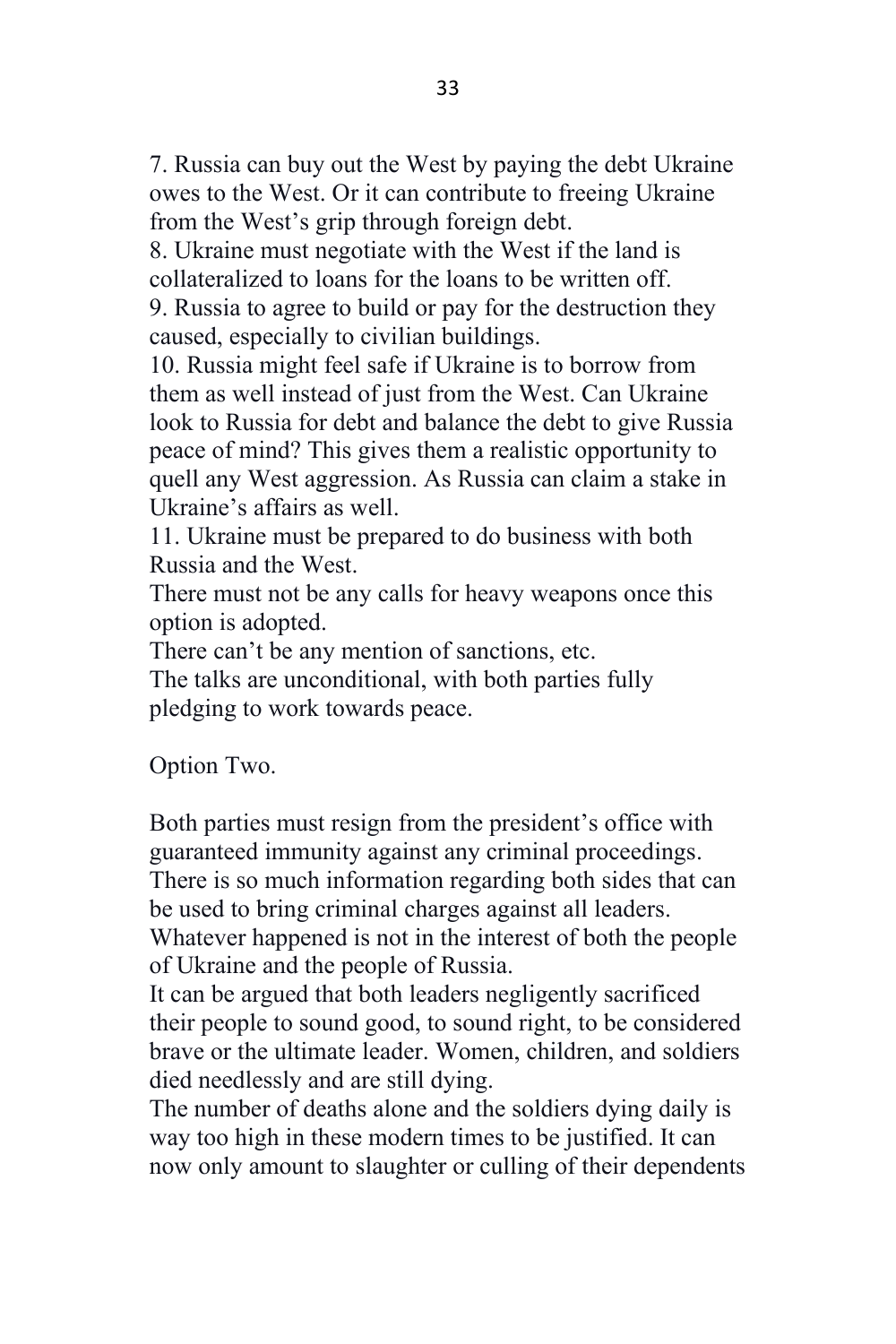to reduce their wage bill other than fighting for freedom or freedom of their people.

The reason why the West predicted that Kyiv would fall in three days was the belief that the president of Ukraine would run away and save the Ukrainian people from being killed by the Russians.

Secondly, Ukraine is in debt to the West, which means its power is being reduced the more the West supplies weapons. The more time they will supply the weapons. The weakened the president would be to decide what is best for the Ukrainians.

The West has a trick of giving and giving, then stopping when you need the weapons the most. We believe that Ukraine will be left empty-handed when they need the weapons the most. So, reliance on weapons now will only end in their demise. In turn, all these calls for heavy weapons will make Russia in the end resort to nuclear weapons. Imagine the number of soldiers dying every day and the West's continuous supply of weapons that in the end Russia will be defeated and this defeat to the smallest country will only anger them enough to use nukes. The West would rather have Russia attack Ukraine with

nuclear to justify their actions in the Hiroshima case. The West is only supplying weapons to justify the existence of NATO. The true idea behind the supply of weapons is to keep Russia as the enemy that justifies

NATO's presence.

In the case of the Russian president, he had acted as people expected by signing or agreeing to the Minks agreement and demanding free election to the Donbas regions, something that is viewed in the West as democratic. But after Feb 25 we believe he should not have invaded. Nothing justifies the deaths of civilians and even his soldiers, especially the way they are being killed.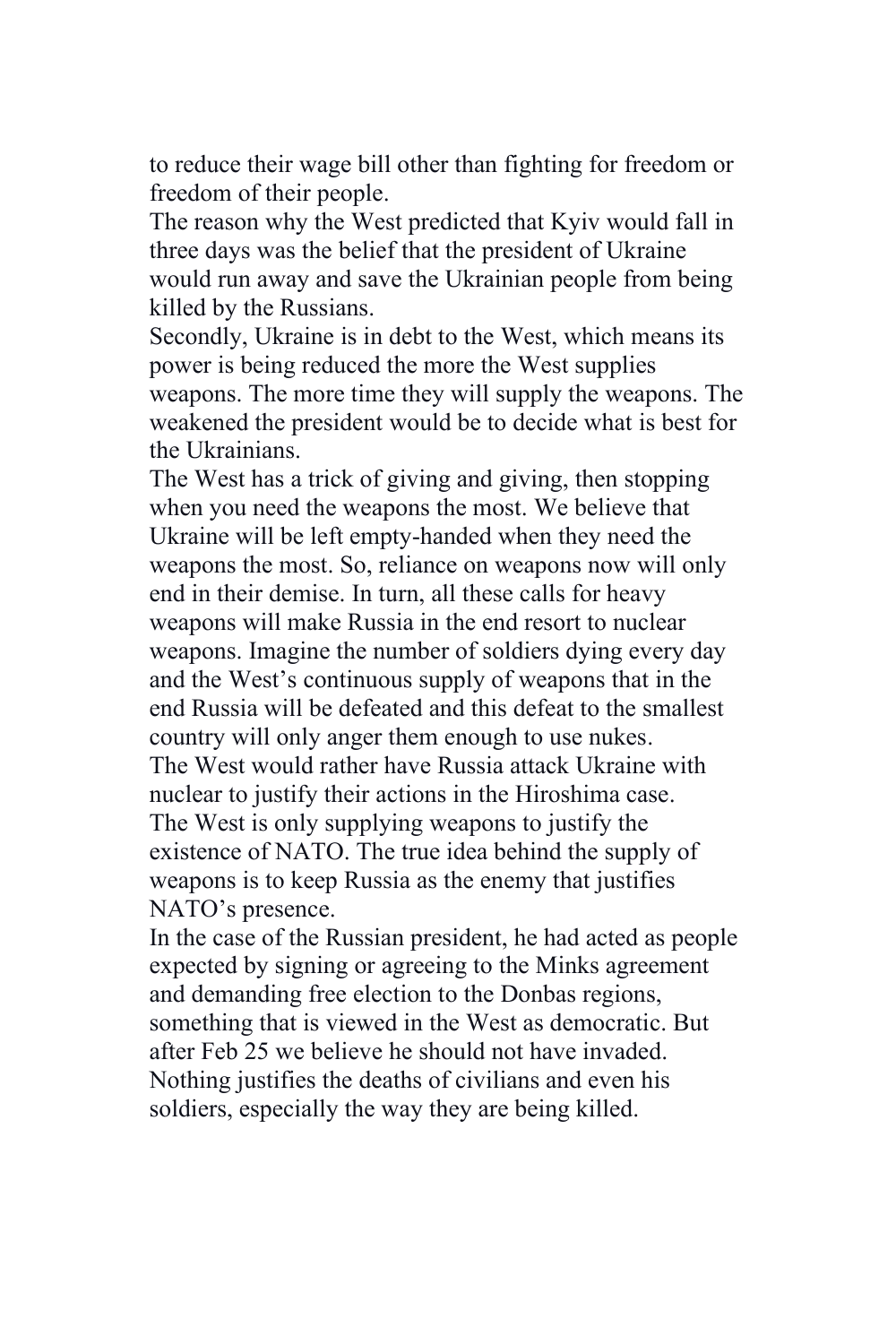Sending soldiers in modern days to fight like the 1940s soldiers without proper modern equipment is a negligent decision that made his soldiers killed easily.

The West is human hacking people, implanting a chip at birth with GPS properties, then tracing everyone using this chip. Don't be deceived that they are using intelligent equipment, etc. They are finding information through direct hacking of the soldiers. We have proof that this is what they are using to pinpoint where exactly the soldiers are. Sending these soldiers without any jammers is a gross miscalculation and a lack of understanding of modern-day warfare.

This is not the first time the Russian president has done this. There are cases of him invading Crimea etc. for power. His time in power can contribute to his decision to keep waging the war despite the heavy casualties.

A false sense of fear can keep him suspicious of the West and continue with the war.

Having said that, this option means the two presidents can step down and give power to someone else without any criminal charges brought against them. The past hundred days proved that these two leaders are not to agree any time soon to end the war. These two men cannot work together and will, for some time, come to challenge each other. Meaning, for the nearby future, continual calls for heavy weapons at the expense of the civilians and soldiers who are dying. Forever justification for wars, despite the deaths of soldiers.

But our real concerns are the real risks of another Hiroshima. The risk is high. People might not see this, but the arrogance of these two men can only end in more bloodshed. We can't tolerate another Hiroshima. The continuous calls for heavy weapons and the continuous need to win this war by the Ukrainian and Russian presidents respectively are what the West wants so that in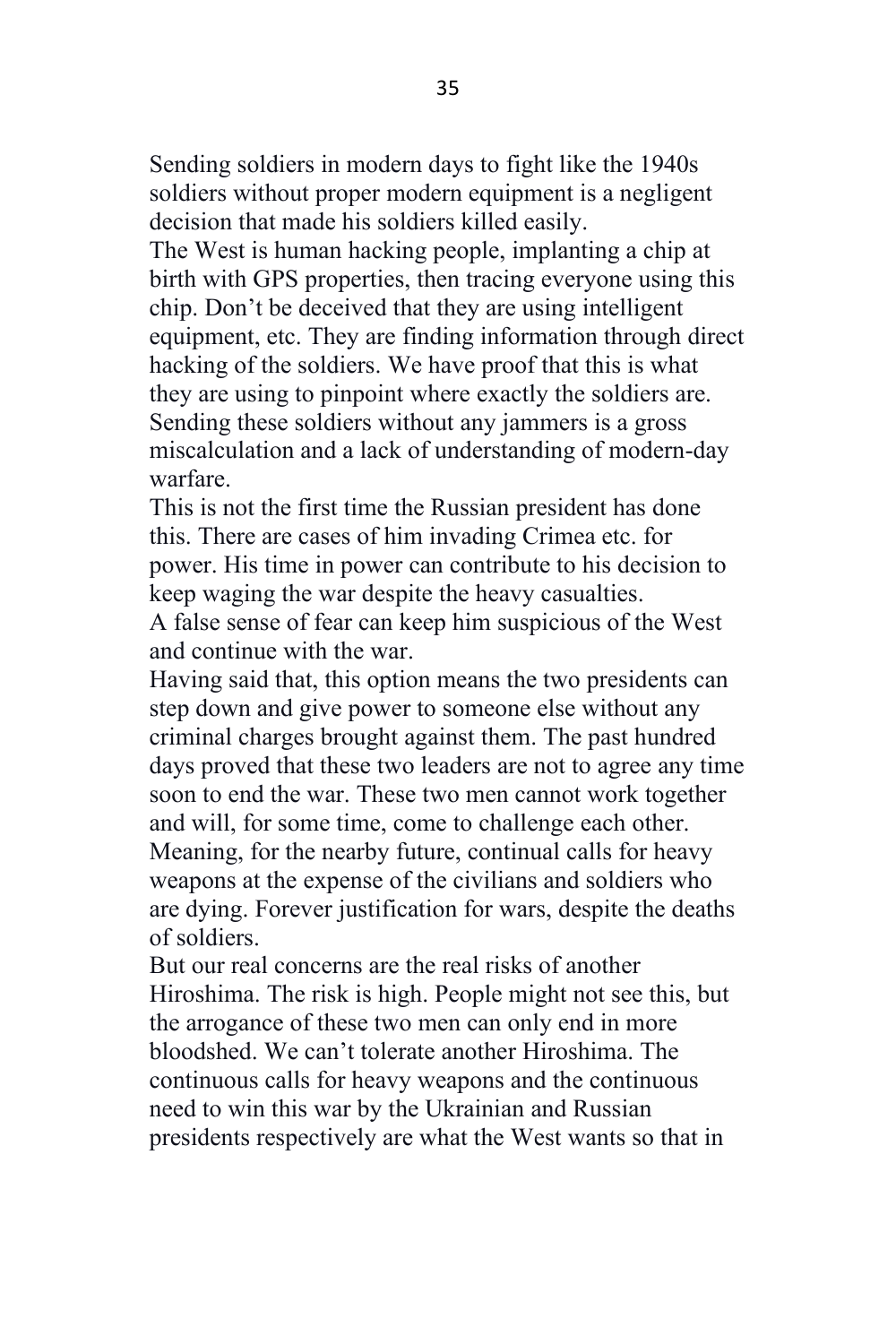the end one is put in their shoes where they are forced to use nuclear weapons.

It is not just Russia that can end up using nuclear weapons. The continuous calls for heavy weapons might be answered in the form of nuclear weapons.

All countries pledging weapons have nuclear weapons. So, we don't see why they might not give that hand to Ukraine over time.

We believe that the West's continuous pledging of weapons is the establishment of an alibi, a reason to say we run out of all the weapons. Why not try this one [nuclear] to solve the problem as a final solution?

We also believe that the fact the West can't write off Ukraine's debt means their pledges are not pledges but a way to sink Ukraine into debt. So, in the end, they fight their war as a proxy war. The West from Iraq to Ukraine trigger wars as a way to help the borrower of the IMF and World Bank loans be able to repay the loan by reducing the number of dependants. Just before the war. [Ukraine requested IMF and World Bank loans in December 2013. The IMF and World Bank requested that Ukraine streamline its wage and pension bills as part of the structural adjustment program. How can they reduce the wage and salary bill and their pension bill?] By 2014, there was a war in which they disregarded the peace agreement. Russia, no matter what, has no reason or justification whatsoever to attack a sovereign country. This can't be accepted.

Option Three.

You have the right to continue with the war, but in the end, we will give regard to your actions regarding the deaths of civilians and soldiers. In the end, we weigh your actions against all international laws. You are in a position to choose peace and protect civilians from dying. It is your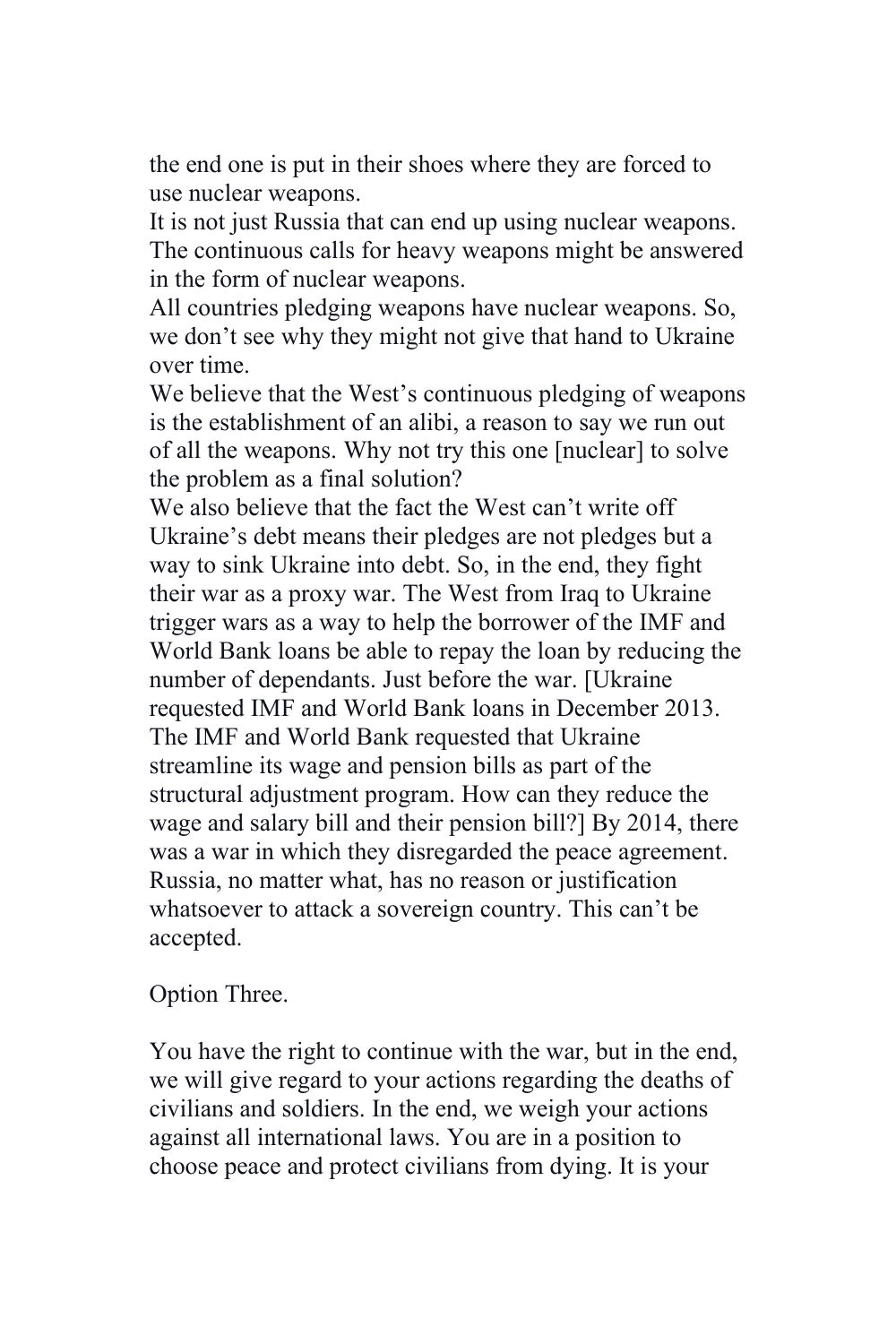call, but you will be judged by the actions you take. To be a hero is to value the lives of your people. To do everything to opt for peace.

We believe in defending oneself but where one has weapons of mass destruction; we think great care must be taken. We are against doing everything halfway. If Ukraine is serious about ending the war, they should have acquired a nuke themselves from day one. If Russia is using possession of nuclear weapons as a way to invade them, then in these cases it can be argued that. Being serious about defending Ukraine. Ukraine, by now, should have acquired one. What they are doing is aggravating Russia but, in the end, still suffering consequences. Meaningless fights where a lot of people will die and prolong the war or special military operation for years, etc.

Russia could simply have stopped the war or this special military operation once they realized that Ukraine could use a nuclear weapon against them. This could have acted as a deterrent.

Our stance is we are against the use of nuclear, but you must deal with the threat at hand proportionally. It's either you match the threat at hand or seek to opt for peace. Not to do in between trying to be a hero at the expense of the people. Match the force at hand. They threaten with nuclear then get nuclear in return and parade it as well. Surely most of these abusive people believe the victims will never match the threat at hand. Most often as in this case it is real, but that only leaves a country open to abuse.

If Ukraine had asked for foreign soldiers from all countries to defend Ukraine [not mercenaries] but real national armies say ten thousand from each country for defense. I think some countries would have obliged. Countries are refusing because the calls are for heavy weapons. That could have put Russia off. That would have meant Russia fighting the whole world.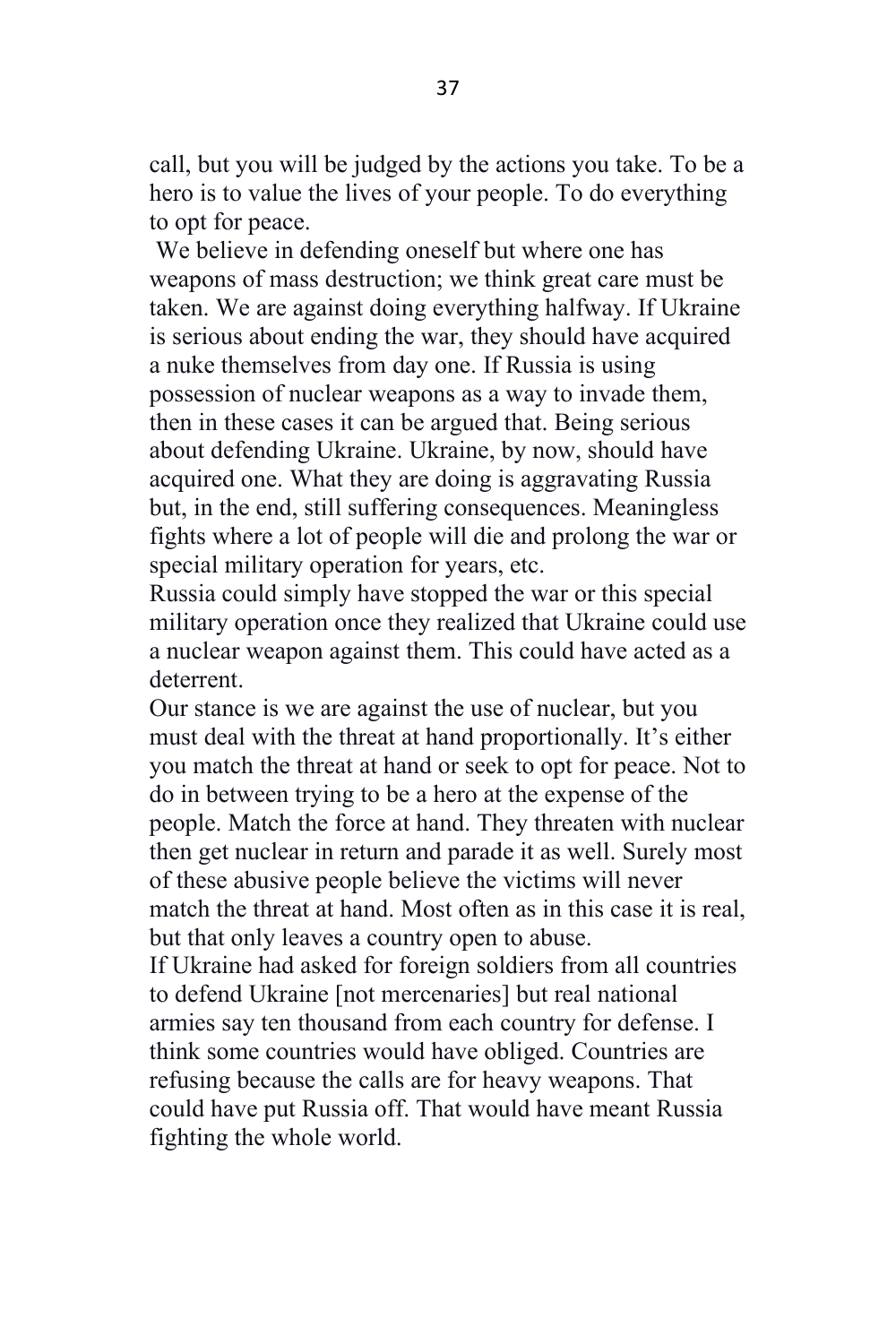If you want to fight go all the way. Match the evil at hand. Get ready for a nuke as well. That's defending Ukraine. People are going to be killed, anyway.

Most bullies bully other nations simply because they have a skewed belief that they won't be attacked. Until that day it happens. This is the only way to stop aggressive behavior. Criminal charges against the president of Russia and the president of Ukraine for negligently and recklessly getting their soldiers killed, getting civilians killed without any meaningful dialogue, and or not implementing already agreed-on peace talks and treaties.

It is a crime to get women and children killed.

Your soldiers are protected by our laws. You are obliged to choose peace negotiations and work towards agreed peace talks.

You are obliged to choose peace. Your soldiers have sworn to protect you placing responsibility on you to protect their lives.

A hundred to a thousand combined dying daily is not tolerated at all and as such you are in breach of our laws. There are many avenues to peace. You have an obligation and responsibility to the soldiers dying needlessly. These soldiers trusted you with their lives so, in turn, you protect their lives. Or at least to take due care before sending them to war. Making sure they are well equipped to fight modern wars. Fighting as in the 1940s in this day where everything even humans are digitalized is malicious and gross misconduct.

My first impression is that Ukraine is a hostage to the West. They appear to do everything that the West tells them to do regardless of the deaths of the soldiers.

This can't be allowed to happen.

We as global leaders can't let this go unabated. Therefore, you must stop the war or this special military operation with immediate effect. Or else be dragged to our court for disregarding the lives of the soldiers who vowed to protect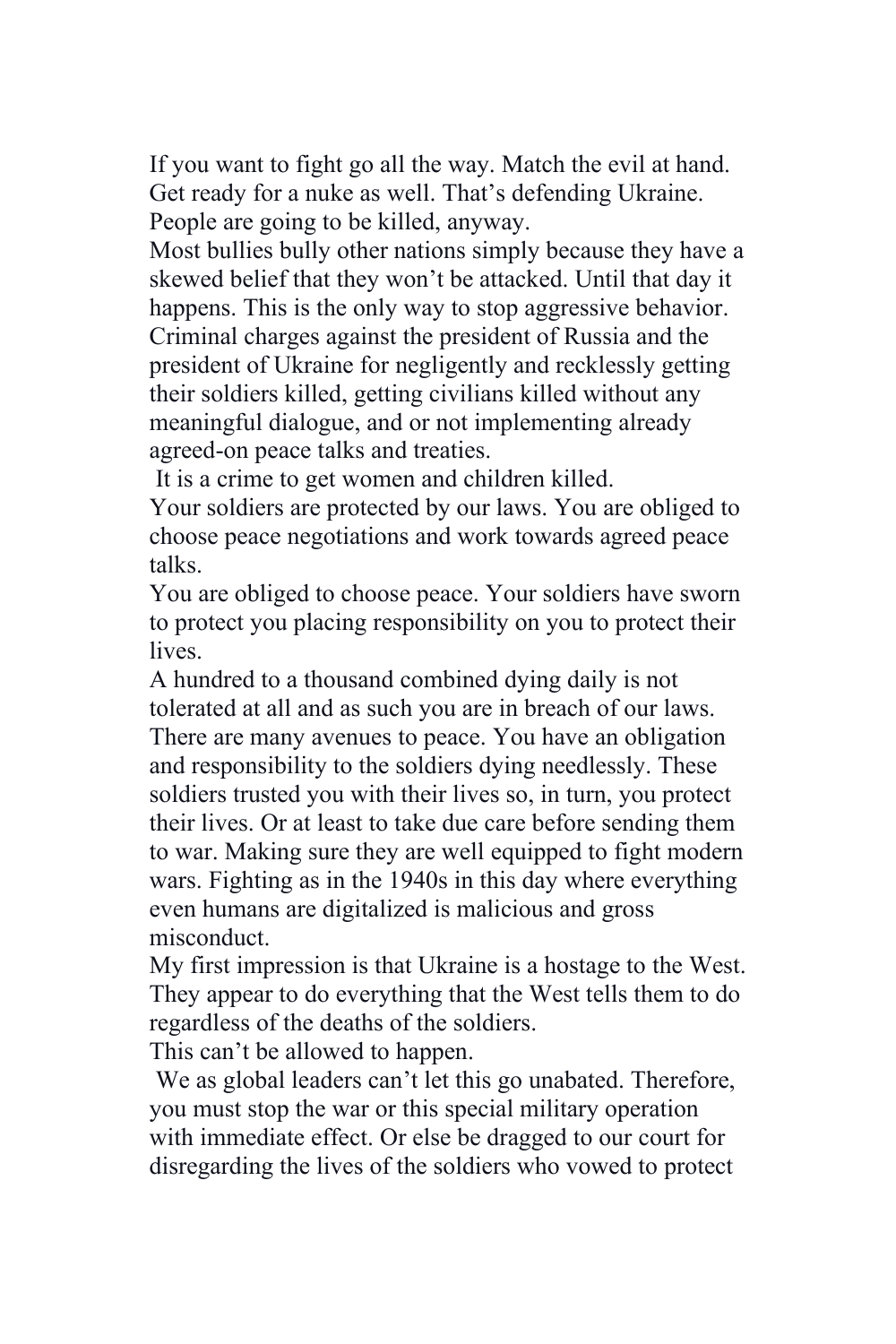you. The number of daily deaths makes us intervene with immediate effect. The West would like to offload their over supplies of weapons at the expense of women and children. The deaths of children and women daily triggered our response and need to intervene. There is no justification to invade a sovereign country.

The West which is supplying weapons lacks the empathy to empathize with the Ukraine people who are dying. This is natural and simply because they don't relate to the victims. It can be said that the victims are remote to them. They have no immediate connections to them. Their decisions are based on distance factors not related to them.

They might have their motives. A good example is a fact that if similar events e.g. the deaths of children in their country they quickly and swiftly put laws to stop weapons to end up in the wrong hands. This is because the victims in Ukraine are remote to them. They don't emphasize with them even though they care.

You have a greater responsibility towards your soldiers, the women, and children who are dying. As we are the global leaders, we say unless you stop this war or special military operation you are all guilty of negligently getting your soldiers killed and putting the lives of women and children at risk.

We will hold you accountable for the needless deaths of women, children, and soldiers.

Contributing factors.

Ukraine is heavily indebted to foreign debt providers. This renders them incapable of deciding their future. We argue that Ukraine is not in a position to negotiate and make a decision that is in the interest of the people of Ukraine. A debt not just in terms of money but in terms of feeling indebted to the West who provided training and possibly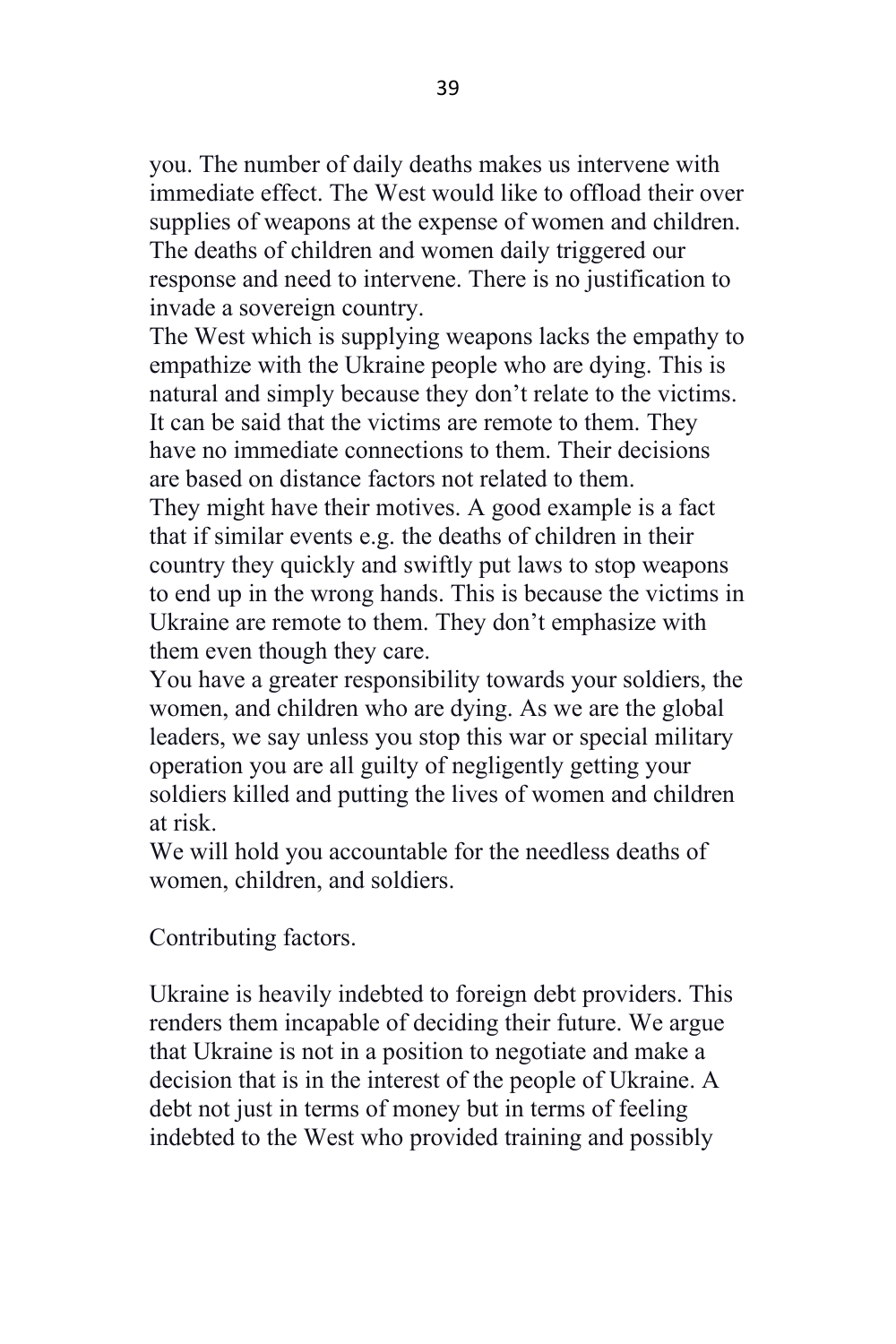derailed the talks and implementation of previous peace agreements.

We believe that if the West had not offered to train the Ukraine military, Ukraine could simply have agreed to the previous peace agreement.

What happens if the cease-fire and peace talks fail.

1. The international community must supply ten thousand troops each to send to Ukraine to drive Russia out of Ukraine. This is because no country is allowed to invade a sovereign country unless the country has breached international law regarding secret slavery, genocide, and crimes against humanity. Above all, we are the only ones to recommend who is invaded or not. We represent the whole world and not any country, cult, or institution.

2. We can argue that Russia secretly practiced the culling of its soldiers as a way to deal with sanctions. Sending soldiers into dangerous situations. So if they don't declare a cease-fire they must face our courts for needlessly getting their soldiers killed.

3. We can apply to the court to try Russia for war crimes. 4. The same arguments can be used against Ukraine. So both parties are obliged to cooperate with us.

5. We give them only one chance to opt for peace.

6. We can push for regime change and remove Russia or Ukraine's leadership if they don't cooperate.

Signed 20 June 2022 David Gomadza President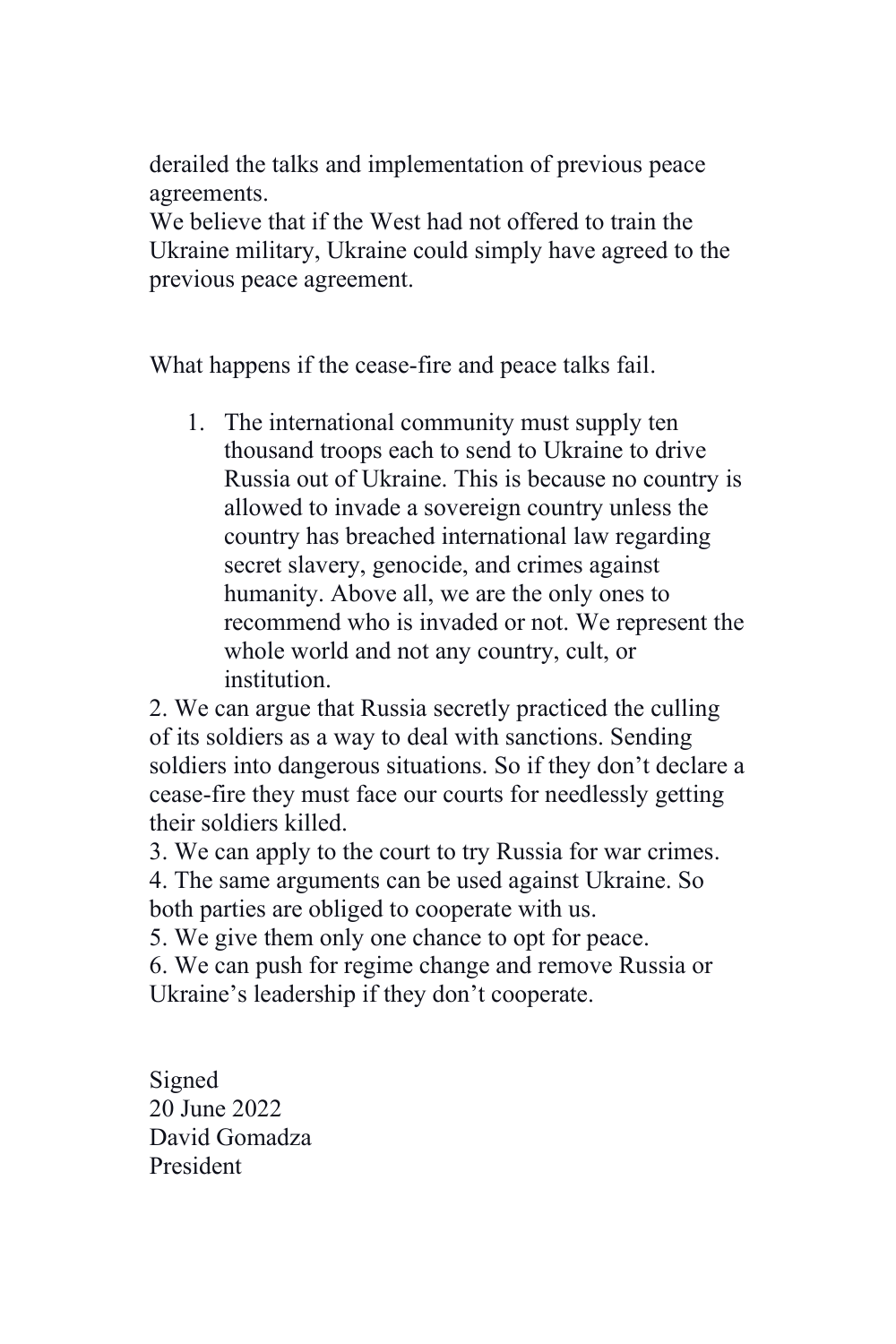Tomorrow's World Order [tomorrowsworldorder@outlook.com](mailto:tomorrowsworldorder@outlook.com) 00447745900178

Further Reading.

You must also read:

Tomorrow's World Order: A New Law & Order.: Dealing with Threats of Invasions, Wars, and War Crimes.

[https://play.google.com/store/books/details/David\\_Gomadz](https://play.google.com/store/books/details/David_Gomadza_Tomorrow_s_World_Order_A_New_Law_Ord?id=ws3ODwAAQBAJ&gl=GB) a Tomorrow s World Order A New Law Ord?id=ws3 [ODwAAQBAJ&gl=GB](https://play.google.com/store/books/details/David_Gomadza_Tomorrow_s_World_Order_A_New_Law_Ord?id=ws3ODwAAQBAJ&gl=GB)

An Order by The President of Tomorrow's World Order to Stop the War/Special Military Operation.: By Intervening, To Push Invaders Out of a Sovereign Nation.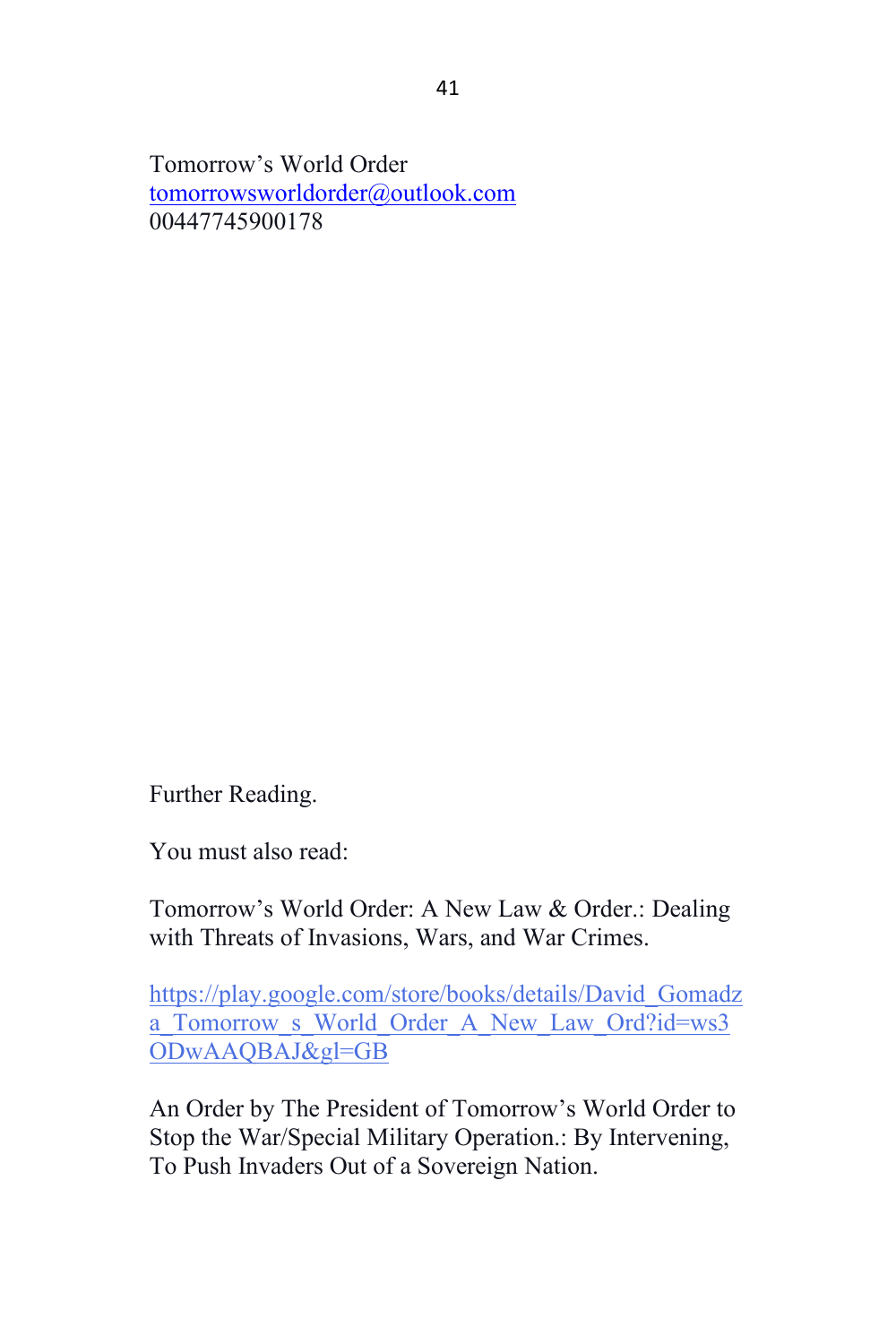[https://img1.wsimg.com/blobby/go/f561f953-0bdd-48bf](https://img1.wsimg.com/blobby/go/f561f953-0bdd-48bf-a39b-982ecbd1698b/downloads/An%20order%20by%20the%20president%20of%20Tomorrws%20world%20or.pdf?ver=1654953180367)[a39b-](https://img1.wsimg.com/blobby/go/f561f953-0bdd-48bf-a39b-982ecbd1698b/downloads/An%20order%20by%20the%20president%20of%20Tomorrws%20world%20or.pdf?ver=1654953180367)[982ecbd1698b/downloads/An%20order%20by%20the%20](https://img1.wsimg.com/blobby/go/f561f953-0bdd-48bf-a39b-982ecbd1698b/downloads/An%20order%20by%20the%20president%20of%20Tomorrws%20world%20or.pdf?ver=1654953180367) [president%20of%20Tomorrws%20world%20or.pdf?ver=1](https://img1.wsimg.com/blobby/go/f561f953-0bdd-48bf-a39b-982ecbd1698b/downloads/An%20order%20by%20the%20president%20of%20Tomorrws%20world%20or.pdf?ver=1654953180367) [654953180367](https://img1.wsimg.com/blobby/go/f561f953-0bdd-48bf-a39b-982ecbd1698b/downloads/An%20order%20by%20the%20president%20of%20Tomorrws%20world%20or.pdf?ver=1654953180367)

or

[https://play.google.com/store/books/details/David\\_Gomadz](https://play.google.com/store/books/details/David_Gomadza_An_Order_by_The_President_of_Tomorro?id=OtVtEAAAQBAJ&gl=GB) a An Order by The President of Tomorro?id=OtVtEAA [AQBAJ&gl=GB](https://play.google.com/store/books/details/David_Gomadza_An_Order_by_The_President_of_Tomorro?id=OtVtEAAAQBAJ&gl=GB)

Culling: The Sad Reality of The IMF and World Bank Loans As Triggers of Wars.: Finding Solutions To The Russian-Ukraine War.

[https://img1.wsimg.com/blobby/go/f561f953-0bdd-48bf](https://img1.wsimg.com/blobby/go/f561f953-0bdd-48bf-a39b-982ecbd1698b/downloads/cullingwebsite.pdf?ver=1654953180367)[a39b-](https://img1.wsimg.com/blobby/go/f561f953-0bdd-48bf-a39b-982ecbd1698b/downloads/cullingwebsite.pdf?ver=1654953180367)[982ecbd1698b/downloads/cullingwebsite.pdf?ver=1654953](https://img1.wsimg.com/blobby/go/f561f953-0bdd-48bf-a39b-982ecbd1698b/downloads/cullingwebsite.pdf?ver=1654953180367) [180367](https://img1.wsimg.com/blobby/go/f561f953-0bdd-48bf-a39b-982ecbd1698b/downloads/cullingwebsite.pdf?ver=1654953180367)

or

[https://play.google.com/store/books/details/David\\_Gomadz](https://play.google.com/store/books/details/David_Gomadza_Culling_The_Sad_Reality_of_The_IMF_a?id=mMluEAAAQBAJ&gl=GB) a Culling The Sad Reality of The IMF a?id=mMluEA [AAQBAJ&gl=GB](https://play.google.com/store/books/details/David_Gomadza_Culling_The_Sad_Reality_of_The_IMF_a?id=mMluEAAAQBAJ&gl=GB)

Tomorrow's World Order Official Strategic Launch: 24 April 2022.

[https://img1.wsimg.com/blobby/go/f561f953-0bdd-48bf](https://img1.wsimg.com/blobby/go/f561f953-0bdd-48bf-a39b-982ecbd1698b/downloads/Tomorrowsworldorder%20strategic%20launch.pdf?ver=1654953180367)[a39b-](https://img1.wsimg.com/blobby/go/f561f953-0bdd-48bf-a39b-982ecbd1698b/downloads/Tomorrowsworldorder%20strategic%20launch.pdf?ver=1654953180367)

[982ecbd1698b/downloads/Tomorrowsworldorder%20strate](https://img1.wsimg.com/blobby/go/f561f953-0bdd-48bf-a39b-982ecbd1698b/downloads/Tomorrowsworldorder%20strategic%20launch.pdf?ver=1654953180367) [gic%20launch.pdf?ver=1654953180367](https://img1.wsimg.com/blobby/go/f561f953-0bdd-48bf-a39b-982ecbd1698b/downloads/Tomorrowsworldorder%20strategic%20launch.pdf?ver=1654953180367)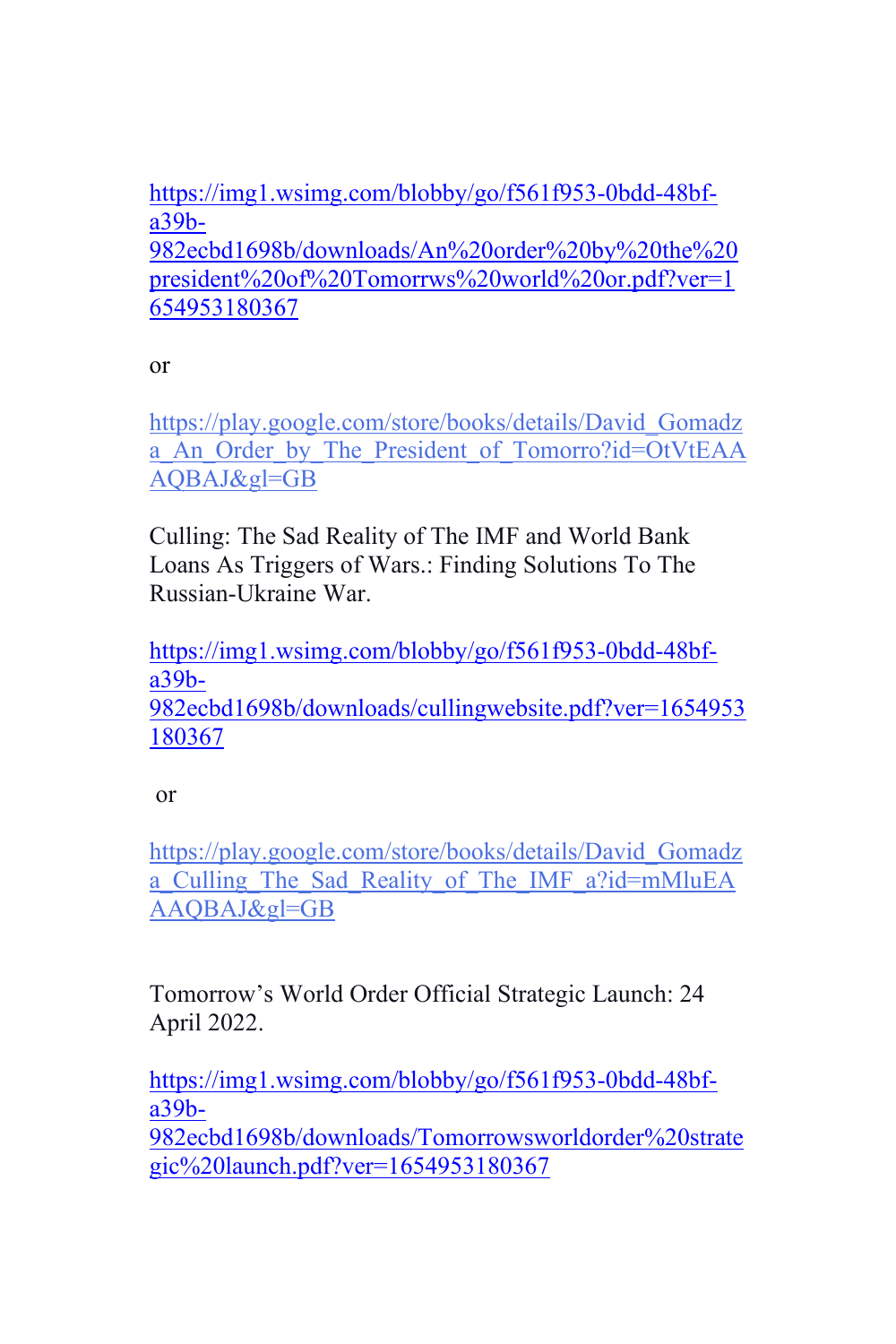or

[https://play.google.com/store/books/details/David\\_Gomadz](https://play.google.com/store/books/details/David_Gomadza_Tomorrow_s_World_Order_Official_Stra?id=kZZsEAAAQBAJ&gl=GB) a Tomorrow s World Order Official Stra?id=kZZsEAA [AQBAJ&gl=GB](https://play.google.com/store/books/details/David_Gomadza_Tomorrow_s_World_Order_Official_Stra?id=kZZsEAAAQBAJ&gl=GB)

THE CONSTITUTION Tomorrow's World Order. [https://play.google.com/store/books/details/David\\_Gomadz](https://play.google.com/store/books/details/David_Gomadza_THE_CONSTITUTION_Tomorrow_s_World_Or?id=S-69DwAAQBAJ&gl=GB) a THE CONSTITUTION Tomorrow s World Or?id=S-[69DwAAQBAJ&gl=GB](https://play.google.com/store/books/details/David_Gomadza_THE_CONSTITUTION_Tomorrow_s_World_Or?id=S-69DwAAQBAJ&gl=GB)

Heightened Risks of a Nuclear War.

[https://img1.wsimg.com/blobby/go/f561f953-0bdd-48bf](https://img1.wsimg.com/blobby/go/f561f953-0bdd-48bf-a39b-982ecbd1698b/downloads/Hieghtened%20Tension%20and%20risks%20of%20a%20nuclear%20war.pdf?ver=1654953180367)[a39b-](https://img1.wsimg.com/blobby/go/f561f953-0bdd-48bf-a39b-982ecbd1698b/downloads/Hieghtened%20Tension%20and%20risks%20of%20a%20nuclear%20war.pdf?ver=1654953180367)[982ecbd1698b/downloads/Hieghtened%20Tension%20and](https://img1.wsimg.com/blobby/go/f561f953-0bdd-48bf-a39b-982ecbd1698b/downloads/Hieghtened%20Tension%20and%20risks%20of%20a%20nuclear%20war.pdf?ver=1654953180367) [%20risks%20of%20a%20nuclear%20war.pdf?ver=165495](https://img1.wsimg.com/blobby/go/f561f953-0bdd-48bf-a39b-982ecbd1698b/downloads/Hieghtened%20Tension%20and%20risks%20of%20a%20nuclear%20war.pdf?ver=1654953180367) [3180367](https://img1.wsimg.com/blobby/go/f561f953-0bdd-48bf-a39b-982ecbd1698b/downloads/Hieghtened%20Tension%20and%20risks%20of%20a%20nuclear%20war.pdf?ver=1654953180367)

Tomorrow's World Order

[https://img1.wsimg.com/blobby/go/f561f953-0bdd-48bf](https://img1.wsimg.com/blobby/go/f561f953-0bdd-48bf-a39b-982ecbd1698b/downloads/Tomorrows%20worldorder.pdf?ver=1654953180367)[a39b-](https://img1.wsimg.com/blobby/go/f561f953-0bdd-48bf-a39b-982ecbd1698b/downloads/Tomorrows%20worldorder.pdf?ver=1654953180367)[982ecbd1698b/downloads/Tomorrows%20worldorder.pdf?](https://img1.wsimg.com/blobby/go/f561f953-0bdd-48bf-a39b-982ecbd1698b/downloads/Tomorrows%20worldorder.pdf?ver=1654953180367) [ver=1654953180367](https://img1.wsimg.com/blobby/go/f561f953-0bdd-48bf-a39b-982ecbd1698b/downloads/Tomorrows%20worldorder.pdf?ver=1654953180367)

or

[https://play.google.com/store/audiobooks/details?id=AQA](https://play.google.com/store/audiobooks/details?id=AQAAAED89X21kM&gl=GB) [AAED89X21kM&gl=GB](https://play.google.com/store/audiobooks/details?id=AQAAAED89X21kM&gl=GB)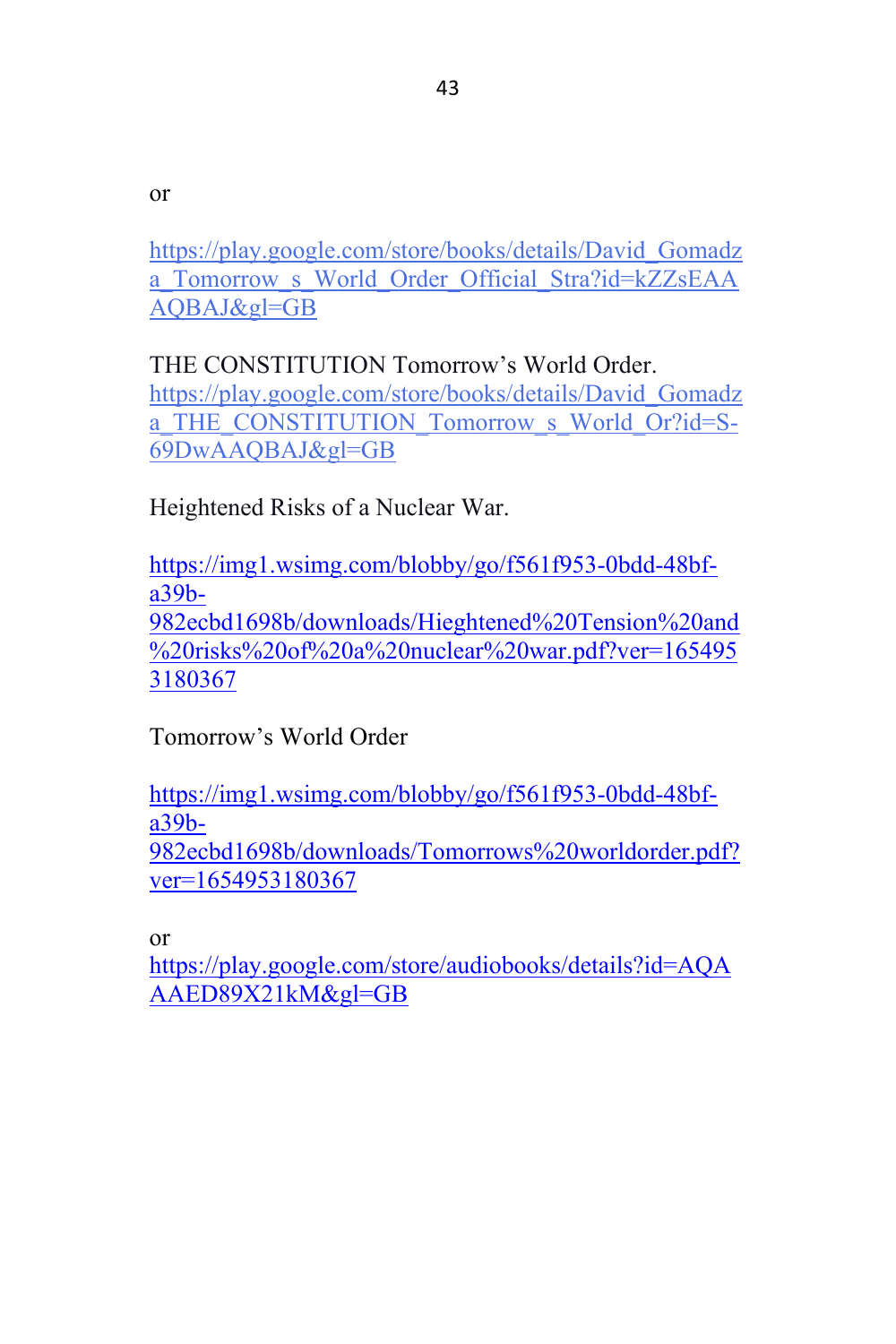Draft Notes.